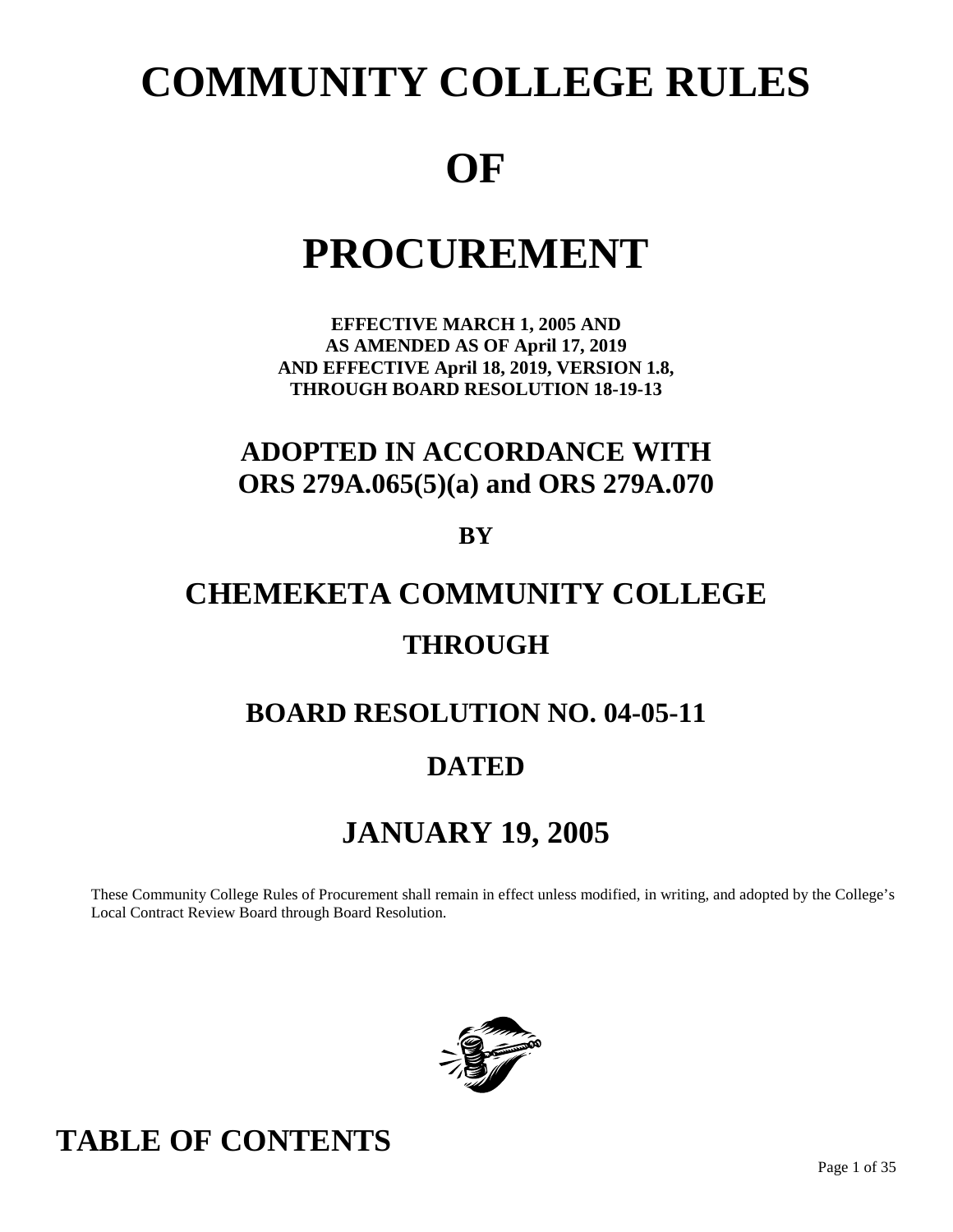### **SECTION 100 GENERAL INFORMATION**

CCR.102 Purpose and Statutory Authority

CCR.104 Definitions

### **SECTION 200 PUBLIC CONTRACT SPECIAL PROCUREMENTS AND RULES OF PROCEDURE**

### **GENERAL CONTRACT PROVISIONS**

| CCR.202        | Advertising                                                                         |
|----------------|-------------------------------------------------------------------------------------|
| <b>CCR.204</b> | Bid Security and Bond Requirements, Waiver of                                       |
| <b>CCR.205</b> | Cooperative Procurement Participation (Oregon Cooperative                           |
|                | Purchasing Program, Western States Contracting Alliance, Association of Educational |
|                | Purchasing Agencies, Oregon Educational Technology Consortium, US Communities       |
|                | & Government Purchasing Alliance, Etcetera)                                         |
| <b>CCR.206</b> | Donated Materials and/or Services                                                   |
| <b>CCR.207</b> | Emergency Contracts (Including Oil or Hazardous Material Removal)                   |
| <b>CCR.208</b> | Equipment Repair and Overhaul (Including Maintenance Agreements)                    |
| <b>CCR.210</b> | Federal Contracts, Purchases under                                                  |
| CCR.212        | Intellectual Property (Periodicals/Library Books, Proprietary Software              |
|                | Licenses, Art, and Other Products of the Creative Process                           |
| CCR.216        | Life Cycle Costing/Best Value                                                       |
| CCR.218        | Perishables (Chemicals, Food, Laboratory Supplies)                                  |
| CCR.220        | Personal Property, Used (Purchase of)                                               |
| <b>CCR.222</b> | Price Regulated Items (Including Gas, Diesel Fuel, Heating Oil,                     |
|                | Lubricants, Asphalts, Distilled Alcohol, Postage, and Certain Utilities)            |
| CCR.226        | <b>Requirements Contracts</b>                                                       |
| <b>CCR.228</b> | Resale – Items for                                                                  |

CCR.230 Telecommunications Services

### **PERSONAL SERVICES CONTRACTING RULES**

CCR.250 Personal Services – General

#### **PUBLIC IMPROVEMENT CONTRACTS EXCEPTIONS AND EXEMPTIONS**

- CCR.280 Alternative Contracting Methods
- CCR.281 Donated Public Improvements
- CCR.282 First-Tier Subcontractors; Disclosure and Substitution
- CCR.283 Limited Negotiations with Bidder

### **SECTION 300 SUPPLEMENTARY PROVISIONS – CONTRACTING RULES**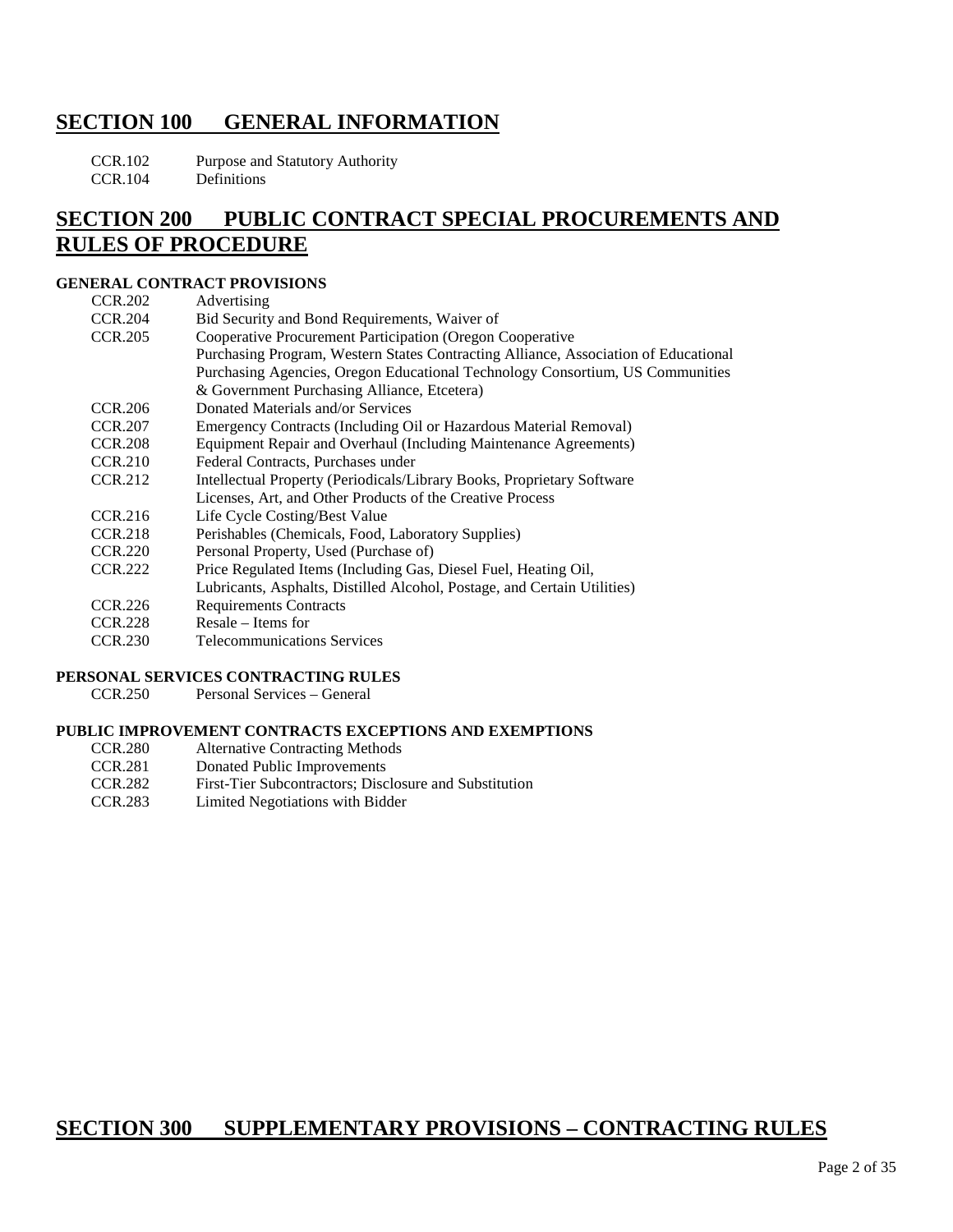*These Community College Rules of Procurement were drafted by participating statewide community college representatives with the intent that Sections 100 and 200 be adopted in their entirety and remain unchanged by their respective institutions unless modified by participating committee members at a later date and subsequently ratified by all their Local Contract Review Boards. Section 300 has been specifically set aside to address the unique philosophies, cultures, and/or concerns of the various community colleges, voting districts, and Local Contract Review Boards. In the event of conflict between rules or sections within these Community College Rules of Procurement, the rules in Section 300 (excluding Appendix B), shall take precedence over the rules in Sections 100 and/or 200 except as otherwise expressly provided in Sections 100 and 200; in all cases, Sections 100, 200, and 300 (excluding Appendix B), shall take precedence over Appendix B.*

| <b>CCR.301</b> | Consultant Selection: Architects, Engineers, Photogrammetrists, Transportation Planners, Land Surveyors and |
|----------------|-------------------------------------------------------------------------------------------------------------|
|                | Providers of Related Services Contracts (See also OAR 137-048-0210(2)(b), contained in Appendix B.)         |
| <b>CCR.302</b> | Contract Amendments, Reinstatements, and Renegotiation (See also OAR 137-047-0800 contained in Appendix     |
|                | B.                                                                                                          |
| <b>CCR.306</b> | Educational & Institutional Cooperative Service, Incorporated                                               |
| <b>CCR.308</b> | <b>Energy Management Controls Systems</b>                                                                   |
| <b>CCR.310</b> | Exception (Including Sole Source) – Purchases of Goods or Services through                                  |
| CCR.312        | Personal Services Contracts (Amends CCR.250.)                                                               |
| CCR.314        | Public Contracts Under Certain Dollar Amounts: Small Procurements and                                       |
|                | Intermediate Procurements (See also ORS 279B, 065 and 279B, 070.)                                           |
| CCR.316        | Rejection of an Offer (Amendments to OAR 137-047-0640 and 137-049-0440 contained in Appendix B.)            |
| <b>CCR.317</b> | Source Selection                                                                                            |
| <b>CCR.318</b> | Space Rentals (hotels, conferences, temporary offices, etcetera)                                            |
| <b>CCR.320</b> | Special Risk Insurance Policies                                                                             |
|                |                                                                                                             |

### **APPENDIX A: PROCUREMENT-RELATED COLLEGE PROCEDURES/POLICIES INCORPORATED HEREIN BY REFERENCE**

Unless otherwise indicated, the "College's Procedures and/or Policies incorporated herein by reference" shall mean the College's Policies and Procedures that have been adopted and which are in effect at the time of the procurement transaction and/or contract award.

| 1150 POL            | Duties and Responsibilities of the College Board of Education                                                                                                                                                                                               |
|---------------------|-------------------------------------------------------------------------------------------------------------------------------------------------------------------------------------------------------------------------------------------------------------|
| 1160 POL            | College Board of Education Delegation of Administrative Authority                                                                                                                                                                                           |
| 1710 POL            | Conflict of Interest and Ethics (Policy #1710 POL)                                                                                                                                                                                                          |
| 6210 POL            | Purchasing and Expenditures (Policy #6210 POL)                                                                                                                                                                                                              |
| 6210 PRO            | Purchasing and Expenditures (Procedure #6210 PRO)                                                                                                                                                                                                           |
| 6220 POL            | Surplus Property (Policy #6220 POL)                                                                                                                                                                                                                         |
| 6220 PRO            | Surplus Property (Procedure #6220 PRO)                                                                                                                                                                                                                      |
| 6230 POL            | Contracts (Policy #6230 POL)                                                                                                                                                                                                                                |
| 6230 PRO            | Contracts for Services (Procedure #6230 PRO)                                                                                                                                                                                                                |
| $(221)$ DD $\Omega$ | $\mathbf{L}_{\text{inter}}$ $\mathbf{L}_{\text{inter}}$ $\mathbf{L}_{\text{inter}}$ $\mathbf{L}_{\text{inter}}$ $\mathbf{L}_{\text{inter}}$ $\mathbf{L}_{\text{inter}}$ $\mathbf{L}_{\text{inter}}$ $\mathbf{L}_{\text{inter}}$ $\mathbf{L}_{\text{inter}}$ |

6231 PRO Instructional Contracting (Procedure #6231 PRO)

#### **APPENDIX B: OREGON ATTORNEY GENERAL'S MODEL PUBLIC CONTRACT RULES (OREGON ADMINISTRATIVE RULES), AS EXPRESSLY IDENTIFIED BY RULE NUMBER, AND INCORPORATED HEREIN BY REFERENCE--DIVISIONS 46, 47, 48, AND 49, PREPARED AND MAINTAINED BY THE STATE OF OREGON, DEPARTMENT OF JUSTICE, GENERAL COUNSEL DIVISION, AS AMENDED FROM TIME TO TIME.**

Sections 100, 200, and/or 300 (excluding Appendix B), in these Community College Rules of Procurement shall prevail in every instance where there is a conflict or similarity between the Oregon Attorney General's Model Public Contract Rules, (Appendix B), and these Community College Rules of Procurement, effective March 1, 2005, subsequently reviewed/modified pursuant to ORS 279A.065(5)(b). *Rules from the Oregon Attorney General's Model Public Contract Rules that have been identified in the Table of Contents herein but which are shown with a line drawn through them have been stricken and have not been adopted by the College.*

### **DIVISION 46 GENERAL PROVISIONS RELATED TO PUBLIC CONTRACTING**

| 137-046-0100 | Content and General Application; Federal Law Supremacy                                 |
|--------------|----------------------------------------------------------------------------------------|
| 137-046-0110 | Definitions for the Model Rules                                                        |
| 137-046-0120 | Policy                                                                                 |
| 137-046-0130 | Application of the Code and Model Rules; Exceptions                                    |
| 137-046-0200 | Notice to Advocate for Minorities, Women and Emerging Small Businesses                 |
| 137-046-0210 | Subcontracting to and Contracting with Emerging Small Businesses; DBE Disqualification |
| 127.016.0200 | <b>PCCCCCC110</b>                                                                      |

137-046-0300 Preferences for Oregon Goods and Services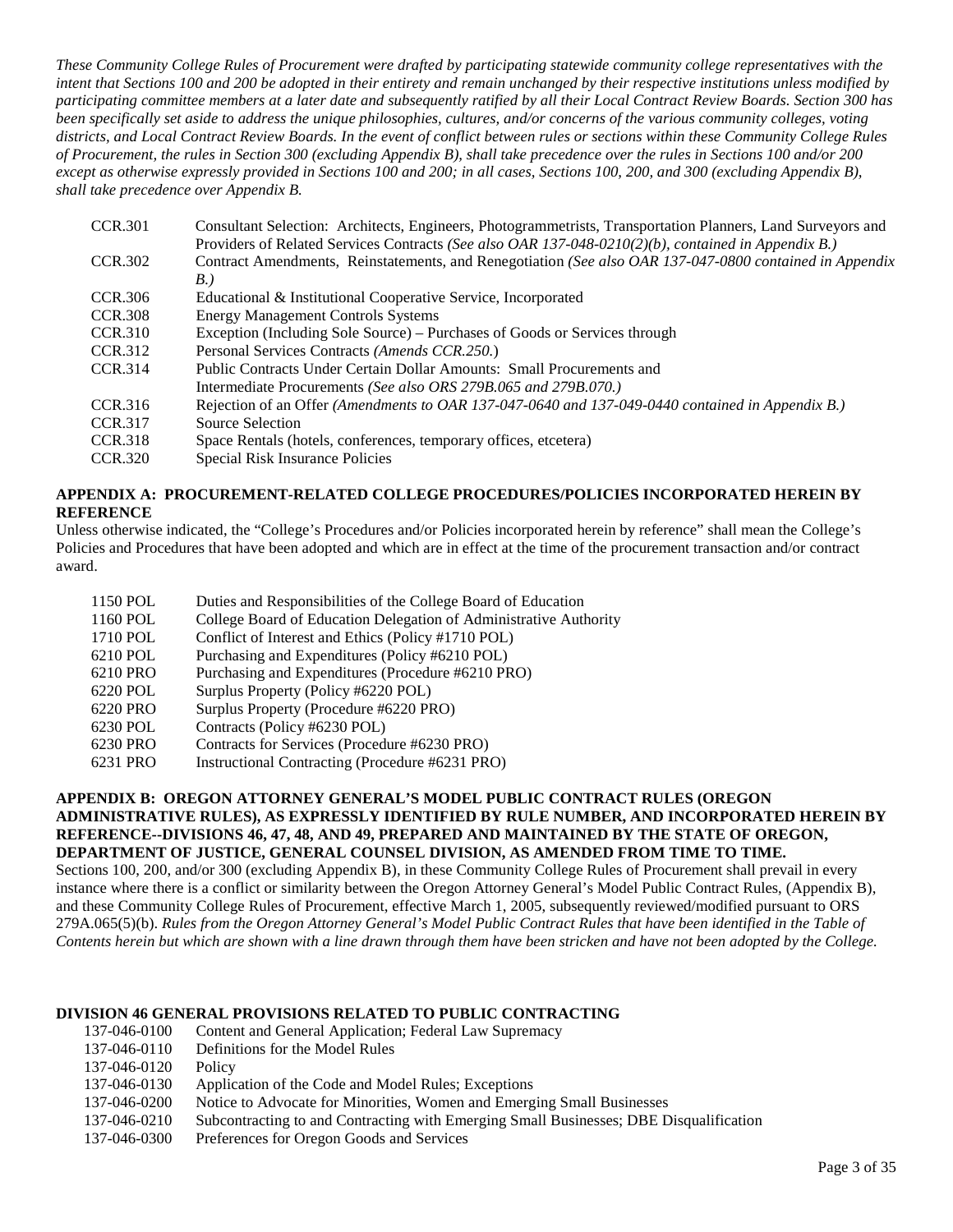- 137-046-0310 Reciprocal Preferences
- 137-046-0320 Preference for Recycled Materials
- 137-046-0400 Authority for Cooperative Procurements
- 137-046-0410 Responsibilities of Administering Contracting Agencies and Purchasing Contracting Agencies
- 137-046-0420 Joint Cooperative Procurements
- 137-046-0430 Permissive Cooperative Procurements
- 137-046-0440 Advertisements of Intent to Establish Contracts through a Permissive Cooperative Procurement
- 137-046-0450 Interstate Cooperative Procurements
- 137-046-0460 Advertisements of Interstate Cooperative Procurements
- 137-046-0470 Protests and Disputes
- 137-046-0480 Contract Amendments *(See also CCR.302.)*
- 137-046-0500 Repealed Rules

### **DIVISION 47 GENERAL PROVISIONS**

137-047-0000 Application 137-047-0100 Definitions 137-047-0250 Methods of Source Selection; Feasibility Determination; Cost Analysis *(see also CCR.314)* 137-047-0255 Competitive Sealed Bidding 137-047-0257 Multistep Sealed Bidding 137-047-0260 Competitive Sealed Proposals 137-047-0261 Multi-tiered and Multistep Proposals 137-047-0265 Small Procurements *(see also CCR.314)* 137-047-0270 Intermediate Procurements*(see also CCR.314; CCR.302)* 137-047-0280 Emergency Procurements 137-047-0285 Special Procurements 137-047-0290 Cooperative Procurements 137-047-0310 Bids or Proposals are Offers 137-047-0320 Facsimile Bids and Proposals 137-047-0330 Electronic Procurement 137-047-0400 Offer Preparation 137-047-0410 Offer Submission 137-047-0420 Pre-Offer Conferences 137-047-0430 Addenda to Solicitation Document 137-047-0440 Pre-Closing Modification or Withdrawal of Offers 137-047-0450 Receipt, Opening, and Recording of Offers; Confidentiality of Offers 137-047-0460 Late Offers, Late Withdrawals and Late Modifications 137-047-0470 Mistakes 137-047-0480 Time for Agency Acceptance 137-047-0490 Extension of Time for Acceptance of Offer 137-045-0500 Responsibility of Bidders and Proposers 137-047-0525 Qualified Products Lists 137-047-0550 Prequalification of Prospective Offerors; Pre-negotiation of Contract Terms and Conditions 137-047-0575 Debarment of Prospective Offerors 137-047-0600 Offer Evaluation and Award 137-047-0610 Notice of Intent to Award 137-047-0620 Documentation of Award 137-047-0630 Availability of Award Decisions 137-047-0640 Rejection of an Offer *(See CCR.316.)* 137-047-0650 Rejection of All Offers 137-047-0660 Cancellation of Procurement or Solicitation 137-047-0670 Disposition of Offers if Procurement or Solicitation Canceled 137-047-0700 Protests and Judicial Review of Special Procurements 137-047-0720 Protests and Judicial Review of Multiple-Tiered and Multistep Solicitations 137-047-0730 Protests and Judicial Review of Solicitations 137-047-0740 Protests and Judicial Review of Contract Award 137-047-0745 Protest and Judicial Review of Qualified Products List Decisions 137-047-0750 Judicial Review of Other Violations 137-047-0760 Review of Prequalification and Debarment Decisions<br>137-047-0800 Amendments to Contracts and Price Agreements (see Amendments to Contracts and Price Agreements *(see also CCR.302)* 137-047-0810 Termination of Price Agreements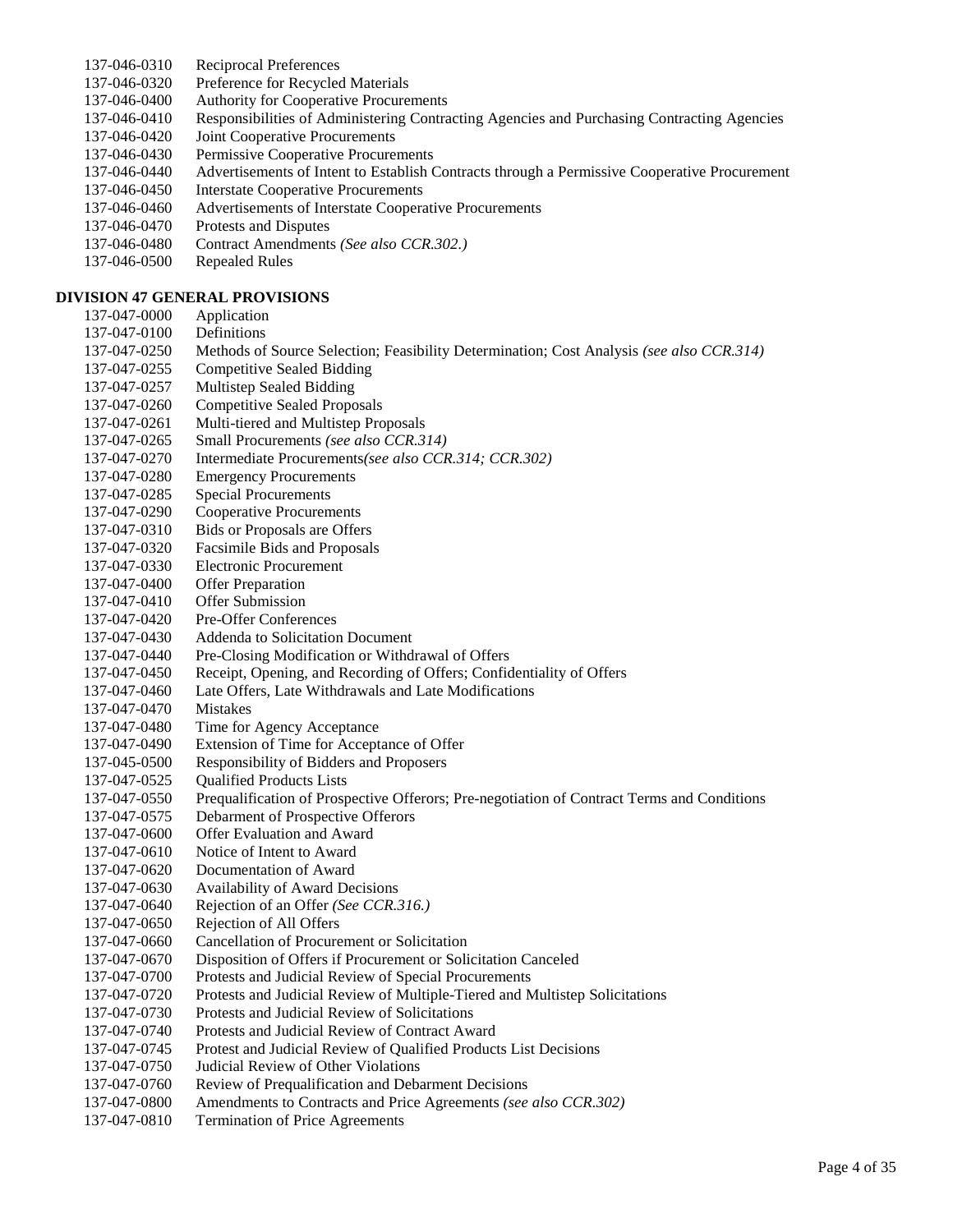### **DIVISION 48 CONSULTANT SELECTION: ARCHITECTURAL, ENGINEERING AND LAND SURVEYING SERVICES AND RELATED SERVICES CONTRACTS**

| 137-048-0100 | Application                                                                                          |
|--------------|------------------------------------------------------------------------------------------------------|
| 137-048-0110 | <b>Definitions</b>                                                                                   |
| 137-048-0120 | List of Interested Consultants; Performance Record                                                   |
| 137-048-0130 | Applicable Selection Procedures; Pricing Information, Disclosure of Proposals; Conflicts of Interest |
| 137-048-0200 | Direct Appointment Procedure                                                                         |
| 137-048-0210 | Informal Selection Procedure (see also CCR.301)                                                      |
| 137-048-0220 | <b>Formal Selection Procedure</b>                                                                    |
| 137-048-0230 | <b>Ties Among Proposers</b>                                                                          |
| 137-048-0240 | <b>Protest Procedures</b>                                                                            |
| 137-048-0250 | Solicitation Cancellation Delay or Suspension; Rejection of All Proposals or Responses; Consultant   |
|              | <b>Responsibility For Costs</b>                                                                      |
| 137-048-0260 | Two-Tiered Selection Procedure for Local Contracting Agency Public Improvement Projects              |
| 137-048-0270 | Price Agreements                                                                                     |
| 137-048-0300 | Prohibited Payment Methodology; Purchase Restrictions                                                |
| 137-048-0310 | <b>Expired or Terminated Contracts; Reinstatement</b>                                                |
| 137-048-0320 | <b>Contract Amendments</b>                                                                           |
|              |                                                                                                      |
|              | DIVISION 49 GENERAL PROVISIONS RELATED TO PUBLIC CONTRACTS FOR CONSTRUCTION SERVICES                 |
| 137-049-0100 | Application                                                                                          |

| 137-049-0100 | Application                                                               |
|--------------|---------------------------------------------------------------------------|
| 137-049-0110 | Policies                                                                  |
| 137-049-0120 | Definitions                                                               |
| 137-049-0130 | <b>Competitive Bidding Requirement</b>                                    |
| 137-049-0140 | Contracts for Construction Other Than Public Improvements                 |
| 137-049-0150 | <b>Emergency Contracts; Bidding and Bonding Exemptions</b>                |
| 137-049-0160 | Intermediate Procurements; Competitive Quotes and Amendments              |
| 137-049-0200 | Solicitation Documents; Required Provisions; Assignment or Transfer       |
| 137-049-0210 | Notice and Advertising Requirements; Posting                              |
| 137-049-0220 | Prequalification of Offerors                                              |
| 137-049-0230 | Eligibility to Bid or Propose; Registration or License                    |
| 137-049-0240 | Pre-Offer Conferences                                                     |
| 137-049-0250 | Addenda to Solicitation Documents                                         |
| 137-049-0260 | Request for Clarification or Change; Solicitation Protests                |
| 137-049-0270 | <b>Cancellation of Solicitation Document</b>                              |
| 137-049-0280 | <b>Offer Submissions</b>                                                  |
| 137-049-0290 | Bid or Proposal Security (see also CCR.204)                               |
| 137-049-0300 | Facsimile Bids and Proposals                                              |
| 137-049-0310 | <b>Electronic Procurement</b>                                             |
| 137-049-0320 | Pre-Closing Modification or Withdrawal of Offers                          |
| 137-049-0330 | Receipt, Opening and Recording of Offers; Confidentiality of Offers       |
| 137-049-0340 | Late Bids, Late Withdrawals and Late Modifications                        |
| 137-049-0350 | <b>Mistakes</b>                                                           |
| 137-049-0360 | First-Tier Subcontractors; Disclosure and Substitution (see also CCR.282) |
| 137-049-0370 | Disqualification of Persons                                               |
| 137-049-0380 | Bid or Proposal Evaluation Criteria                                       |
| 137-049-0390 | Offer Evaluation and Award; Determination of Responsibility               |
| 137-049-0395 | Notice of Intent to Award                                                 |
| 137-049-0400 | Documentation of Award; Availability of Award Decisions                   |
| 137-049-0410 | Time for Contracting Agency Acceptance; Extension                         |
| 137-049-0420 | <b>Negotiation With Bidders Prohibited</b>                                |
| 137-049-0430 | <b>Negotiation When Bids Exceed Cost Estimate</b>                         |
| 137-049-0440 | Rejection of Offers (see also CCR.316.).                                  |
| 137-049-0450 | Protest of Contractor Selection, Contract Award                           |
| 137-049-0460 | Performance and Payment Security; Waiver                                  |
| 137-049-0470 | <b>Substitute Contractor</b>                                              |
| 137-049-0490 | Foreign Contractor                                                        |
| 137-049-0600 | Purpose (Alternative Contracting Methods)                                 |
| 137-049-0610 | Definitions for Alternative Contracting Methods                           |
| 137-049-0620 | Use of Alternative Contracting Methods                                    |
| 137-049-0630 | Findings, Notice and Hearing                                              |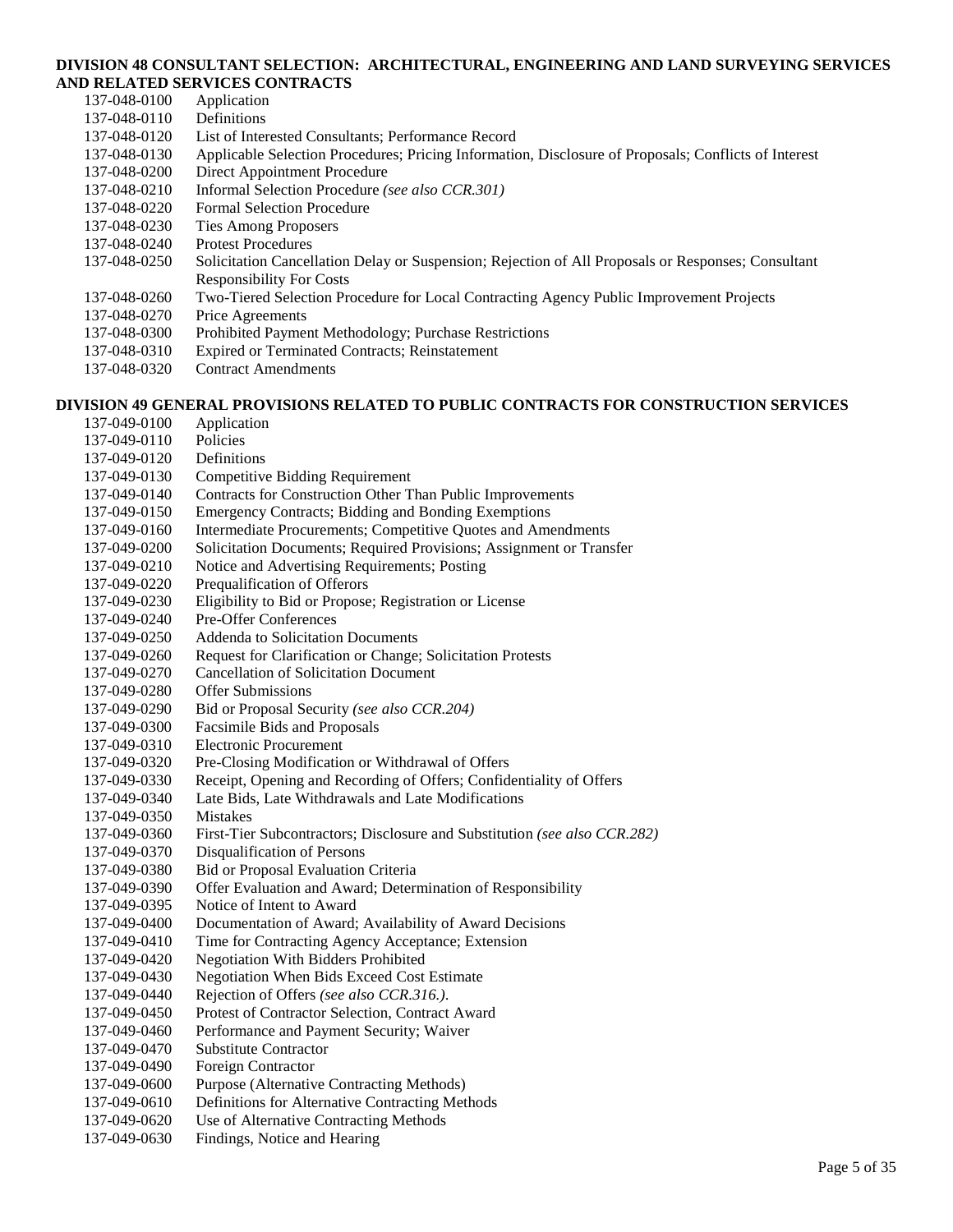| 137-049-0640 | Competitive Proposals; Procedure                        |
|--------------|---------------------------------------------------------|
| 137-049-0645 | Requests for Qualifications (RFQ)                       |
| 137-049-0650 | Requests for Proposals (RFP)                            |
| 137-049-0660 | <b>RFP Pricing Mechanisms</b>                           |
| 137-049-0670 | Design-Build Contracts                                  |
| 137-049-0680 | Energy Savings Performance Contracts (ESPC)             |
| 137-049-0690 | Construction Manager/General Contractor (CM/GC)         |
| 137-049-0800 | <b>Required Contract Clauses</b>                        |
| 137-049-0810 | Waiver of Delay Damages Against Public Policy           |
| 137-049-0815 | <b>BOLI Public Works Bond</b>                           |
| 137-049-0820 | Retainage                                               |
| 137-049-0830 | <b>Contractor Progress Payments</b>                     |
| 137-049-0840 | Interest                                                |
| 137-049-0850 | <b>Final Inspection</b>                                 |
| 137-049-0860 | <b>Public Works Contracts</b>                           |
| 137-049-0870 | Specifications; Brand Name Products                     |
| 137-049-0880 | Records Maintenance; Right to Audit Records             |
| 137-049-0890 | Contracting Agency Payment for Unpaid Labor or Supplies |
| 137-049-0900 | <b>Contract Suspension; Termination Procedures</b>      |
| 137-049-0910 | Changes to the Work and Contract Amendments             |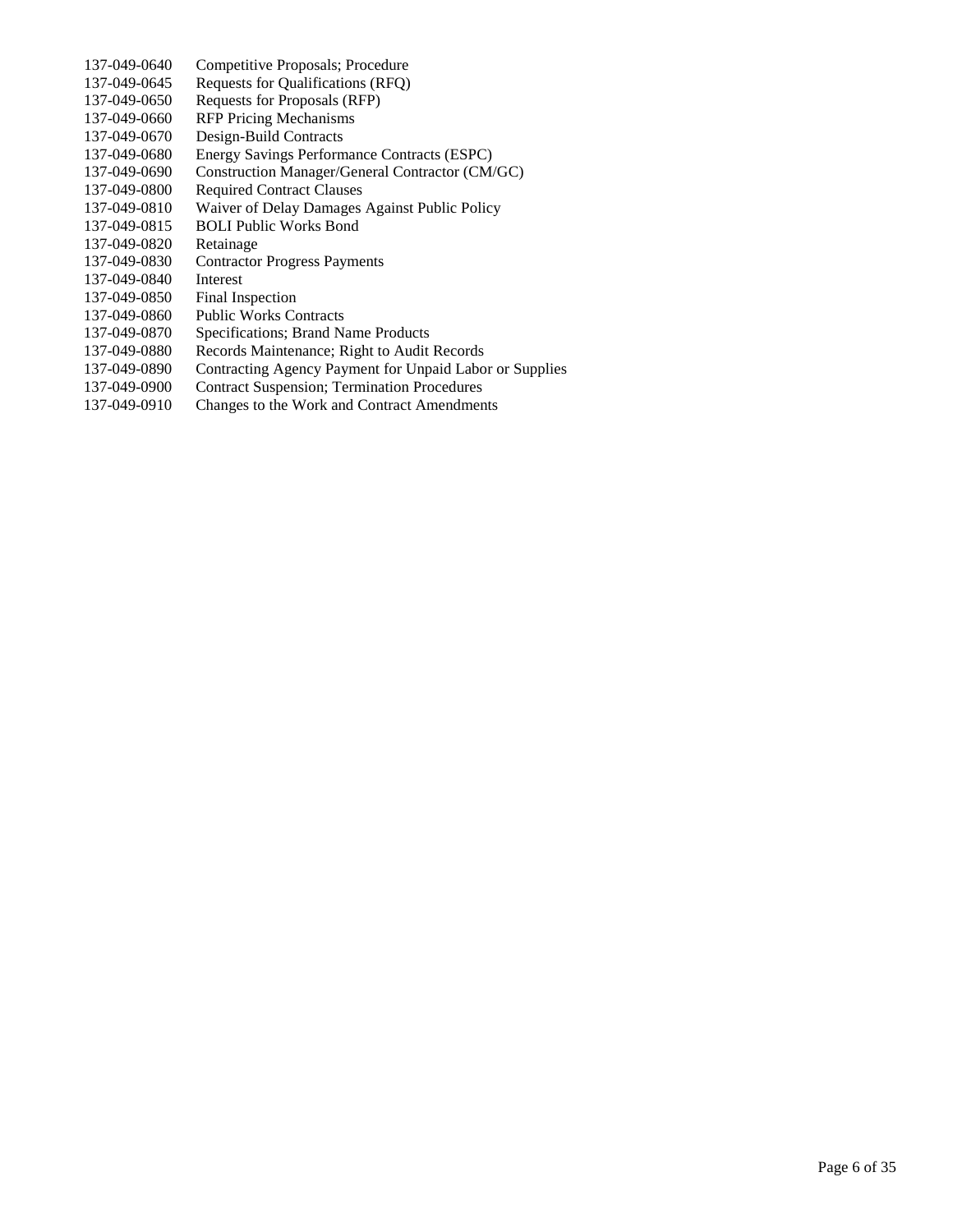#### **SECTION 100 - GENERAL INFORMATION**

#### **Purpose and Statutory Authority CCR.102**

- (1) **Purpose**. These rules prescribe public contract Special Procurements (exemptions), whereby a Local Contract Review Board may approve a special procurement (pursuant to ORS 279B.085), personal services contracting rules, competitive procurement process rules, and supplementary provisions for community colleges, who have formally adopted through board resolution, these Community College Rules of Procurement, hereinafter referred to as Rules or CCRP.
- (2) **Statutory Authority**. These Rules are authorized by Public Contracting Code 279A.050 *(Procurement Authority)*, 279A.055 *(Personal Services Contracts)*, 279A.060 *(Local Contract Review Boards)*, and 279A.070 *(Rules)*. All references to PCC shall mean Public Contracting Code as defined in ORS 279A.010(1)(bb). (*Note: Under ORS 279A.065(4), public contracting agencies in Oregon will be operating under the State of Oregon Attorney General's Model Rules unless they have taken special action to opt out and adopt their own contracting rules.)*
- (3) **Participating Oregon Community Colleges.** These Community College Rules of Procurement (CCRP), were drafted through a statewide, collaborative effort by representatives of Participating Oregon Community Colleges (POCC). Pursuant to the POCC participatory agreement, Sections 100 and 200 of the CCRP shall remain unchanged unless modified by the POCC at a later date and subsequently ratified by each institution's Local Contract Review Board. Any member of the POCC that adopts changes to Sections 100 and/or 200 of the CCRP that have not been mutually agreed upon and adopted by all other POCC members, shall by and through its actions, no longer qualify as a member of the POCC cooperative procurement group and shall not represent itself as such.
- (4) **Sustainability Commitment.** In accordance with the Oregon Community College Rules of Procurement, member colleges are committed to the use and purchase of environmentally and socially responsible materials and products, which are fiscally responsible, reduce resource consumption and waste, perform adequately, and promote human health and well-being. Recognizing their regional economic role, colleges shall seek opportunities to educate, encourage, and influence their respective markets by utilizing, where feasible, products and services, including new environmentally preferable products, reusable products, recycled content and recycled products.

\* \* \* \* \*

### **Definitions for these Community College Rules of Procurement <b>CCR.104** CCR.104

The following terms, when they appear capitalized in these Community College Rules of Procurement, shall have the meaning set forth below unless otherwise indicated:

- (1) "**Addendum" or "Addenda"** means an addition to or deletion from, a material change in, or general interest explanation of a Solicitation Document.
- (2) **"Auxiliary Funds"** means funds intended to be profit making and/or self-sustaining for providing product or services to the College's customers. (See also "Enterprise Funds.") Examples of Auxiliary Fund or Enterprise Fund operations may include: bookstores; food services; printing services; medical/dental/science stores; student automotive and mechanical stores; and miscellaneous student stores for the resale of books and computers for instruction.
- (3) **"Award"** or "**Intent to Award"** means, as the context requires, either the act or occurrence of the College's identification of the Person with whom the College will enter into a Contract following the resolution of any protest of the College's selection of that Person, and the completion of all Contract negotiations.
- (4) **"Best Value, Arriving at"** means evaluation or assessment of performance factors and other aspects of service and product quality, as well as pricing, which may include, but not be limited to, combinations of quality, services, time, total cost of ownership considerations, and the probability of the Offeror performing the requirements stated in the Solicitation.
- (5) **"Bid"** means a Written response to an Invitation to Bid.
- (6) **"Bidding/Proposing Period"** means the span of time between the date of the Solicitation Document and the time and date set for receipt of Offers. The time period shall be stated in the Solicitation Document. Generally a period of fourteen (14) calendar days shall be provided, but in no case shall the time provided be less than five (5) calendar days.
- (7) **"Closing"** means the date and time specified in a Solicitation Document as the deadline for submitting Offers.
- (8) "**Code"** means the Public Contracting Code, as defined in ORS 279A.010.
- (9) **"College"** means Community College District or Community College Service District established under ORS chapter 341, hereinafter known as the specific College whose name appears on the Solicitation Document and/or subsequent Contract and whose Local Contract Review Board has adopted by resolution or ordinance these Community College Rules of Procurement.
- (10) **"Competitive Range"** means the Offerors with whom the College will conduct discussions or negotiations if the College intends to conduct discussions or negotiations in accordance with its own rules.
- (11) **"Contract"** means a "Public Contract," as defined in ORS 279A.010(1)(z), a sale or other disposal, or a purchase, lease, rental or other acquisition, by a contracting agency of personal property, services, including personal services, public improvements, public works, minor alterations, or ordinary repair or maintenance necessary to preserve a public improvement. "Public Contract" does not include grants. The "Contract" includes the College's Solicitation Document and the accepted portions of a Solicitation Document, whether attached or incorporated by reference, between the College and Contractor describing the work to be done and the obligations of the parties. Depending upon the goods and services being procured, the College may use "Contract" as meaning a purchase order, price agreement, or other contract document in addition to the College's Solicitation Document and the accepted portions of a Solicitation Document. If the Contract is for a public improvement or public work, the "Contract" may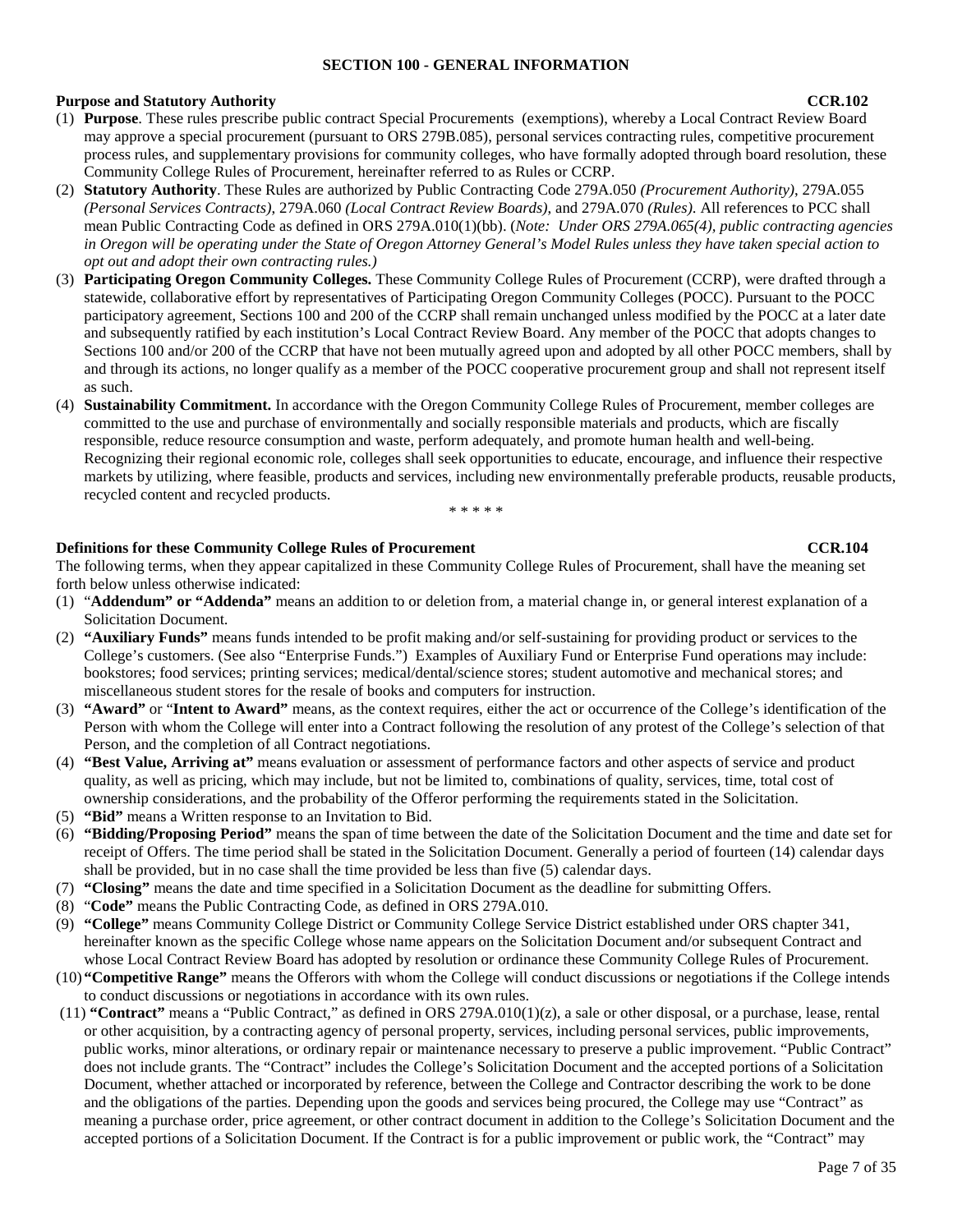consist of the College's Solicitation Document, including any addenda, the general and special and/or supplementary conditions or other conditions governing the work, the accepted portions of the Solicitation Document, the performance and payment bond (if required), certificates of insurance, plans, technical specifications, approved shop drawings, Construction Change Directive or written order for a minor change in the Work, Notice of Award, Notice to Proceed, and any contract amendments, including approved change orders.

- (12)**"Contract Price"** means, as the context requires, (i) the maximum monetary obligation that the College either will or may incur under a Contract, including bonuses, incentives, approved alternates, and contingency amounts, if the Contractor fully performs under the Contract.
- (13)**"Contract Review Authority"** means the College's Local Contract Review Board as set forth in ORS 279A.060.
- (14)**"Contract Value"**  in determining the applicability of dollar threshold requirements for competitive procurements within these Community College Rules of Procurement, "Contract Value" means the gross amount of goods and/or services procured by or for the College and shall take into consideration, but not be limited to, the following elements: (1) Contract Price; (2) total amount estimated to be generated, if contract is anticipated to be revenue generating; (3) economic value, and (4) total estimated expenses incurred for which the College would be required to report to the Internal Revenue Service (e.g., 1099).
- (15)**"Contractor"** means the Person with whom the College enters into a Contract and shall be synonymous with "Independent Contractor" (i.e., a person or business that provides services to the College in which the College neither controls nor has the right to control the means or manner by which work is performed). The College may control the results of the services, but not control the means or manner of the Contractor's performance of the Work.
- (16)**"Cost"** means not only the product price but also other items of expense such as the actual or reasonably estimated costs related to quality or conversion, and may include such actual or estimated items as shipping, delivery, setup, installation, and training.
- (17)**"Descriptive Literature"** means Written information submitted with the Offer that addresses the Goods and Services included in the Offer.
- (18)**"Disadvantaged Business Enterprise (DBE)"** means a small business concern pursuant to ORS 200.005(1), which is at least 51 percent owned by one or more socially and economically disadvantaged individuals, or, in the case of any corporation, at least 51 percent of the stock of which is owned by one or more socially and economically disadvantaged individuals and whose management and daily business operations are controlled by one or more of the socially and economically disadvantaged individuals who own it.
- (19)**"Effective Date of Contract"** means the date established in the Contract for the Contractor's work to begin, or the date the Contract has been fully executed and received all required approvals, whichever date is later.
- (20)**"Electronic Advertisement"** means notice of the College's request for Offers or Request for Quotes, available over the Internet via (a) The World Wide Web or some other Internet protocol; or (b) the College's electronic procurement system.
- (21)**"Electronic Offer"** means a response to the College's request for Offers or Request for Quotes submitted to the College via email or through the College's Electronic Procurement System.
- (22) **"Electronic Procurement System"** means an information system that Persons may access through the Internet, using the World Wide Web or some other Internet protocol, or that Persons may otherwise remotely access using a computer, that enables Persons to send Electronic Offers and the College to post Electronic Advertisements, receive Electronic Offers, and conduct other activities related to a procurement.
- (23) **"Emergency"** means circumstances that were not reasonably foreseen by the governing body of the College, its President or another officer authorized by the College, and create a substantial risk of loss, damage or interruption of services; a substantial threat to property, public health, welfare or safety of the environment that requires prompt execution of a Contract to remedy the condition or deal with the risk.
- (24)**"Enterprise Funds"** means funds intended to be profit making and/or self-sustaining for providing product or services to the College's customers. (See also "Auxiliary Funds.") Examples of Auxiliary Fund or Enterprise Fund operations may include: bookstores; food services; printing services; medical/dental/science stores; student automotive and mechanical stores; and miscellaneous student stores for the resale of books and computers for instruction.
- (25)**"Evidence of Competition"** means College documentation demonstrating competitive solicitation of responses/Offers from Person(s) in selecting a Contractor in accordance with the College's public contracting rules.
- (26) **"Facsimile"** means electronic equipment that communicates and reproduces both printed and handwritten material.
- (27)**"Gift"** means something of economic value given to a public official or a relative or member of the household of the public official without valuable consideration of equivalent value, including the full or partial forgiveness of indebtedness, which is not extended to others who are not public officials or the relatives or members of the household of public officials on the same terms and conditions; or for valuable consideration less than that required from others who are not public officials.
- (28) **"Goods and Services"** or "Goods or Services" have the meaning set forth in ORS 279A.010(1)(j).
- (29)**"Interstate Agreement"** means any agreement between the College and a unit of local government or state agency of another state.
- (30)**"Invitation to Bid" (ITB)** means the Solicitation Document issued to invite Offers from prospective Contractors pursuant to either ORS 279B.055 or 279C.335.
- (31)**"Life Cycle Costing"** means the total cost of ownership, including the total cost of acquiring, operating, maintaining, supporting, and if applicable, disposal.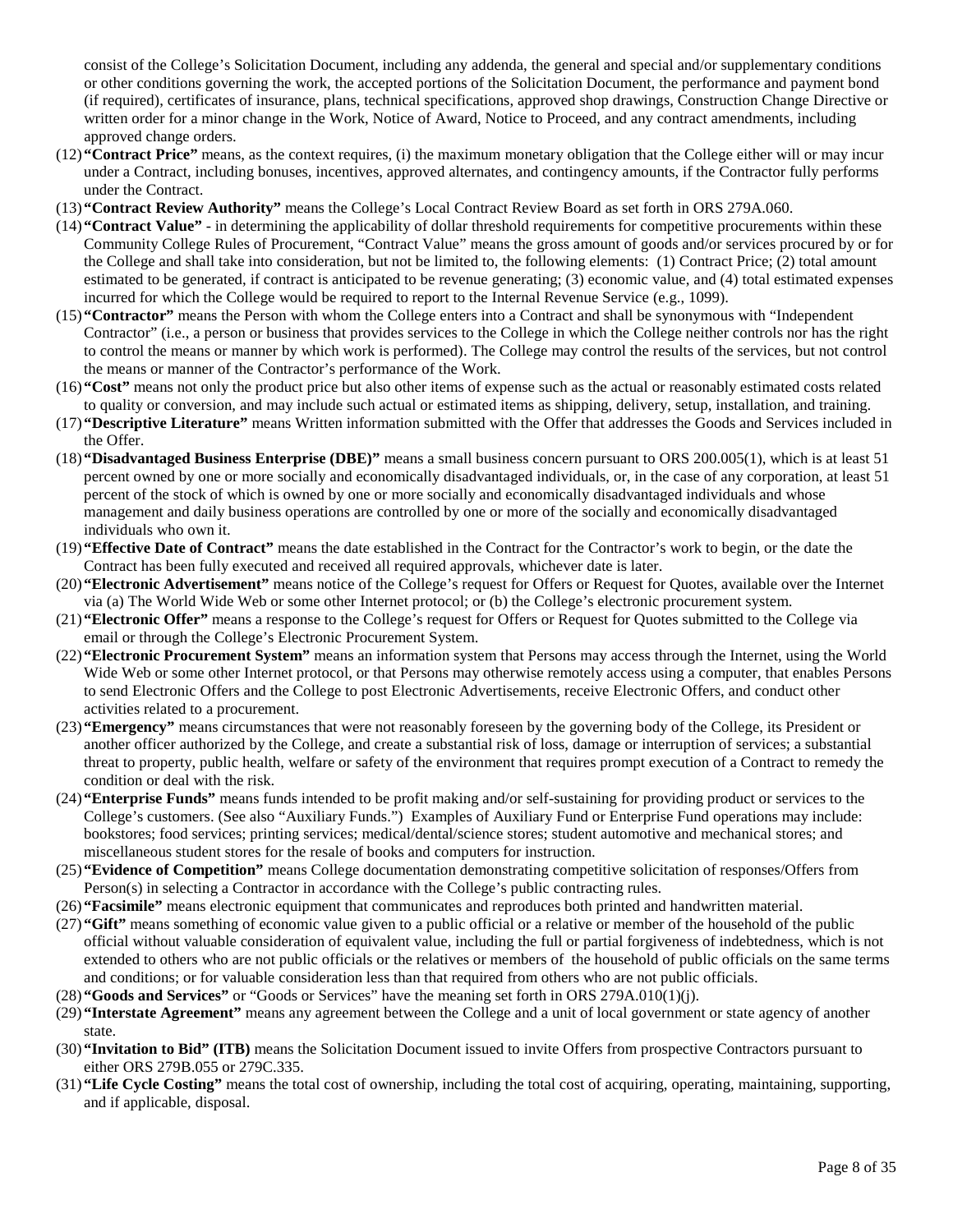- (32)**"Local Contract Review Board" (LCRB)** means the LCRB and/or Board of Education as established by Board resolution or ordinance by each respective College adopting these Community College Rules of Procurement, to serve as its public contract review authority.
- (33)**"Lowest Responsible Bidder"** as defined in ORS 279A.010(1)(r) means: (a) the lowest bidder whose Offer substantially complies with the requirements and criteria set forth in the Invitation to Bid and with all prescribed public procurement procedures and requirements; or (b) When the Invitation to Bid specifies or authorizes the award of multiple contracts to the responsible bidders, the bidders whose bids substantially comply with the requirements and criteria set forth in the Invitation to Bid and with all prescribed public procurement procedures and requirements and who qualify for the award of a public contract under the terms of the Invitation to Bid. (ORS 279B.055(10); and who has met the standards of responsibility set forth in ORS 279B.110(2) or 279C.375, has not been debarred or disqualified by the College under ORS 279B.130 or 279C.440, and is not on the list created by the Oregon Construction Contractors Board under ORS 701.227, if the advertised contract is a Public Improvement Contract. Depending upon the requirements of the Solicitation Document, "Lowest Responsible Bidder" may also mean one who, in the determination of the Advocate for Minority, Women and Emerging Small Businesses, has undertaken both a policy and practice of actively pursuing participation by minority and women-owned business in all bids, both public and private, submitted by such bidder, pursuant to ORS 200.025 and 200.045, or a business enterprise that is owned or controlled by or that employs a disabled veteran, as defined in ORS 408.225.
- (34)**"Model Rules"** means the State of Oregon's Attorney General's model rules of procedure for Public Contracting, which are set forth in OAR Chapter 137, divisions 46, 47, 48, and 49, and required under ORS 279A.065.
- (35) "**ORPIN" System**: The on-line electronic Oregon Procurement Information Network (ORPIN) administered through the State Procurement Office of the Procurement, Fleet and Surplus Services Division of the Oregon Department of Administrative Services.
- (36)**"ORS"** means Oregon Revised Statutes.
- (37)**"Offer"** means a Written offer to provide Goods or Services in response to a Solicitation Document.
- (38)**"Offeror"** means a Person, who submits an Offer.
- (39) "**Opening"** means the date, time and place specified in the Solicitation Document for the public opening of Offers.
- (40)**"PCC"** means Public Contracting Code as it is defined in ORS 279A.010(1)(bb).
- (41)**"Person"** means any of the following with legal capacity to enter into a Contract: individual, corporation, business trust, estate, trust, partnership, limited liability company, association, joint venture, governmental agency, public corporation or any other legal or commercial entity.
- (42)**"Personal Property"** means everything subject to ownership, which is not real property and has exchangeable value; includes all chattels and movables, such as boats and vessels, merchandise and stock in trade, furniture and personal effects, goods, livestock, vehicles, farming implements, movable machinery, movable tools and movable equipment pursuant to ORS 307.020.
- (43)**"Personal Services Competitive Solicitation"** means a documented process providing an equal and open opportunity to qualified parties, which culminates in a selection based on criteria that include, but are not limited to, the Contractor's availability, capacity, experience, reputation, responsiveness to time limitations, responsiveness to solicitation requirements, quality of previous performance and fees or costs.
- (44) **"Personal Services Contract"** or **"Contract for Personal Services"** means a Contract or member of a class of Contracts for Personal Services, other than a Contract for the services of an Architect, Engineer, Photogrammetrist, Transportation Planner, Land Surveyor or Provider of Related Services as defined in ORS 279C.100 that the College's Local Contract Review Board has designated as a Personal Services Contract pursuant to ORS 279A.055, whose primary purpose is to acquire specialized skills, knowledge and resources in the application of technical or scientific expertise, or the exercise of professional, artistic or management discretion or judgment, including, without limitation, a Contract for the services of a(n): accountant; physician, dentist or lawyer; educator; information technology professional, travel, banking, investing, collections, or other consultant; broadcaster or artist (including a photographer, filmmaker, painter, weaver, or sculptor). "Personal Services" is also defined in ORS 279C.100, and that definition applies only to ORS 279C.100 to 279C.125 for Architectural, Engineering, Photogrammetric Mapping, Transportation Planning, Land Surveying Services or Related Services. Contracts for Architectural, Engineering, Photogrammetric Mapping, Transportation Planning, or Land Surveying Services, and Related Services are designated as a special class of Personal Services Contracts, defined in ORS 279C.100(5). (See also Personal Services Contracting Rules section within these Community College Rules of Procurement for an expanded definition.)
- (45)**"Personal Services Contractor"** means an Independent Contractor that performs a Contract for Personal Service(s) for the College, when the College has no right to and does not control the means and manner of performing the contract, except as to the delivery schedule, determining compliance with the Statement of Work, and accepting or rejecting the deliverables or results required under the Contract.
- (46)**"Prequalification of Offeror"** means a process followed by the College, in advance of issuance of Solicitation Documents, to determine the qualifications of prospective Offerors to perform Public Contracts.
- (47) **"Product Sample"** means the exact Goods or a representative portion of the Goods offered in an Offer, or the Goods requested in the Solicitation Document as a sample.
- (48) "**Proposal"** means a Written response to a Request for Proposals.
- (49)**"Public Contract"** means a sale or other disposal, or a purchase, lease, rental or other acquisition, by the College of personal property, services, including personal services, public improvements, public works, minor alterations, or ordinary repair or maintenance necessary to preserve a public improvement. (ORS 279A.010(1)(z)).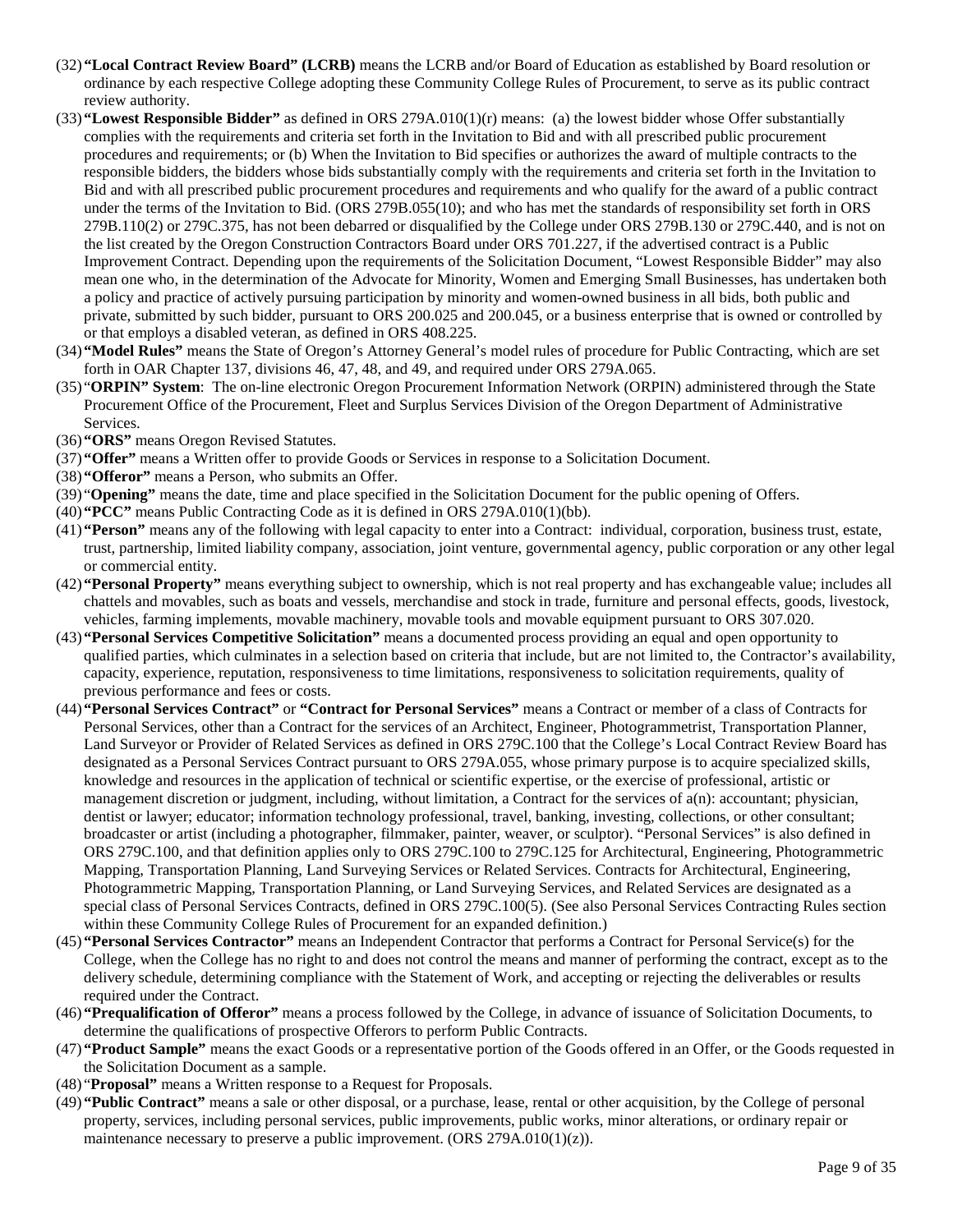- (50)**"Public Notice"** means a public notice of Solicitation Document that is published electronically or at least once in at least one newspaper of general circulation in the area where the Contract is to be performed, in at least one trade newspaper of statewide circulation if the Solicitation Document is for a public improvement and the Contract has an estimated cost in excess of \$125,000, and in as many additional issues and publications as the College determines is likely to be cost effective.
- (51) **"Recycled Materials"** means recycled paper (as defined in ORS 279A.010(1)(gg)), recycled PETE products (as defined in ORS 279A.010(1)(hh), and other recycled plastic resin products and recycled products (as defined in ORS 279A.010(1)(ii).
- (52) **"Request for Proposals"** or "**RFP"** means all documents used for soliciting Proposals in accordance with either ORS 279B.060 or 279C.110, where proposal evaluation and contract award is based on criteria such as proposer qualifications and experience, product features and characteristics, service quality and efficiency, and conformance with the specifications and requirements of the Solicitation Document. Price may be evaluation criterion for an RFP, but will not necessarily be the predominant basis for contract award.
- (53) **"Request for Qualifications"** means a Written document issued by the College, to which Contractors respond in Writing by describing their experience with and qualifications for the Services, Personal Services , or Architectural, Engineering, Photogrammetric Mapping ,Transportation Planning, or Land Surveying Services, or Related Services, described in the document.
- (54) **"Request for Quotations"** means a Written or oral request for prices, rates or other conditions under which a potential Contractor would provide Goods or perform Services, Personal Services or Public Improvements described in the request.
- (55) **"Requirements Contract"** means a price agreement that constitutes a firm Offer by the Contractor, regardless of whether any order or purchase has been made or any performance has been tendered under the price agreement and is enforceable for the period stated in the price agreement and is not revocable by the Contractor. A price agreement does not constitute an exclusive dealing commitment on the part of the College or the Contractor unless the price agreement expressly so provides. (ORS 279B.140)
- (56) **"Responsible"** means meeting the standards set forth in OAR 137-047-0640 or 137-049-0390(2), and not debarred or disqualified by the College under OAR 137-047-0575 or 137-049-0370.
- (57) **"Responsible Offeror"** (also, "**Responsible Bidder"** or **"Responsible Proposer,"** as applicable), means a Person that has submitted an Offer and meets the standards set forth in OAR 137-047-0640 or 137-049-0390(2), and that has not been debarred or disqualified by the College under OAR 137-047-0575 or 137-049-0370. When used alone, "**Responsible"** means meeting the aforementioned standards.
- (58) "**Responsive Offer"** means, as the context requires, a **Responsive Bid** or **Responsive Proposal,** or other Offer that substantially complies in all material respects with applicable solicitation requirements. When used alone, "**Responsive"** means having the characteristic of substantially complying in all material respects with applicable solicitation requirements.
- (59)**"Service Contract"** means a Contract that calls primarily for a Contractor's time and effort rather than for an end product.
- (60)"**Signature"** means any Written mark, word or symbol that is made or adopted by a Person with the intent to be bound and that is attached to or logically associated with a Written document to which the Person intends to be bound.
- (61) "**Signed"** means, as the context requires, that a Written document contains a Signature or that the act of making a Signature has occurred.
- (62) **"Solicitation"** means: (a) a request by the College for the purpose of soliciting Offers. This request may take the form of an Invitation to Bid, a Request for Proposal, a Request for Quotation, a Request for Qualifications or a similar document; or (b) the process of notifying prospective Offerors that the College requests such Offers; or the Solicitation Document itself.
- (63) **"Solicitation Document"** means an Invitation to Bid, Request for Proposals, Request for Quotations, or other similar document issued to invite Offers from prospective Contractors pursuant to ORS Chapter 279B or 279C. The following are not Solicitation Documents if they do not invite Offers from prospective Contractors: a Request for Qualifications, a prequalification of bidders, or a request for product prequalification.
- (64) **"Special Procurement"** means, unless the context requires otherwise, a Class Special Procurement, a Contract-Specific Special Procurement or both (ORS 279B.085). A "Class Special Procurement" means a contracting procedure that differs from the procedures described in ORS 279B.055, 279B.060, 279B.065 and 279B.070 and is for the purpose of entering into a series of contracts over time for the acquisition of a specified class of goods or services (ORS 279B.085(1)(a)). "Contract-Specific Special Procurement" means a contracting procedure that differs from the procedures described in ORS 279B.055, 279B.060, 279B.065 and 279B.070 and is for the purpose of entering into a single contract or a number of related contracts for the acquisition of specified goods or services on a one-time basis or for a single project (ORS 279B.085(1)(b)).
- (65) **"Specification"** means any description of the physical or functional characteristics, or of the nature of a supply, service or construction item, including any requirement for inspecting, testing or preparing a supply, service or construction item for delivery and the quantities or qualities of materials to be furnished under a Contract. Specifications generally will state the result to be obtained and may, on occasion, describe the method and manner of doing the Work to be performed. Specifications may be incorporated by reference and/or through attachment to the Contract.
- (66) **"Standard Fee Contract"** means a contract awarded for service to be performed for a standard fee, when the standard fee is established by the College, and a like Contract is available to all qualified applicants.
- (67) **"Statement of Work"** means a Written statement that specifically describes the phases of Work or services, major tasks, or areas of responsibility the Contractor is to perform at a particular site, or within a particular locale during a stated period of time, according to a schedule of delivery. The statement must identify specific objectives that the Contractor is to attain or describe, in detail, and the deliverables that the Contractor is to provide.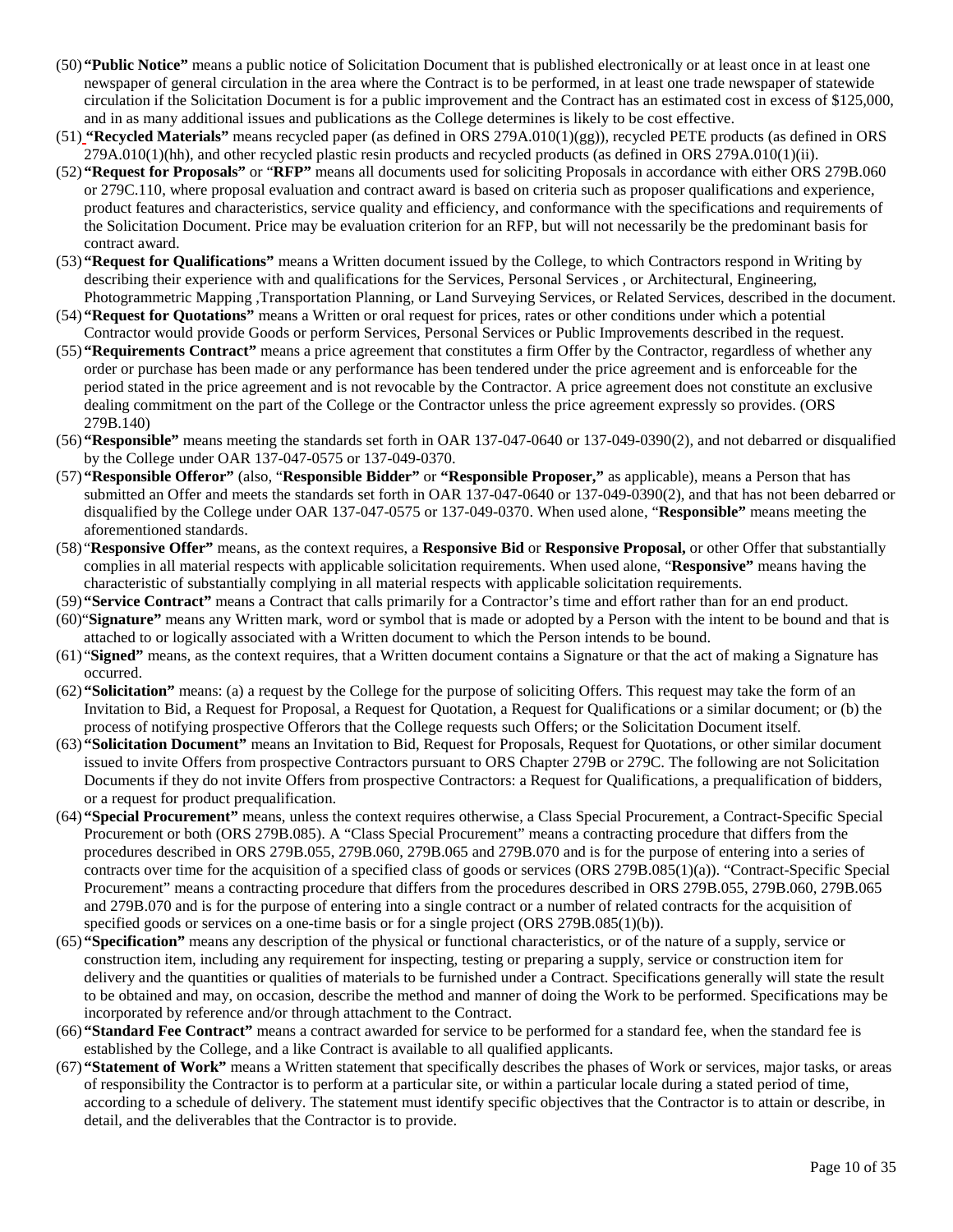- (68)**Telecommunications"** means 1-way and 2-way transmission of information over a distance by means of electromagnetic systems, electro-optical systems, or both.
- (69)**"Work"** means the furnishing of all materials, equipment, labor and incidentals necessary to successfully complete any individual item in a Contract or the entire Contract, and successful completion of all duties and obligations imposed by the Contract.
- (70)**"Writing"** means letters, characters and symbols inscribed on paper by hand, print, type or other method of impression, intended to represent or convey particular ideas or meanings. "Writing," when required or permitted by law, or required or permitted in a Solicitation Document, also means letters, characters and symbols made in electronic form and intended to represent or convey particular ideas or meanings.
- (71) "**Written"** means existing in Writing.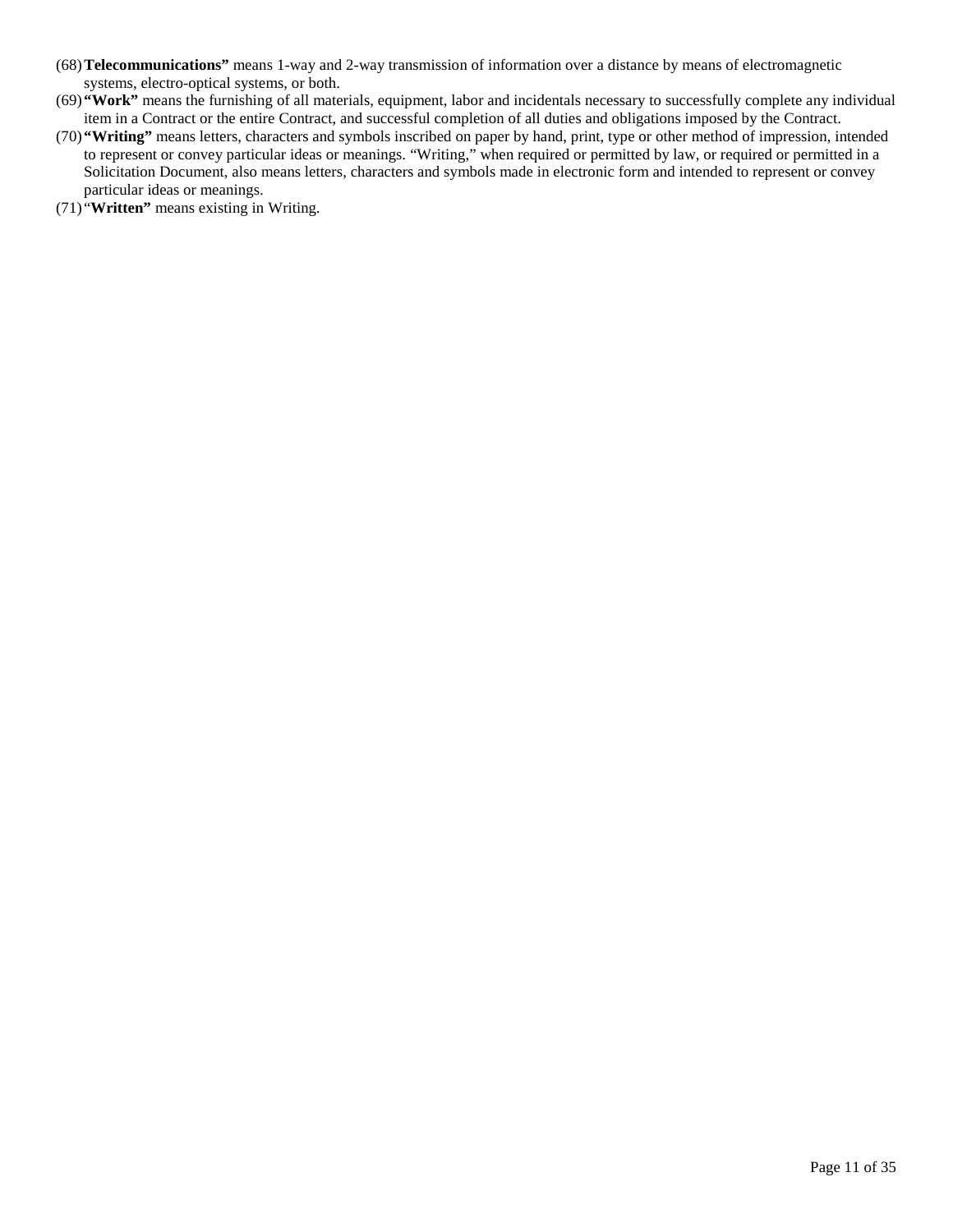### **SECTION 200 - PUBLIC CONTRACT SPECIAL PROCUREMENTS**

#### **General Contract Special Procurements**

#### **Advertising CCR.202**

The College may purchase advertising, which does not include contracting with advertising agencies, regardless of dollar amount, without competitive bidding. Where it is determined to be cost effective, the College may publish its public notices electronically, via the college's or other public entity's electronic procurement system or world wide web site instead of, or in addition to, a newspaper of general circulation unless otherwise required by law.

#### **Findings of Fact**

- 1. By their nature, media sources are generally unique. Advertisements are placed in a particular source because of the specific audience that source serves.
- 2. Competition to furnish advertising space in daily newspapers of general, trade, or business circulation in the vicinity of the College is limited.
- 3. Cost savings are difficult to quantify where the sources are unique and not interchangeable. Where the volume of purchases warrants, the College may enter into advertising contracts in accordance with ORS 279B.065 and ORS 279B.070 whenever possible to maximize savings achieved through economies of scale.
- 4. Public notices may be advertised electronically and/or in a newspaper of general circulation in an effort to increase exposure and generate more widespread competition, except for public improvement contracts with an estimated cost in excess of \$125,000, which must be published in at least one trade newspaper of general statewide circulation (ORS 279C.360). Cost savings for increased competition are difficult to quantify, but the cost to the College for advertising may be significantly reduced where electronic advertising methods are utilized.

#### **Conclusion of Compliance with Law**

It is unlikely that this Special Procurement will result in favoritism in the awarding of public contracts or substantially diminish competition since all vendors, including Oregon businesses, are able to compete (ORS 279B.085(4)(a)), and it will enable the College to promote the public interest (ORS 279B.085(4)(b)(B)), by expediting its procurement processes while maximizing its circulation efforts and notice of bidding opportunities without compromising integrity for cost.

This rule satisfies the requirements of Oregon Revised Statute 279B.055(4)(c), wherein a Local Contract Review Board may, by rule or order, authorize public notice of bids or proposals to be published electronically instead of in a newspaper of general circulation if it is likely to be cost-effective.

\* \* \* \* \*

### **Bid Security and Bond Requirements, Waiver of CCR.204**

Pursuant to ORS 279C.390, the College may, at its discretion, exempt certain contracts or classes of contracts from all or a portion of the requirement for bid security and from all or a portion of the requirement that good and sufficient bonds be furnished to ensure performance of the contract and payment of obligations incurred in the performance.

The College may waive bid security requirements and/or performance/payment bond requirements pursuant to ORS 279C.390 and this rule under the following conditions:

- (1) If the contract is for a public improvement or a public work and the amount of the contract does not exceed \$75,000 or another threshold as indicated by rule amendment in Section 300, and the contractor has filed a public works bond with the State of Oregon Construction Contractors Board;
- (2) If the contract is not for a public improvement; or if the contract is for a public improvement that resulted from an alternative contracting method and the contract is only for pre-construction services;
- (3) Where bidders are drawn exclusively from a list of certified Emerging Small Businesses maintained by the Advocate for Minority, Women and Emerging Small Business enterprise certified under ORS 200.055, or a business enterprise that is owned or controlled by or that employs a disabled veteran, as defined in ORS 408.225, and the College has been provided funds by the legislature for the purpose of assisting Emerging Small Businesses;
- (4) In cases of emergency, or when the interest or property of the College or the public agency or agencies for whose benefit the contract was awarded probably would suffer material injury by delay or other cause and a declaration of such emergency has been made in accordance with rules adopted under ORS 279A.065.

The College shall not use Bid or Proposal security to discourage competition. The Offeror shall forfeit Bid or Proposal security after award of the contract if the Offeror fails to execute the contract and promptly return it with any required Performance Bond and Payment Bond.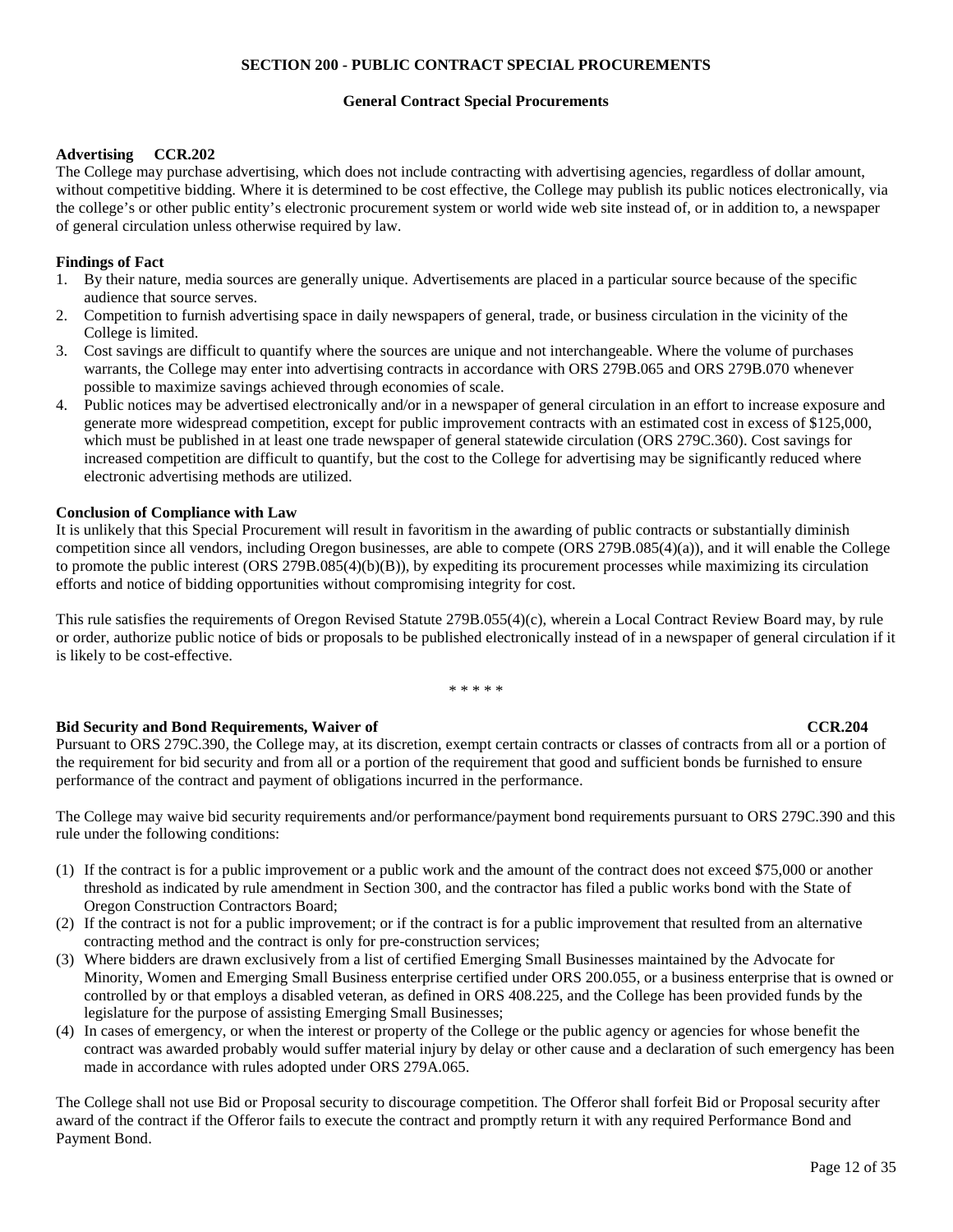#### **Conclusion of Compliance with Law**

It is unlikely that this Special Procurement will result in favoritism in the awarding of public contracts or substantially diminish competition since all vendors, including Oregon businesses, are able to compete, it is reasonably expected to result in substantial cost savings to the College or to the public (ORS 279B.085(4)(b)(A)), and it will enable the College to otherwise substantially promote the public interest (ORS 279B.085(4)(b)(B), by reducing costs of bidding and maximizing participation from Emerging Small Businesses.

This rule satisfies the requirements of ORS 279C.390 wherein a Local Contract Review Board may exempt certain contracts or classes of contracts from all or a portion of the requirement for bid security and from all or a portion of the requirement that good and sufficient bonds be furnished to ensure performance of the contract and payment of obligations incurred in the performance. Consequently, findings otherwise required by law are unnecessary here.

\* \* \* \* \*

### **COOPER COOPER COOPER COOPER COOPER COOPER COOPER COOPER COOPER COOPER COOPER COOPER COOPER COOPER COOPER COOPER COOPER COOPER COOPER COOPER COOPER COOPER COOPER COOPER COOPER COOPER COOPER COOPER COOPER COOPER COOPER COOP**

Examples of cooperative procurement participation may include, but not be limited to: Oregon Cooperative Purchasing Program (ORCPP), Organization for Educational Technology and Curriculum (OETC), Participating Oregon Community Colleges (POCC), National IPA, E&I Coop, NASPO, and US Communities Government Purchasing Alliance.

Pursuant to ORS 279A.205, 279A.210, 279A.215, and 279A.220, contracting agencies may participate in a joint, permissive, or interstate cooperative procurement and/or subsequent contract award resulting from any solicitation which has been accomplished in compliance with ORS, as if said agencies had generated the solicitation and made the award on their own behalf.

#### **Comment**

In general, the results of any solicitation, formal or informal, which has taken place under the requirements of ORS and has resulted in an award, and is current (i.e., not closed, terminated, in abeyance or in default), may be utilized by the College pursuant to ORS 279A.205, 279A.210, 279A.215, and 279A.220. Prior to the College engaging in a cooperative procurement, due diligence must be performed, best practices employed, and factors in the buying decision considered. Examples of these factors include: in-state preferences, legislatively-mandated or LCRB-approved socioeconomic programs that overlay public contracting and accompany the expenditure of public funds; sustainability objectives; administrative resources and capacity; contracting efficiencies; time constraints; member participation costs; and ability to leverage economies of scale.

### **Conclusion of Compliance with Law**

Cooperative Procurement Participation is not an exemption from the competitive procurement requirements of law; therefore, the College has determined that findings of fact are not required. The awarding of contracts pursuant to this process should "provide effective outcomes that represent optimal value to the College and, to the greatest extent feasible, be consistent with market practices" (ORS 279B.010(1)). Consequently, findings otherwise required by law are unnecessary here.

\* \* \* \* \*

### **Donated Materials and/or Services CCR.206**

The College may authorize a Person to perform services and/or provide materials regardless of dollar amount, if:

- (1) The Person has agreed to donate all, or a portion of, the materials and/or services necessary to perform the work; and
- (2) The Person enters into a license or agreement with the College whereby the Person agrees to comply with the public contract requirements applicable to the particular project and any requirements that the College deems necessary or beneficial in order to protect the College.

### **Findings of Fact**

- 1. Students, staff, contractors, and other community groups from time to time offer to donate all or a portion of their professional skilled services and/or materials, to help the College meet its facilities' and/or educational needs. The ability to take advantage of such donated materials and/or services enables the College to use its limited funds in other areas, and frequently results in improvements or services that the College would not otherwise be able to afford. This class special procurement thus has budgetary, operational, and public benefits.
- 2. This class special procurement enables the College to take advantage of these offers, while continuing to ensure that the requirements of the Public Contracting Code continue to be met.

#### **Conclusion of Compliance with Law**

It is unlikely that this class special procurement will encourage favoritism in the award of College Contracts or substantially diminish competition for College Contracts, because it will only apply when a Person donates all or part of the materials and/or services. In many instances, the donations are outside of the competitive market for goods and/or services. In many instances, the donations will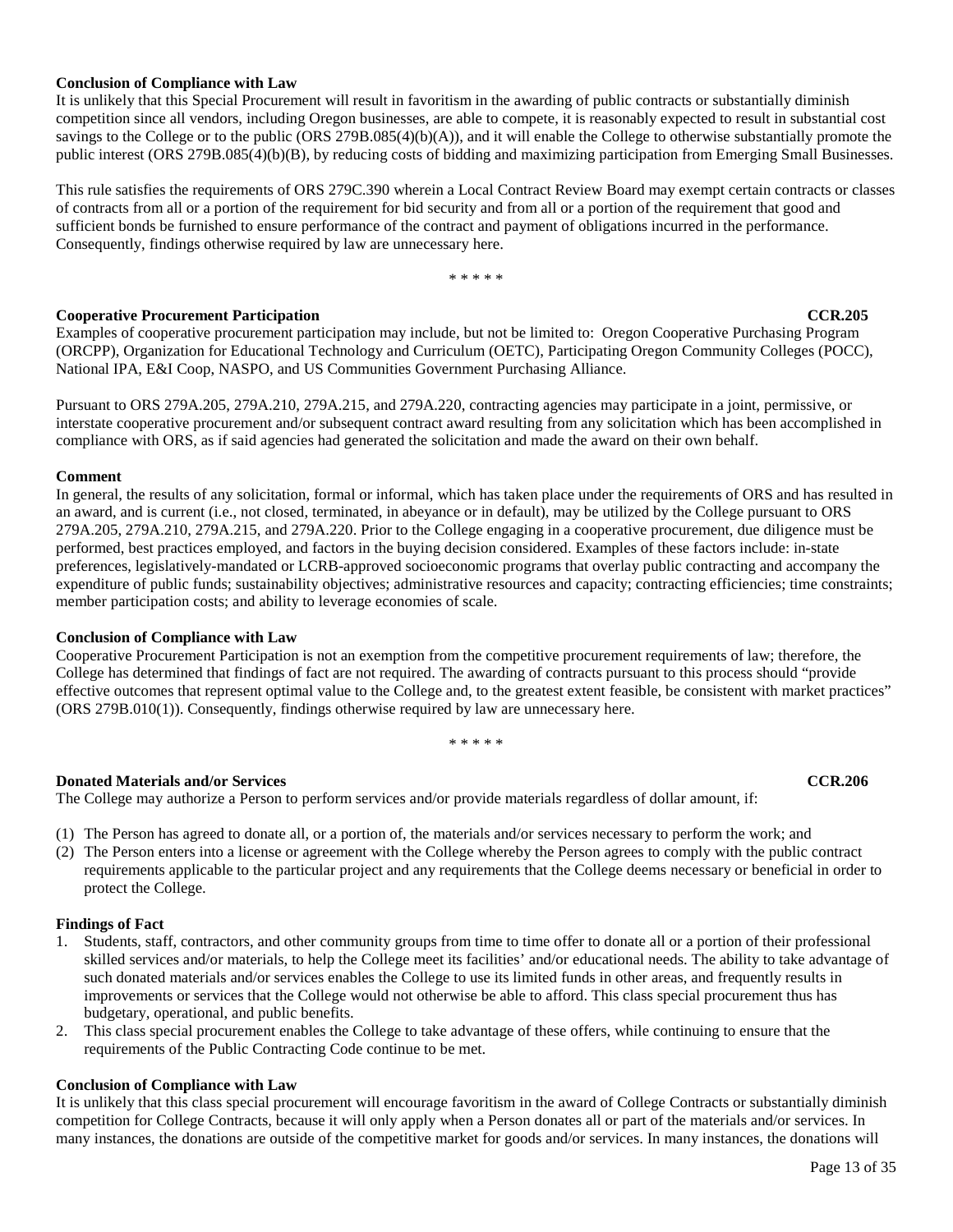enable the College to construct or complete projects that it otherwise would not be able to afford to do, and thus will not displace what would otherwise be a competitively solicited project. This class special procurement also substantially promotes the public interest because award of contracts pursuant to the procurement procedures in ORS Chapter 279B is not practicable in the case of donated goods and/or services.

The use of this class special procurement will result in substantial cost savings to the College, because the College is not required to pay for the goods and/or services if they are donated.

#### \* \* \* \* \*

### **Emergency Contracts (Including Oil or Hazardous Material Removal) <b>CCR.207 CCR.207**

- (1) Pursuant to the requirements of this rule, the College may, at its discretion, enter into a public contract without competitive solicitation if an emergency exists. Emergency means circumstances that could not have been reasonably foreseen which create a substantial risk of loss, damage, interruption of services or threat to public health, welfare, or safety, and require prompt execution of a contract to remedy the condition (ORS 279A.010(1)(f)).
- (2) Regardless of the dollar value of the contract, when entering into an emergency contract the College shall:
	- (a) Make a written declaration of emergency, including findings describing the emergency circumstances that require the prompt performance of the contract, stating the anticipated harm from failure to establish the contract on an expedited basis; and
	- (b) Encourage competition to the extent reasonable under the circumstances; and
	- (c) Record the measures taken under subsection (b) of this section to encourage competition, the amounts of the bids, quotes or proposals obtained, and the reason for selecting the contractor.
- (3) Pursuant to ORS 279B.080, if an emergency exists as defined in subsection (1) of this rule, the Board of Education, its President, or another officer authorized by the College shall declare the existence of the emergency as required by subsection (2) of this rule, which shall authorize the College to enter into an emergency contract.
- (4) The written declaration of an Emergency and resulting contract are solely entered into at the discretion of the College's President or authorized officer.
- (5) If the total award exceeds the threshold for formal public bidding, the Board shall be notified at its next available public meeting and provided with an opportunity to discuss the emergency, the award, and ratification thereof.
- (6) Oil or Hazardous Material Removal: The College may enter into public contracts without competitive bidding, regardless of dollar amount, when ordered to clean up oil or hazardous waste pursuant to the authority granted the Department of Environmental Quality (DEQ), under ORS 466.605 through 466.680 and such DEQ order necessitates the prompt establishment and performance of the contract in order to comply with the statutes regarding spill or release of oil or hazardous material that has created an emergency condition. In exercising its authority under this exemption, the College shall:
	- (a) (1) To the extent reasonable under the circumstances, encourage competition by attempting to make informal solicitations or to obtain informal quotes from potential suppliers of goods or services;
		- (1) Make written findings describing the circumstances requiring clean up or a copy of the DEQ order ordering such cleanup;
		- (2) Record the measures taken under subsection (a) of this section to encourage competition, the amount of the quotes or proposals obtained, if any, and the reason for selecting the contractor selected.
	- (b) The College shall not contract pursuant to this exemption in the absence of an order from the Department of Environmental Quality to clean up a site with a time limitation that would not permit hiring a contractor under the usual competitive bidding procedures.

### **Findings of Fact**

- 1. Under ORS 279B.080, public contracts may be exempted from the requirements of ORS 279B.050 if emergency conditions exist, which require prompt execution of the contract, subject to the additional requirements of ORS 279B.080.
- 2. ORS 279B.080 allows the Local Contract Review Board to adopt rules to allow the head of the contracting agency or a designated person to declare that an emergency exists and to establish procedures for determining when emergency conditions are present. Subsections  $(2)(a)$ ,  $(2)(b)$ , and  $(2)(c)$  of this rule accomplish this.
- 3. When DEQ orders a public agency to remove or clean up hazardous material or oil, the public agency must respond within a very short time, which is stated in the DEQ order. This time period does not generally allow the agency to take the time necessary to solicit written bids or proposals for the work to be performed. The College would be liable for any delay in responding to DEQ orders to perform hazardous material removal or clean up.
- 4. This exemption, as it pertains to subsection (7), will not be used in those situations where there is no DEQ order to remedy the situation. Routine competitive procurement methods will be used where there is no DEQ order to act immediately. The college maintains open lists of vendors, who are interested in providing hazardous materials removal and clean up services. Whenever it needs hazardous material removal or disposal, the College makes use of these lists to solicit quotes, bids, or proposals as needed, in addition to advertising the procurement as required.

#### Page 14 of 35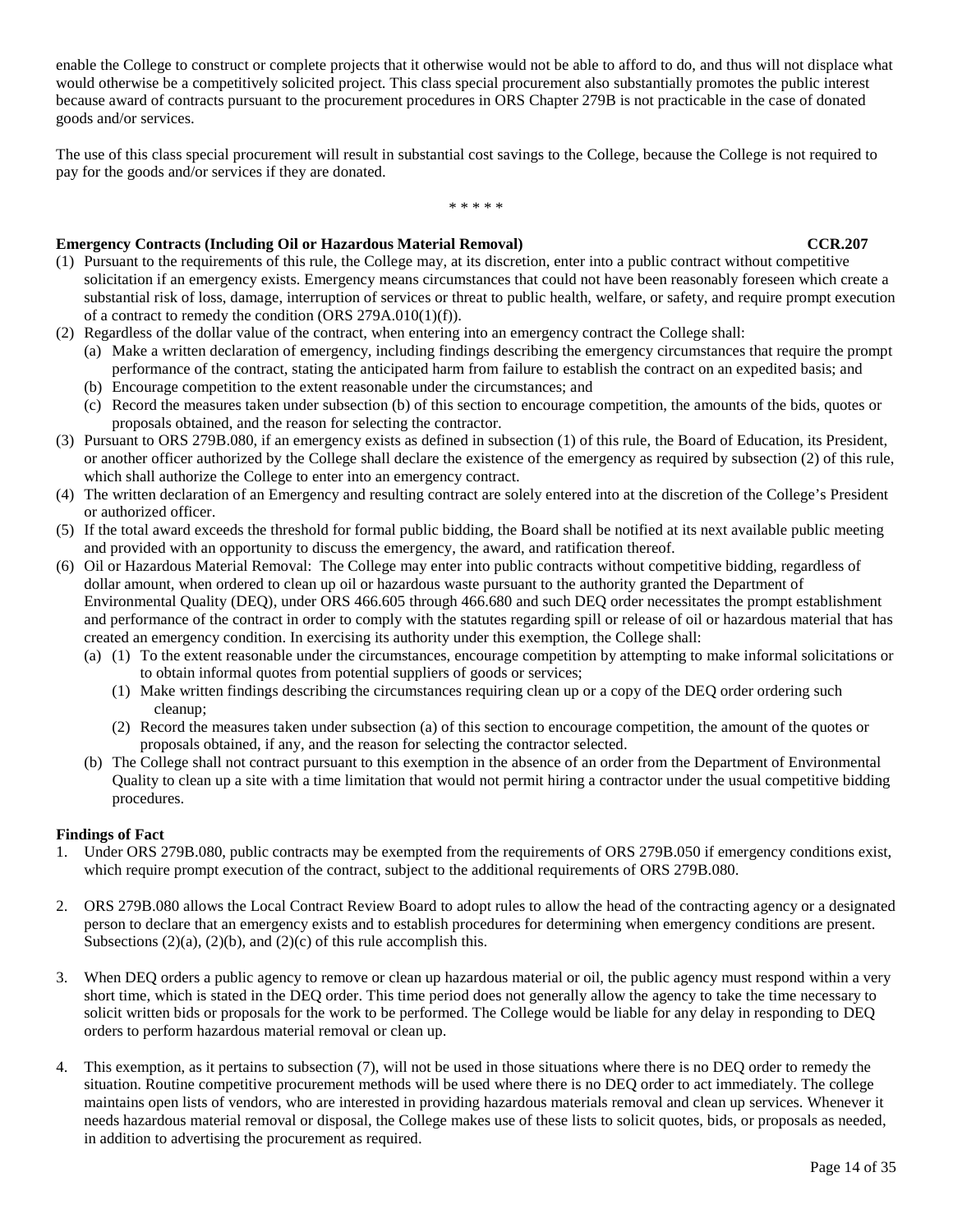5. Cost savings are achieved through this exemption, because the college can be liable for DEQ penalties and fines, if it does not timely remove hazardous materials or oil as ordered. Serious risk in these situations could result in property damage or personal injury, if the College is slow to act.

#### **Conclusion of Compliance with Law**

Procurements made by the College in compliance with this exemption meet the requirements of emergency public contracts pursuant to: ORS 279B.050; 279B.080, and 279C.335.

It is unlikely that this exemption will encourage favoritism in the awarding of public contracts or substantially diminish competition for such contracts as required by ORS 279C.335(2)(a). If the College is under DEQ order to act immediately, the College will still attempt to obtain competitive quotes for the work to be performed as it has the ability and time to do so. Unless the College is faced with the quasi-emergency situation of a DEQ order to remove or clean up hazardous waste or oil, it will follow normal competitive procedures to obtain these services. The award of public contracts pursuant to this exemption will likely result in substantial cost savings to the College in these situations, as required by ORS 279C.335(2)(b), because the College must comply with the law and avoid and minimize risk to persons and property. Where possible, the College will seek competitive quotes for the work to be performed and will award the contract to the lowest, responsive and responsible proposer.

\* \* \* \* \*

### **Equipment Repair & Overhaul (Including Maintenance Agreements) CCR.208**

- (1) The College may enter into a public contract for equipment repair, maintenance agreements, or overhaul of equipment without competitive bidding, subject to the following conditions:
	- (a) Service and/or parts required are unknown, and the cost cannot be determined without extensive preliminary dismantling or testing; and/or
	- (b) Service and/or parts required are for sophisticated equipment for which specially trained personnel are required and such personnel are available from only one source;
	- (c) Maintenance agreements must be procured from the provider of the equipment and/or software being maintained in order to be valid, preserve warranties, provide the best possible service, or conform to other similar agreements being provided by the same provider for maximizing economy and/or servicing functions;
	- (d) The College shall conduct its procurement for equipment repair, maintenance agreements, or overhaul of equipment pursuant to methods and parameters established in (2) of this rule.
- (2) The following limitations shall apply:
	- (a) At the discretion of the College, if it is practical to competitively procure equipment repair, maintenance agreements, or overhaul of equipment using quotations or other forms of Solicitation Documents then these competitive processes shall be utilized. If not, the file should be documented with the reasons for invoking this exemption from competitive procurement, specifically supporting the impracticality of a competitive procurement.
	- (b) If the contract exceeds or is anticipated to exceed the thresholds for Small or Intermediate Procurements as these thresholds are defined in Section 300, the College shall document in its procurement file the reasons why a competitive procurement process was deemed impractical, and the College may directly enter into the contract.

#### **Findings of Fact**

The need for equipment repair or overhaul of equipment cannot always be anticipated by College staff. If a piece of equipment is broken or not working properly, the College incurs the cost of down time, possible replacement equipment rental fees, staff time, and other inconveniences or liabilities to its programs.

- 1. Generally, there are a limited number of vendors, who are able to perform repair or overhaul on a particular piece of equipment, because of its make or manufacture. Sophisticated equipment may require specially trained personnel available from only one source. Often, a piece of equipment will have a partial warranty in place, which will guarantee some savings to the College in the parts and/or labor needed to do the repair or overhaul. This warranty savings may only be achieved if the original manufacturer or provider of the equipment performs the necessary repair or overhaul.
- 2. The dollar limits on the use of this Special Procurement ensure that when the cost of the equipment repair or overhaul is expected to exceed threshold amounts for Small and Intermediate Procurements as these are defined in Section 300, the College will competitively procure, or if that is not practical or cost effective, declare an emergency or obtain a specific exemption from the president of the College or the president's designee, with notification to the LCRB to proceed with the purchase of the needed repair or overhaul.

#### **Conclusion of Compliance with Law**

It is unlikely that this Special Procurement will encourage favoritism in the awarding of public contracts or substantially diminish competition and is reasonably expected to result in substantial cost savings to the College for such contracts as required by ORS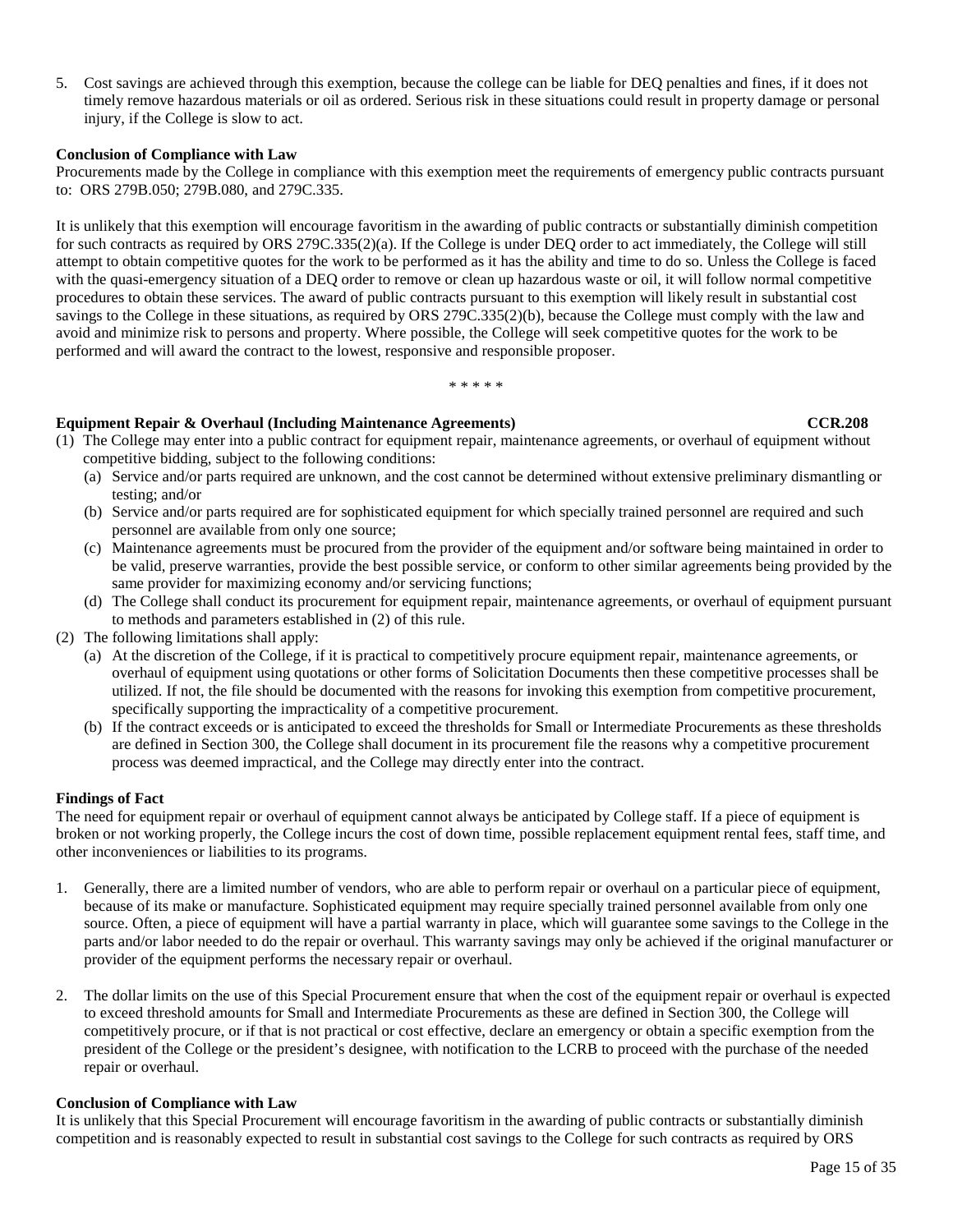279B.085(4), because the dollar amount of the exempted purchase (i.e., Special Procurement), may not exceed the thresholds established in Section 300 for Intermediate Procurements without additional notification and/or approval from the LCRB and/or the College president or the president's designee. Where it is practical, the College will competitively procure equipment repair, maintenance agreements, and overhaul of equipment; where it is impractical, written justification, provided by the department, will become part of the public record of the contract.

The awarding of public contracts pursuant to this exemption is reasonably expected to result in a cost savings to the College, as required by ORS 279B.085(4)(b)(A), because the College incurs direct and indirect costs from the moment equipment breaks down or becomes unusable. This Special Procurement only applies to equipment already owned by the College. Time is of the essence in contracts for equipment repair, maintenance agreements, and equipment overhaul. The College must be able to purchase necessary services and parts as quickly as possible in order to minimize equipment down time and provide uninterrupted levels of service to support the College's educational initiatives.

**\*\*\*\*\***

### **Federal Contracts, Purchases under CCR.210**

When the price of goods and services has been established by a contract with the federal government pursuant to a federal contract award, the College may purchase the goods and services in accordance with the federal contract. In exercising this authority under this class special procurement, the College must:

- (1) Include in the contract file a memorandum confirming the federal official who granted permission to the College to purchase under the federal contract; and
- (2) Include documentation in the contract file showing the cost savings to be gained from anticipated purchases from the federal contract.

### **Comment:**

In order to utilize GSA contracts, a class special procurement must be adopted by the local contract review board. For those GSA schedules available for use by local governments or any other federal contracts for goods and/or services, this rule requires a twoprong test be met prior to its use.

### **Findings of Fact**

- 1. Federal contracts for goods and/or services are established by federal agencies with private vendors through competitive processes, which meet the standards of the Public Contracting Code. These processes include open competitive bidding, to which all interested vendors are invited to participate. No Oregon company is excluded from, or disadvantaged in, participation in bidding on federal contracts. Thus the class special procurement has the public benefit of supporting a competitive selection process, while providing the operational and budgetary benefits to the College by avoiding the cost and delay of replicating the solicitation process.
- 2. The prices or rates for goods and services under federal contracts are based upon competitive bids or proposals. This rule requires the College to document the cost savings to be gained from the anticipated purchase(s) from the federal contract. Documentation might include competitive comparison of previous bid prices obtained from other sources, including local Oregon businesses.
- 3. This rule requires that the College obtain the permission of both the federal agency and the federal vendor to use the federal contract.

### **Conclusions of Compliance with the Law:**

This class special procurement will not encourage favoritism or substantially diminish competition in the awarding of College contracts. All vendors, including Oregon businesses, are able to compete for the initial federal contract. Also, the College will not use a federal contract without agency and vendor permission.

This special procurement will result in substantial cost savings to the College. Federal contracts are based on competitive bidding, which result in the most advantageous price to the federal agency. Before it makes a purchase from a federal contract, the College will document the cost savings it will achieve by using the contract. These two facts will ensure that the College purchases the desired goods or services at the best price available. Further, by being able to take advantage of a competitive federal procurement, the College saves the cost of needlessly duplicating the solicitation process.

\* \* \* \* \*

**Intellectual Property (Periodicals, Library Books, Proprietary Software Licenses, Art, and Other CCR.212 Products of the Creative Process)**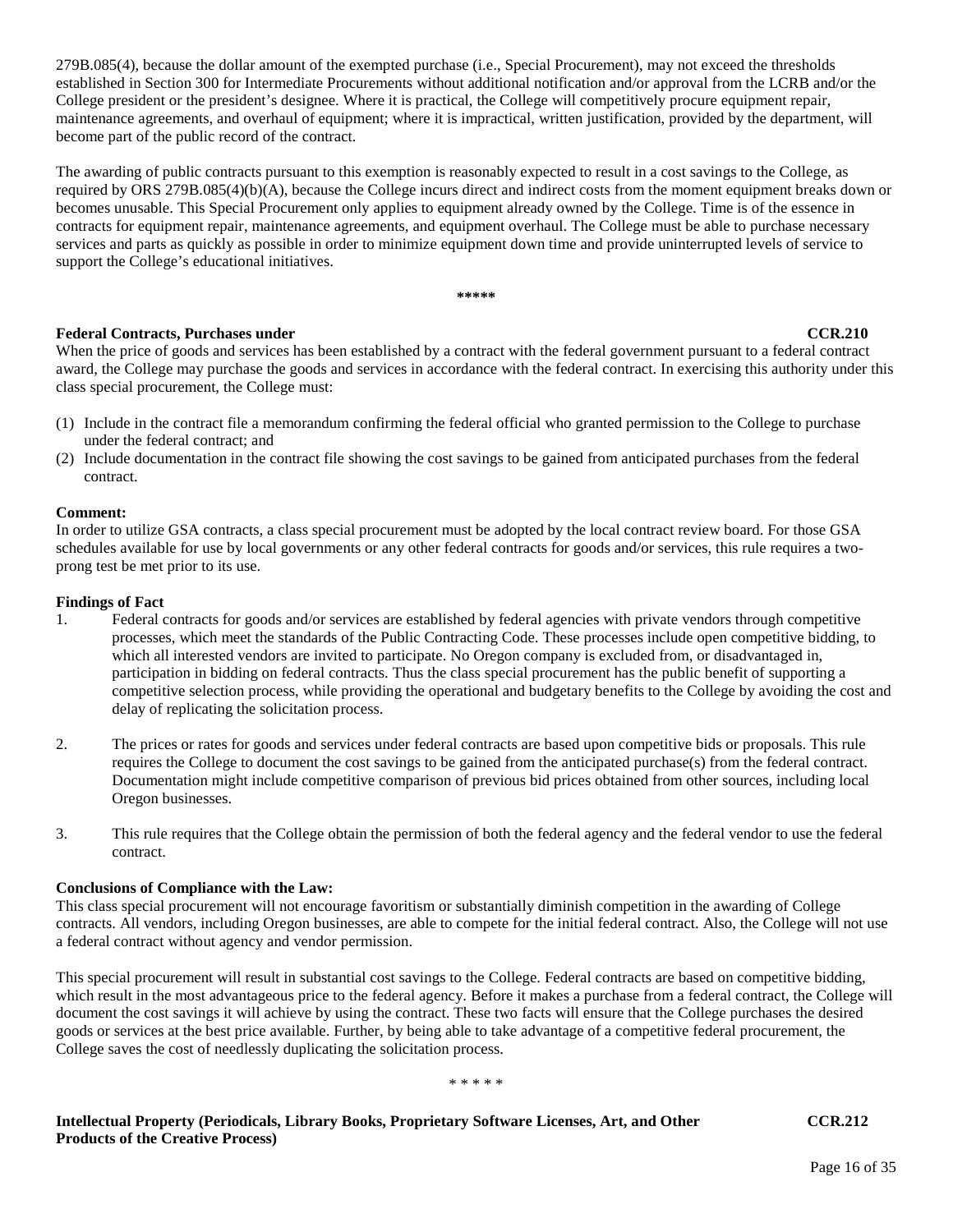If the contract is for the purchase of Intellectual Property, which shall include, but not be limited to, Periodicals, Library Books, Subscription Services, Proprietary Software Licenses, Art, and Other Products of the Creative Process, the College may contract for the purchase of the product(s) without competitive procurement, regardless of dollar amount when the product(s) are protected under copyright law, or there is only one known supplier (e.g., manufacturer, copyright holder), available for such products.

Examples of copyrighted materials typically covered by this Special Procurement include, but are not limited to: magazines and other periodicals; textbooks; workbooks; curriculum kits; reference materials; audio tapes; video tapes; calculators such as those used for aircraft navigation; and most software and products of the visual, aural and written arts. It should be noted that if there is more than one supplier of copyrighted materials (especially software), and the product(s) are not being purchased directly from the writer, manufacturer or other original source, every attempt should be made to establish a competitive selection process in order to achieve the greatest economy.

### **Findings of Fact**

- 1. By design, Intellectual Property is protected for the use of a single owner. Copyrighted products may not be duplicated by others without the express permission or license of the copyright holder.
- 2. Instructional initiatives define the various materials, which the college will purchase for use in its educational programs, and it is not uncommon for Intellectual Property to be produced by only one supplier (i.e., sole source), who may be the copyright holder or licensee.

#### **Conclusion of Compliance with Law**

This rule will not encourage favoritism or substantially diminish competition in the awarding of public contracts. The production and distribution of Intellectual Property is controlled by the copyright holder/owner, and may only be permitted through a sole source. This rule provides additional parameters for consideration that are complementary to the Public Contracting Code where competition does exist. It is not intended to diminish the College's ability to consider other factors or limit fair and open competition when arriving at best value. It is the policy of the State of Oregon that public contracting activities should provide effective outcomes that represent optimal value to the contracting agency, and to the greatest extent feasible, be consistent with market practices (ORS 279B.010(1)).

Additionally, pursuant to ORS 279A.025(2)(h), the Public Contracting Code does not apply to contracts for the procurement or distribution of textbooks; consequently, findings otherwise required by law are unnecessary when the procurement or distribution of Intellectual Property is specifically for textbooks—a subcategory of Intellectual Property.

\* \* \* \* \*

### **Life Cycle Costing/Best Value CCR.216 CCR.216**

- (1) In determining the lowest bid or best proposal, in the award of a contract, the College may use the concept of life cycle costing if it complies with section (2) of this rule:
- (2) (a) At the time of writing specifications for the product, the College shall identify those factors which will have cost implications over the life of the product, and which, for evaluation purposes, will be used to adjust the bid or proposal price of the product;
	- (b) The solicitation document shall set out clearly the factors and methodology to be used in life cycle cost adjustments; and
	- (c) The results of life cycle costing adjustments shall be applied to the bid or proposal price of the product(s) offered, and the bid or proposal that results in the lowest overall ownership cost or "best value" as it is determined by ORS 279A.015(5), taking into account the life cycle costing adjustments, and other aspects of service and product quality, as well as pricing.

#### **Conclusion of Compliance with Law**

This rule provides additional parameters for consideration that are complementary to the Public Contracting Code while supporting impartial and open competition. It is not intended to diminish the College's ability to consider other factors when arriving at best value. As such, it is not an exemption or Special Procurement to the competitive bidding requirements of law. It is the policy of the State of Oregon that public contracting activities should provide effective outcomes that represent optimal value to the contracting agency, and to the greatest extent feasible, be consistent with market practices (ORS 279B.010(1)). Consequently, findings otherwise required by law are unnecessary here.

\* \* \* \* \*

### **Perishables (Chemicals, Food, Laboratory Supplies) CCR.218**

Competitive procurement need not be used for the procurement of perishables under this Special Procurement provided that the perishability and commensurate quality is of greater importance than the cost to the College.

### **Comment**

If longevity is not an issue and multiple sources exist, standard procurement practices shall be utilized.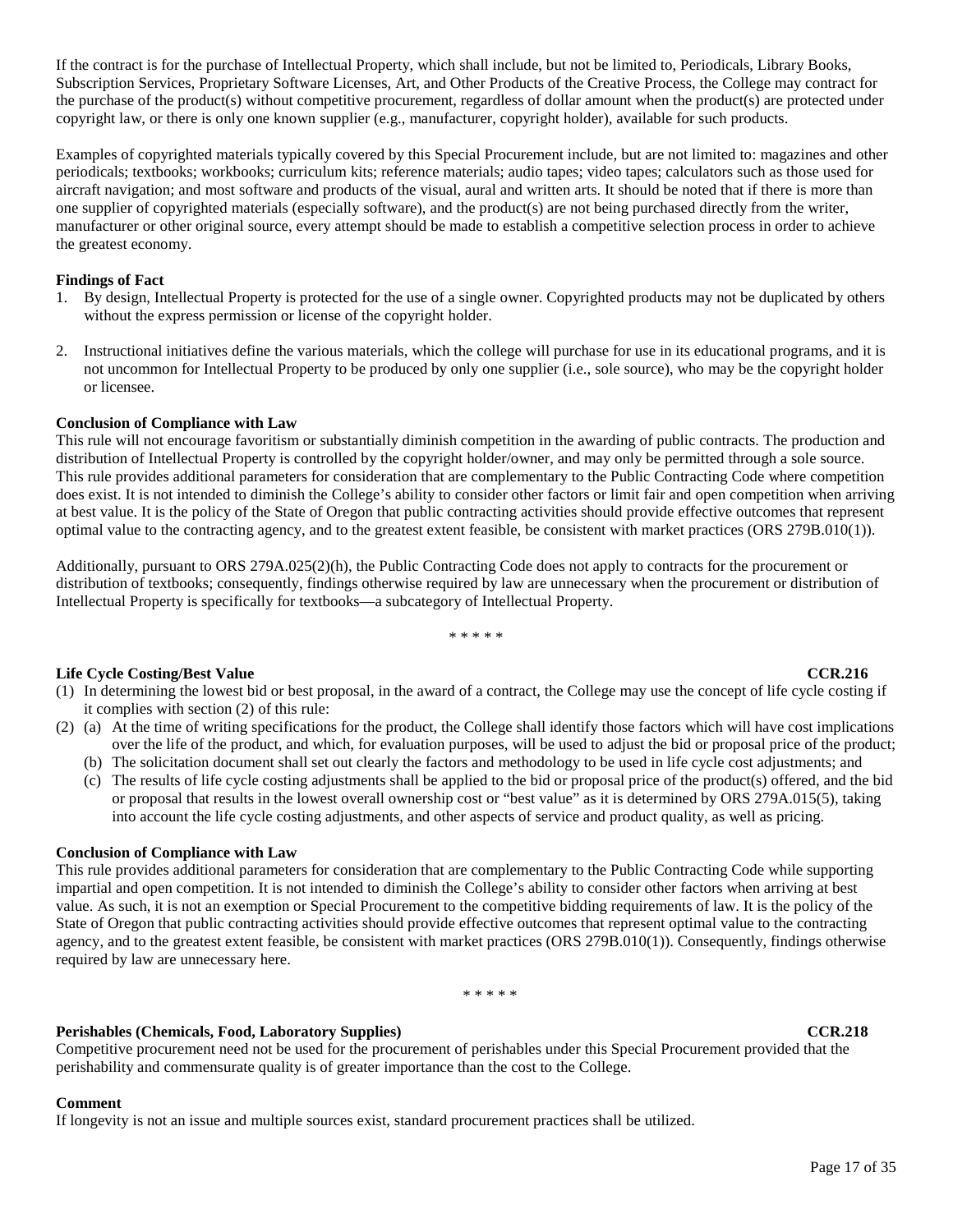### **Findings of Fact**

This rule permits such items as foodstuffs and scientific supplies, which have definitive shelf lives, and associated attributes such as quality and longevity, to be purchased without strict competitive processes based upon price. Shelf life and the associated attributes may be the determining factors.

The rule enables the buyer to decide on a source based upon time since manufactured, remaining shelf life, and interim quality, since various states of decay can affect the product.

#### **Conclusion of Compliance with Law**

It is unlikely that this Special Procurement will result in favoritism in the awarding of public contracts or substantially diminish competition, since all vendors, including Oregon businesses, are able to compete , it is reasonably expected to result in substantial cost savings to the College (ORS 279B.085(4)(b)(A)), and it will enable the College to otherwise substantially promote the public interest (ORS 279B.085(4)(b)(B)), through expediting its procurement processes without compromising integrity for cost.

\* \* \* \* \*

### **Personal Property, Used (Purchase of) CCR.220**

Competitive procurement need not be used for the procurement of Used Personal Property if the College has determined that the purchase will result in cost savings and will not diminish competition or encourage favoritism.

For purchases of used personal property or equipment costing \$25,000 or more, or an amount otherwise indicated in Section 300, the College shall, where feasible, obtain three competitive quotations, unless such comparisons are highly impractical to obtain. Procurement files pertaining to Used Personal Property shall contain documentation of price comparisons and attempts to secure competitive pricing as much as is practical.

When the value of any such purchase exceeds the threshold for Intermediate Procurements as that threshold is defined herein, Section 300, Supplementary Provisions of the Community College Rules of Procurement, such purchases shall be authorized and/or delegated only by the College President, who shall notify the LCRB of such purchases at the next regularly scheduled meeting of the LCRB.

#### **Comment**

Used Personal Property is property which has been placed in use by a previous owner or user for a period of time recognized in the relevant trade or industry as qualifying the personal property or equipment as "used," at the time of purchase.

Used Personal Property generally does not include property or equipment of which the College was the previous or current user, whether under a lease, as part of a demonstration, trial or pilot project, or similar arrangement.

### **Findings of Fact**

The additional liberty for purchasing used personal property is essential for those who participate in auctions or other spot sales, where it is impractical to utilize conservative procedures because of the necessities of the selling process.

### **Conclusion of Compliance with Law**

This rule provides additional parameters for consideration that are complementary to the Public Contracting Code while supporting impartial and open competition as much as is practical. It is the policy of the State of Oregon that public contracting activities should provide effective outcomes that represent optimal value to the contracting agency, and to the greatest extent feasible, be consistent with market practices (ORS 279B.010(1)). Pursuant to ORS 279B.075(1) Used Personal Property may be considered a sole-source procurement, if it is available from only one source; written findings supporting this determination and conclusion shall be made by the College. Findings otherwise required by law to support this Special Procurement are unnecessary here.

\* \* \* \* \*

#### **Price Regulated Items (Including Gas, Diesel Fuel, Heating Oil, Lubricants, Asphalts, CCR.222 Distilled Alcohol, Postage, and Certain Utilities**

The College may, without competitive bidding, contract for the direct purchase of goods or services where the rate or price for the goods or services being purchased is established by federal, state, or local regulatory authority (ORS 279A.025(2)(g) and ORS 279A.025(2)(j)). Regardless of whether fuel is price regulated, it may be procured via *spot purchases*, and such purchases may be combined on a single, written agreement such as an open purchase order between the supplier and the College, in an effort to reduce administrative costs to the College. Spot purchases are defined as one-time purchases occasioned by a small requirement (for example, one vehicle's tankful of gasoline), where the purchase is taking advantage of availability and the most favorable market conditions.

### **Comment**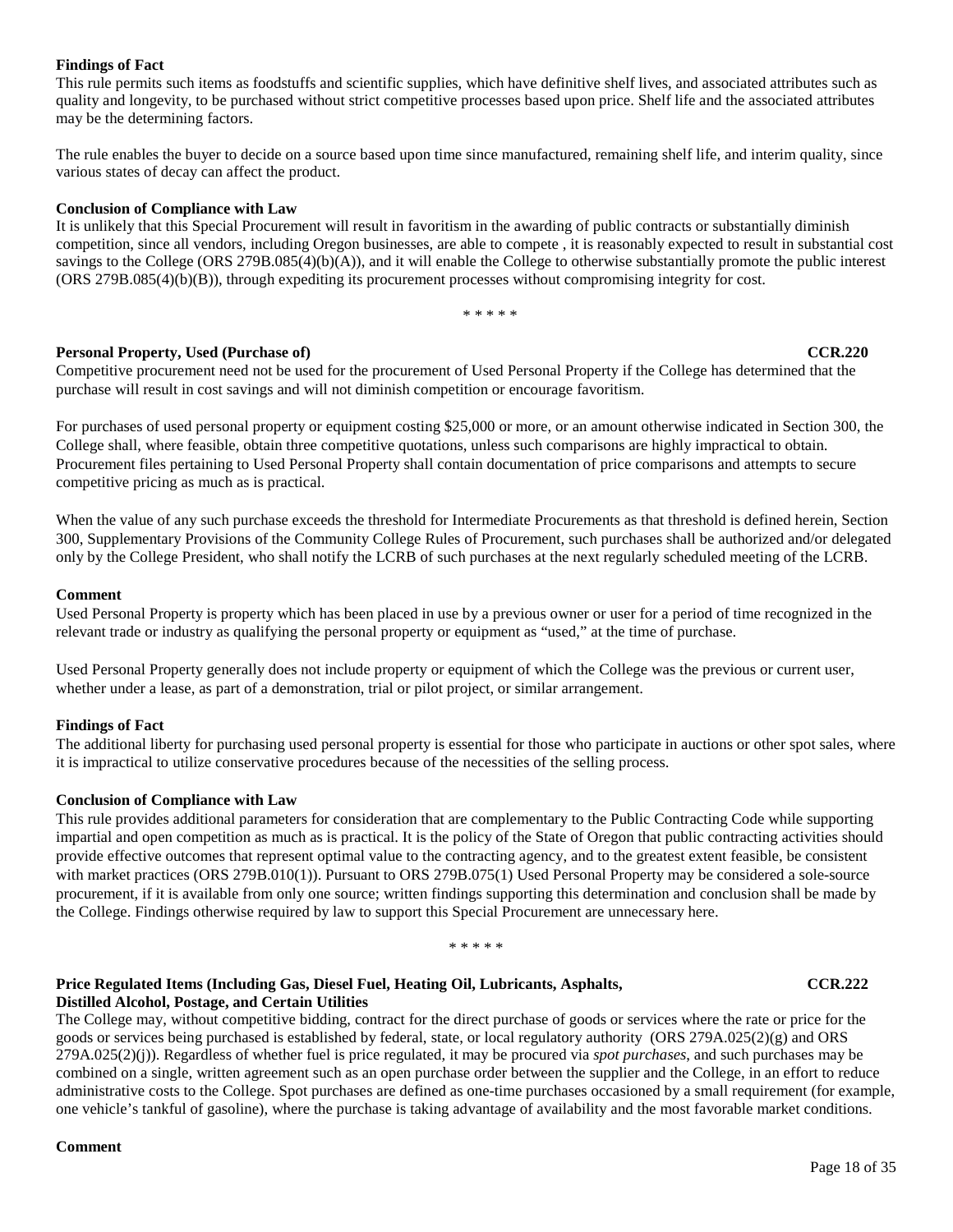If competition exists and it is practical to solicit quotations, bids, or proposals for Price Regulated Items, then these procurement methods should be utilized in an effort to obtain best value.

#### **Conclusion of Compliance with Law**

Competition is not generally a relevant issue in the procurement of goods or services where the provider's rate or price of the goods or services being purchased is established by federal, state, or local regulatory authority, and the goods or services are provided through a sole source. Examples include: Postage, Sewer/Water Service, Garbage Service, Electricity, Etcetera. Since there is virtually no competition available within these price regulated items, and/or the amount of the non-regulated fuel acquisitions are *spot purchases* and are subject to market forces and availability, it is unlikely that this exemption will encourage favoritism in the awarding of public contracts or substantially diminish competition for public contracts. Consequently, findings otherwise required by law are unnecessary here.

\* \* \* \* \*

#### **Requirements Contracts CCR.226**

- (1) Requirements contracts, for the purposes of this Rule, mean price agreements, services agreements, and sales that may be established for the purposes of minimizing paper work, achieving continuity of product, securing a source of supply, reducing inventory, combining college requirements for volume discounts, standardization among agencies, and reducing lead time for ordering. The College may enter into requirements contracts whereby it is agreed to purchase supplies and/or services for an anticipated need at a predetermined price provided the contract is let by a competitive procurement process pursuant to the requirements of ORS 279ABC and these Rules or is a contract for the procurement of products or services from a qualified nonprofit agency for individuals with disabilities pursuant to ORS 279.850.
- (2) The College may purchase the supplies and/or services from a contractor awarded a requirements contract without first undertaking additional competitive solicitation.
- (3) The term of the contract including renewals, must not exceed the maximum term stated in the original solicitation.

#### **Conclusion of Compliance with Law**

This rule provides additional parameters for consideration that are complementary to the Public Contracting Code while supporting impartial and open competition as much as is practical. It is the policy of the State of Oregon that public contracting activities should provide effective outcomes that represent optimal value to the contracting agency, and to the greatest extent feasible, be consistent with market practices (ORS 279B.010(1)). Pursuant to ORS 279A.065(5)(a) and ORS 279A.070, a contracting agency may, in the exercise of authority granted under ORS 279A.050, adopt rules necessary to carry out the provisions of the Public Contracting Code; consequently, findings otherwise required by law are unnecessary when the College has determined it is in its best interests to purchase supplies and/or services utilizing a competitively procured requirements contract or price agreement.

\* \* \* \* \*

### **Resale – Items for CCR.228**

Competitive procurement processes need not be used for the procurement of products and/or services being purchased for resale. This Special Procurement applies to products and/or services that are primarily intended for resale but could include the procurement of products and/or services for internal use or consumption, if secondary or incidental to the mission of the College store operations and deemed to be in the College's best interest.

### **Findings of Fact**

- 1, College Enterprise, Auxiliary Fund, and/or General Fund operations that compete in the open market need to be able to purchase products or services for resale without undue restrictions.
- 2. In order to compete in the open market, these operations must be knowledgeable, proactive, and stay abreast of current trends, consumer wants, tastes and desires, and be able to meet those needs in their offerings. Additionally, fund operators must be free to purchases products or services for resale that the consumers want even if it means having a limiting factor such as brand, functionality, price, or quality.
- 3. These operations must work as efficiently as possible to hold down their own costs as well as to present the goods or services to the public at a fair market price. Thus, they will be looking for the goods for resale at the most competitive prices and highest quality within their parameters.
- 4. In awarding contracts, these operations must ensure the appropriate amount of the product or service will be in stock or be readily available, received, or provided at the appropriate time. Ensuring that the products or services are available and of the proper freshness and quality may prevent the operation from conducting timely competitive buying.

#### **Conclusion of Compliance with Law**

It is unlikely that this exemption will encourage favoritism in the awarding of public contracts or substantially diminish competition, and it is reasonably expected to result in substantial cost savings to the College or to the public (ORS 279B.085(4)). Additionally, this Special Procurement will substantially promote the public interest as required by ORS 279B.085(4)(b)(B), in a manner that could not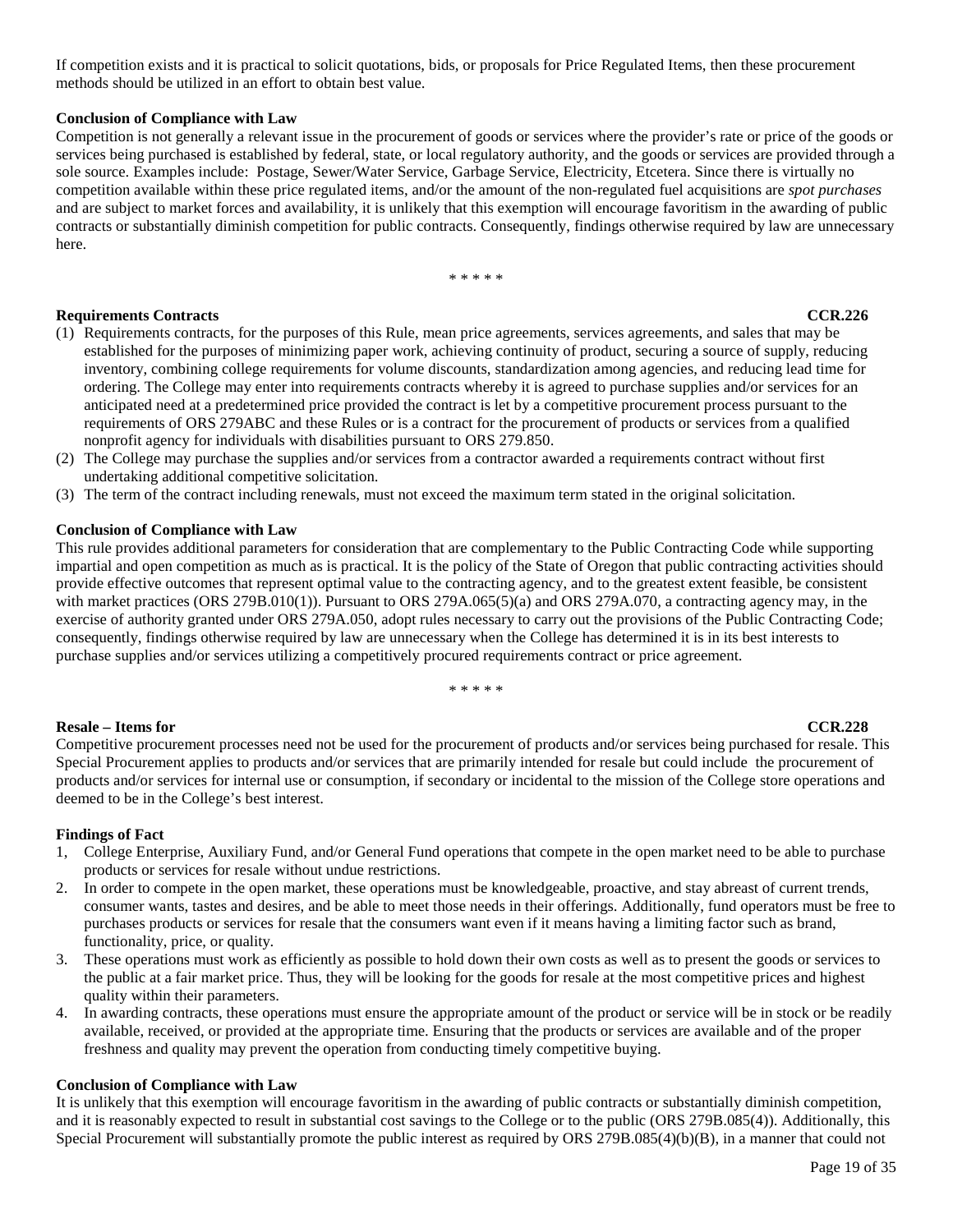practically be realized under the requirements of ORS 279B.050, 279B.055, 279B.060, 279B.065, 279B.070 (Methods of Source Selection).

\* \* \* \* \*

#### **Telecommunications Services CCR.230**

(1) In determining the appropriate procurement method for telecommunications services, the College must determine whether competition exists. The College may consider the following factors:

(a) The extent to which alternative providers exist in the relevant geographic and service market. The relevant market will vary with the geographic area and from service category to service category, depending on changes in the regulatory environment and competitive marketplace. Thus, the relevant market will depend on the facts and circumstances of each case. For example, an alternative local access service or private line provider might offer services in Portland, but not in Salem or the rest of the state; (b) The extent to which alternative services offered are comparable or substitutable in technology, service provided, and performance. (For example, if the College requires digital services, analog services are not comparable or substitutable, or if the College requires fiber optic technology, then copper, microwave, or satellite transmission technology may not be comparable or substitutable); (c) The extent to which alternative providers can respond to the College's interests in consistency and continuity of services throughout its service area, volume discounts, equitable service for all users, centralized management, and limiting College liability. For example, to be considered as the College's telephone long distance provider, any long distance service vendor must be able to meet, support, and interface with the College's centralized automated billing requirements. The College must document for the record the findings on these factors or any other factors used in determining whether competition exists. In developing its findings, the College may solicit the information either through informal telephone or written contacts or through a formal request for information.

(2) Upon determining that competition does not exist for the relevant service and geographical area, the College may proceed to secure the service on a sole source basis, as described in these Rules.

#### **Findings of Fact**

- 1. In some cases, the use of competitive procurement processes is either not practicable, advantageous, or in the College's best interest due to unforeseen circumstances, unreasonable costs, difficulty in locating vendors even after extensive searches, or where time constraints occur that are due to circumstances beyond reasonable control.
- 2. All practical measures will be taken to encourage competition when possible.

#### **Conclusion of Compliance with Law**

It is unlikely that this exemption from competitive procurement processes will encourage favoritism in the awarding of public contracts or substantially diminish competition , and it is reasonably expected to result in substantial cost savings to the College or to the public (ORS 279B.085(4)), since it would be an Exception, and would be due to extenuating circumstances. Additionally, this Special Procurement will substantially promote the public interest in a manner that could not practicably be realized by complying with requirements that are applicable under ORS 279B.055, 279B.060, 279B.065, or 279B.070 or under any rules adopted thereunder. (Stat. Auth: ORS 279B.075 and 279B.085, Sole-Source Procurements and Special Procurements, respectively.)

\* \* \* \* \*

#### PERSONAL SERVICES CONTRACTING RULES

#### **Personal Services Contracts CCR.250**

- I. Definition General
	- (1) A Contract for "Personal Services" is a Public Contract that calls for specialized skills, knowledge, and resources in the application of highly technical or scientific expertise, or the exercise of professional, artistic or management discretion or judgment. Qualifications and performance history, expertise, knowledge and creativity, and the ability to exercise sound professional judgment are typically the primary considerations when selecting a Personal Services Contractor, with price being secondary.

(a) Contracts for Architectural, Engineering, Photogrammetric Mapping, Transportation Planning, Land Surveying Services, or Related Services are designated as a special class of Personal Services Contracts, defined in ORS 279C.100 (5), and that definition applies only to ORS 279C.100 to 279C.125. Contracts for Architectural, Engineering, Photogrammetric Mapping, Transportation Planning, Land Surveying Services, or Related Services are not subject to the provisions of rule CCR.250 of the Community College Rules of Procurement, but are, instead, subject to the provisions of Division 48 of the *Oregon Attorney General's Model Public Contract Rules* as adopted by the College, and the Community College Rules of Procurement adopted by the College, excluding rule CCR.250.

(2) The College may waive the requirement for a competitive selection process and directly negotiate a Personal Services Contract, if the Contract Price is not more than the Minimum Threshold as this threshold is defined in Section 300-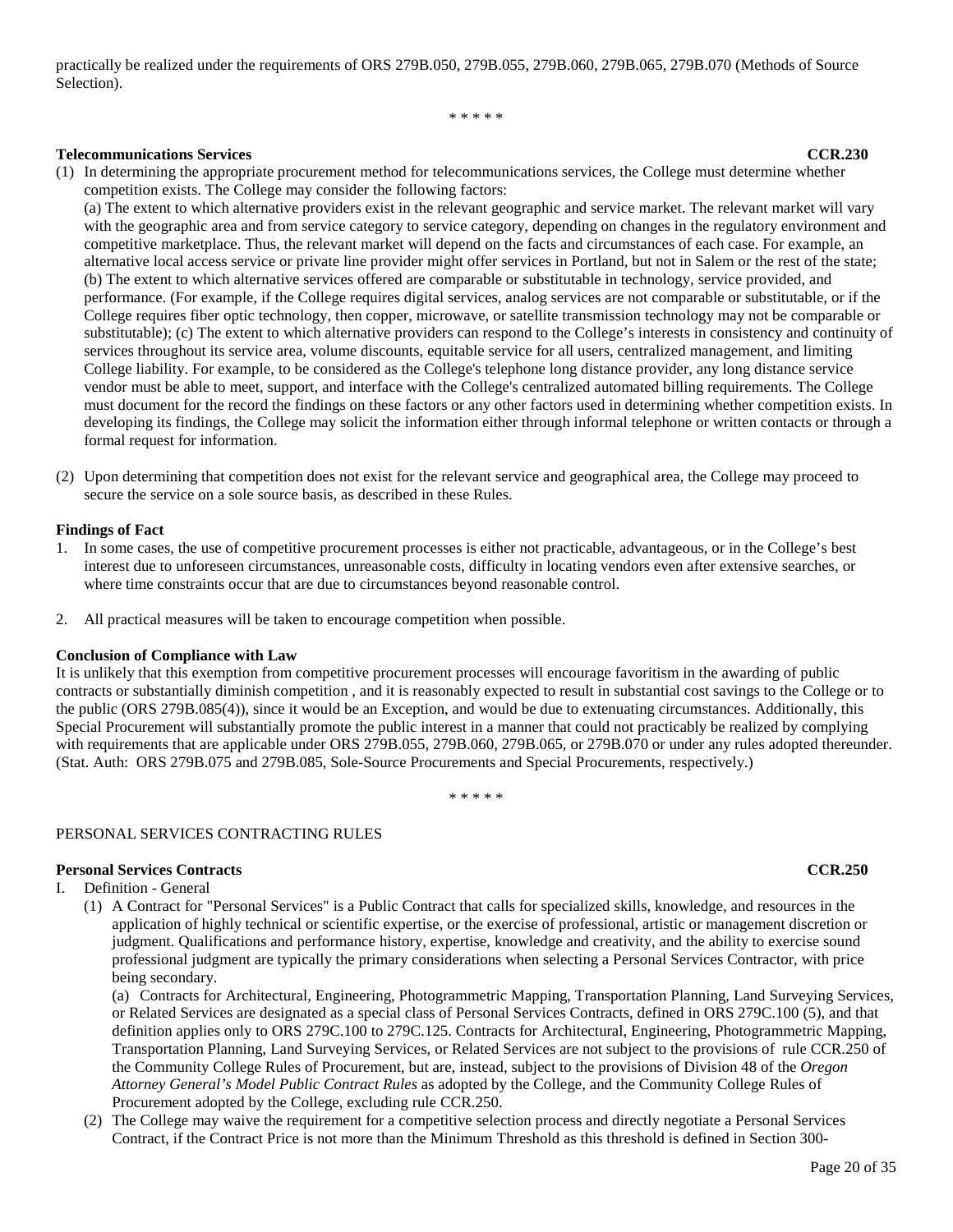Supplementary Provisions. Regardless of the dollar value of the contract, the College may, at its discretion, enter into a Personal Services Contract without complying with formal or informal solicitation requirements if an Emergency, as defined in CCR.207 exists.

- (a) Unless there are compelling reasons not to do so, competitive selection processes for Personal Services contractors should take place at intervals not greater than five years after initial completion and acceptance of services.
- (b) The screening and selection procedures for the award of Personal Services Contracts are governed by ORS 279A.055 and are subject to the competitive procurement provisions of the Personal Services Contracting rules and procedures adopted herein. Every contract for Personal Services shall be based upon these screening and selection procedures developed by the College. Personal Services Contracts are considered "public contracts" as defined in ORS 279A.010.
- (3) The College may enter into Personal Services Contracts with an independent contractor when:
	- (a) The work to be performed requires specialized skills, knowledge and resources in the application of highly technical or scientific expertise, or the exercise of professional, artistic, or management discretion or judgment;
	- (b) The College will not control the means or manner of the contractor's performance, but must rely on the Contractor's specialized skills, knowledge and expertise to accomplish the work. Note: The College's reservation of the right to determine and modify the delivery schedule, evaluate the quality of completed performance, and accept or reject the completed performance does not mean that the College will control the means and manner of performance; and
	- (c) Selecting a Contractor primarily on the basis of qualifications, rather than price, in accordance with the provisions of the Personal Services Contracting Rules and Procedures adopted herein would most likely meet the College's needs and result in obtaining satisfactory contract performance and optimal value for the College.
- (4) Pursuant to ORS 279A.055(2), the College has the authority to designate certain service contracts or classes of service contracts as Personal Services Contracts. Personal Services Contracts may include, but are not limited to, contracts for services performed in a professional capacity such as:
	- (a) Contracts for the services of an accountant;
	- (b) Contracts for the services of an attorney;
	- (c) Contracts for the services of a physician or dentist,
	- (d) Contracts for the services of an information technology consultant,
	- (e) Contracts for the services of a broadcaster;
	- (f) Contracts for services as an artist in the performing or fine arts including, but not limited to, any person identified as a photographer, filmmaker, painter, weaver, or sculptor;
	- (g) Contracts for services that are specialized, creative and research-oriented;
	- (h) Contracts for services as a consultant;
	- (i) Contracts for educational services;
	- (j) Contracts for investment services;
	- (k) Contracts for travel services;
	- (l) Contracts for banking services;
	- (m) Contracts for auditing services;
	- (n) Contracts for student loan and college receivables;
	- (o) Contracts for real estate services  $(ORS\ 279A.025(2)(f));$
	- (p) Contracts for property management;
	- (q) Contracts for employee benefit insurance (ORS 279A.025(2)(r));
	- (r) Contracts for investments  $(ORS 279A.025(2)(q)(C));$
	- (s) Contracts for energy savings performance contracts  $(ORS\ 279C.335(1)(f))$ ;
	- (t) Contracts for agents of record (examples where agents of record may be used are advertising, general insurance, sales of surplus property, workers compensation insurance, etcetera);
	- (u) Contracts for speakers, lecturers, and performers; and
	- (v) Contracts for human custodial care services;
	- (w) Contracts for food service management; and
	- (x) Contracts for telecourse providers.
	- (y) Contracts for actuarial services;
	- (z) Contracts for web design services;
	- (aa) Contracts for branding services;
	- (bb) Contracts for process improvement services;
	- (cc) Contracts for student retention services; and
	- (dd) Contract for Title IX, accessibility, sexual harassment compliance review services.
- (5) Personal Services Contracts do not include:
	- (a) Contracts, even though in a professional capacity, if primarily for equipment, supplies or materials, e.g., a contract to supply all hardware and standard software is not a Personal Services Contract, but a contract with a technology consultant to design or develop a new computer system is a Personal Services Contract;
	- (b) Contracts with a temporary service or personnel agency to supply labor, which is of a type that can generally be done by any skilled worker (e.g., janitorial, security guard, crop spraying, laundry, and landscape maintenance service contracts)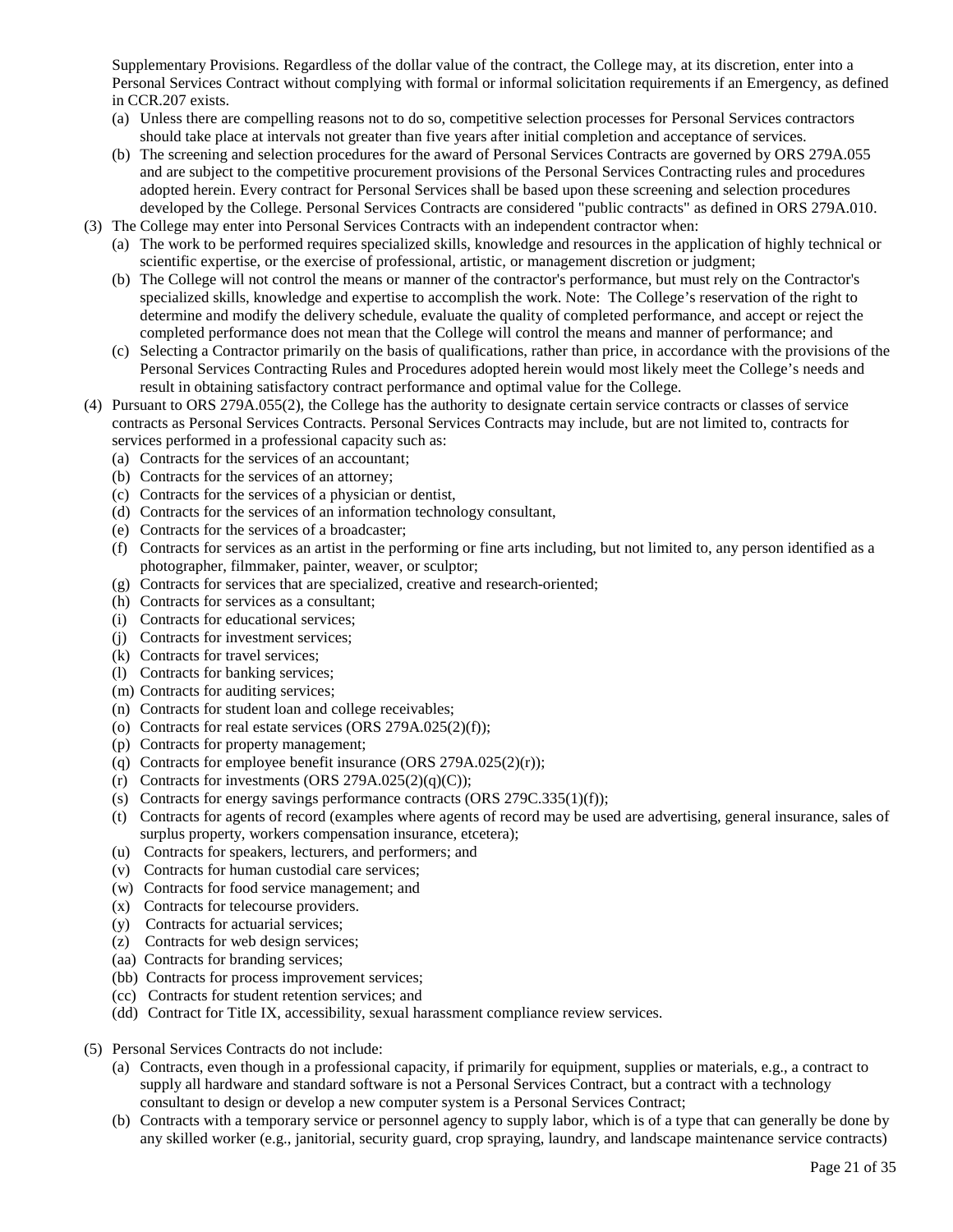- (c) Contracts for services of a trade-related activity, even though a specific license is required to engage in the activity. Examples are repair and/or maintenance of all types of equipment or structures.
- II. Screening and Selection Procedures and Assistance

These rules set forth procedures for the College to follow when entering into Personal Services Contracts.

- (1) The policy of the College is to select Contractors based on demonstrated qualifications and competence to perform the required services, encourage competition, discourage favoritism and obtain services at a fair and reasonable price. The purpose of this rule is to specify the College's policies and procedures for screening and selection of Contractors to perform Personal Services.
- (2) The College shall comply with the procedures set out in these rules for screening and selecting Contractors to perform Personal Services Contracts.
- (3) The College shall provide Evidence of Competition for all Public Contracts where competition exists or justify entering into contracts by direct negotiation if an exemption from the screening and selection process is utilized. While qualifications are the primary criteria, whenever the College determines that the services offered by two or more individuals or firms are equally able to meet the College's needs and are of equal value, the College shall award the contract to the individual or firm offering the service at the lowest price.
- (4) The College may procure Personal Services from Contractors who are under contract with another governmental entity pursuant to a Cooperative Agreement as permitted and subject to ORS 279A.200 to 279A.225, if such action is expressly permitted under the original contract and if the administering agency's solicitation and award process for the original contract is an open and impartial competitive process and uses source selection methods substantially equivalent to those specified in ORS 279B.055, 279B.060 or uses a competitive bidding process substantially equivalent to the competitive bidding process in ORS chapter 279C.
- III. Solicitation Requirements
	- A. General
		- (1) All formal solicitations must satisfy the requirements of this rule. Request for Proposals and Request for Qualifications must be in writing and must be advertised in accordance with the following procedures:
			- (a) All advertisements for a formal solicitation shall be placed in at least one publication of general circulation and in as many additional issues and publications as may be necessary or desirable to achieve adequate competition. At the option of the College, the College may publish its public notices electronically instead of, or in addition to, a publication of general circulation. The advertisement(s) for a formal solicitation shall be first published and appear at least once, no fewer than fourteen (14) calendar days before close of the solicitation, unless the governing body of the College, its President, or another officer authorized by the College declares in writing that a shorter period is deemed necessary in the public interest for a particular procurement. Conversely, the College shall broaden and extend public notice if deemed necessary to serve the public's interest for a particular procurement; and
			- (b) All advertisement(s) shall describe, at a minimum, a brief summary of the proposed contract, the services sought, where copies of the solicitation may be obtained, and the deadline for submitting a proposal.
		- (2) The Solicitation Document must provide that the College may, at any time during the solicitation process, reject any or all proposals or cancel the solicitation without liability if it is in the public interest to do so.
		- (3) Unless compensation is expressly provided for in the Solicitation Document, the Request for Proposals or Request for Qualifications must provide that the College is not responsible for any costs of any Offeror incurred while submitting Offers and that all Offerors who respond to solicitations do so solely at their own expense
		- (4) The Solicitation Document must:
			- (a) Notify proposers of potential Solicitation Document addenda. Failure to provide such notice in any solicitation may prevent addenda from being incorporated into any resulting contract, and include protest procedures for all formal solicitation and selection.
	- B. Formal Selection Procedures

The College shall use a formal selection procedure whenever the cost of the services is estimated or anticipated to be equal to or more than the Intermediate Threshold for Personal Services contracts as this threshold is defined in Section 300-- Supplementary Provisions. Under these formal procedures, Requests for Proposals (RFP) or Requests for Qualifications must be advertised in at least one publication of general circulation or through electronic means as indicated in Section 200, Rule 202, and in as many other issues or electronic procurement systems, and publications as may be necessary or desirable to achieve adequate competition.

- (1) Request for Qualifications. A Request for Qualifications may be used to determine whether competition exists to perform the needed services or to establish a list of qualified Contractors prior to issuing an RFP (Note: It is not mandatory that the College issue a Request for Qualifications; it may elect to forego using a Request For Qualifications before issuing an RFP.)
	- (a) At a minimum, the Request for Qualifications shall describe the particular specialty desired, the qualifications the Contractor(s) must have in order to be considered, and the evaluation factors and their relative importance. The Request for Qualifications may require information including, but not limited to: the Contractor's particular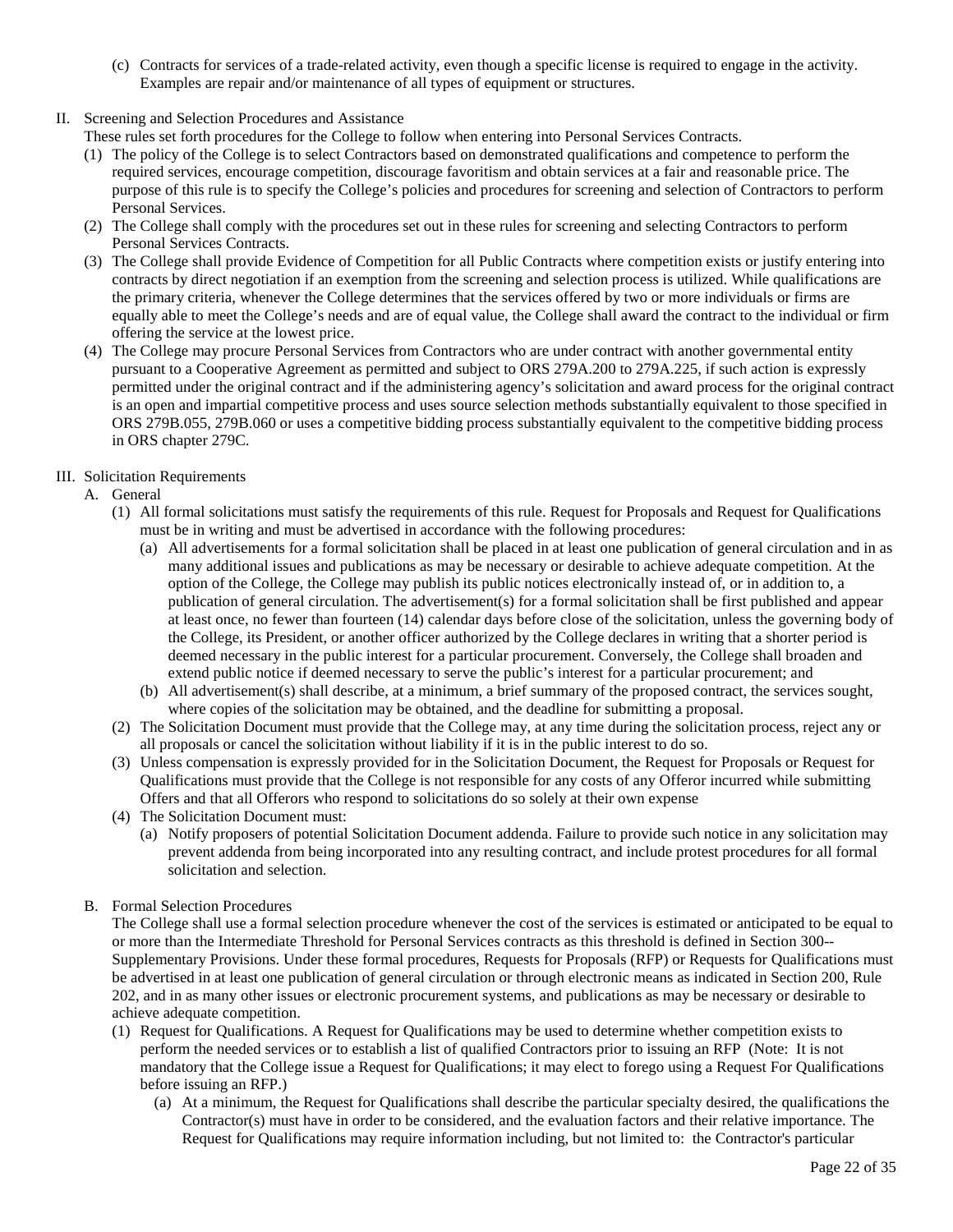capability to perform the required services; the number of experienced staff available to perform the required services, including specific qualifications and experience of personnel; a list of similar services the Contractor has completed, with references concerning past performance; and any other information necessary to evaluate Contractor qualifications.

- (b) A qualifications pre-submission meeting (voluntary or mandatory) may be held for all interested Contractors to discuss the proposed services. If the meeting is mandatory, the Request for Qualifications shall include the date, time and place of the meeting(s).
- (c) Unless the Request for Qualifications establishes that competition does not exist or unless the solicitation process is canceled or all qualification statements rejected, all respondents (who met the published qualifications) shall receive a notice (or other materials as appropriate) of any required services and have an opportunity to submit an Offer in response to the College's subsequent RFP.
- (2) Request for Proposals. The RFP is used as a formal competitive solicitation that describes specific services to be performed within a defined period of time. The solicitation sets forth criteria and methods for screening, selecting and ranking the best proposal(s). The RFP may result in contracts with more than one provider.
	- (a) The RFP must either describe the situation and background for which Offers are being requested and state the outcome(s) desired, or propose a Statement of Work. The RFP must describe any conditions affecting the delivery of the services and the time period in which the services are to be completed. The RFP must, at a minimum, address the following information:
		- (i) Minimum standards and qualifications required to be met by the Offeror(s) to be eligible to provide the services;
		- (ii) The evaluation process and criteria to be used to select the Contractor(s), including the weight or points applicable to each criterion. Information must include the manner in which the Offeror's cost and pricing proposal will be evaluated;
		- (iii) A requirement to provide a list of similar services completed by the proposer(s) with references concerning past performance;
		- (iv) The closing date and time of the solicitation and the delivery location(s) for proposals;
		- (v) Reservation of the right to seek clarifications of each proposal, and the right to negotiate the Statement of Work within the scope of work described in the RFP;
		- (vi) Reservation of the right to reject any or all Proposals, if such rejection would be in the public interest;
		- (vii) Reservation of the right to cancel the solicitation, if such cancellation would be in the public interest;
		- (viii) Contractual provisions that will be contained in the resulting contract;
		- (ix) The possibility of interviews; and
		- (x) Any other information to be used to evaluate, rank and select the best proposer(s). This should include, but is not limited to: anticipated contract award date, and at the College's discretion, funding information and budget requirements.
	- (b) A pre-proposal meeting (voluntary or mandatory) may be held for all prospective Contractors to discuss the proposed services, solicitation provisions and contract requirements. The RFP shall include the date, time and place of the meeting(s).
	- (c) An evaluation committee shall evaluate Proposals. The College's Purchasing Department shall provide the evaluation committee with guidelines for completing evaluations consistent with the process described in the RFP. The evaluation committee may consist of College employees and, if desired, members of the community with experience in related services. Evaluators shall be selected on the basis of their ability to provide an objective, impartial evaluation of the proposals. If there is a conflict of interest, the evaluator shall declare this in writing and shall be excluded from participating in the evaluation.
	- (d) The proposal evaluation committee shall review, score and rank all responsive proposals according to the evaluation criteria in the RFP, which may include, but are not limited to, the following:
		- (i) Availability and capability to perform the work;
		- (ii) Experience of key staff on comparable projects, or in performing comparable services;
		- (iii) Demonstrated ability to successfully complete similar projects or perform similar services on time and within budget;
		- (iv) References from past clients, public and private;
		- (v) Performance history in meeting deadlines, submitting accurate estimates, producing quality work, and meeting financial obligations;
		- (vi) Status and quality of any required licensing or certification;
		- (vii) Knowledge and understanding of the required services as shown through the proposed approach to staffing and scheduling needs;
		- (viii) Fees or costs;
		- (ix) Results from oral interviews, if conducted;
		- (x) Availability of any specific required resources or equipment;
		- (xi) Geographic proximity to the project or the area where the services will be performed;
		- (xii) Identity of proposed subcontractors and their qualifications; and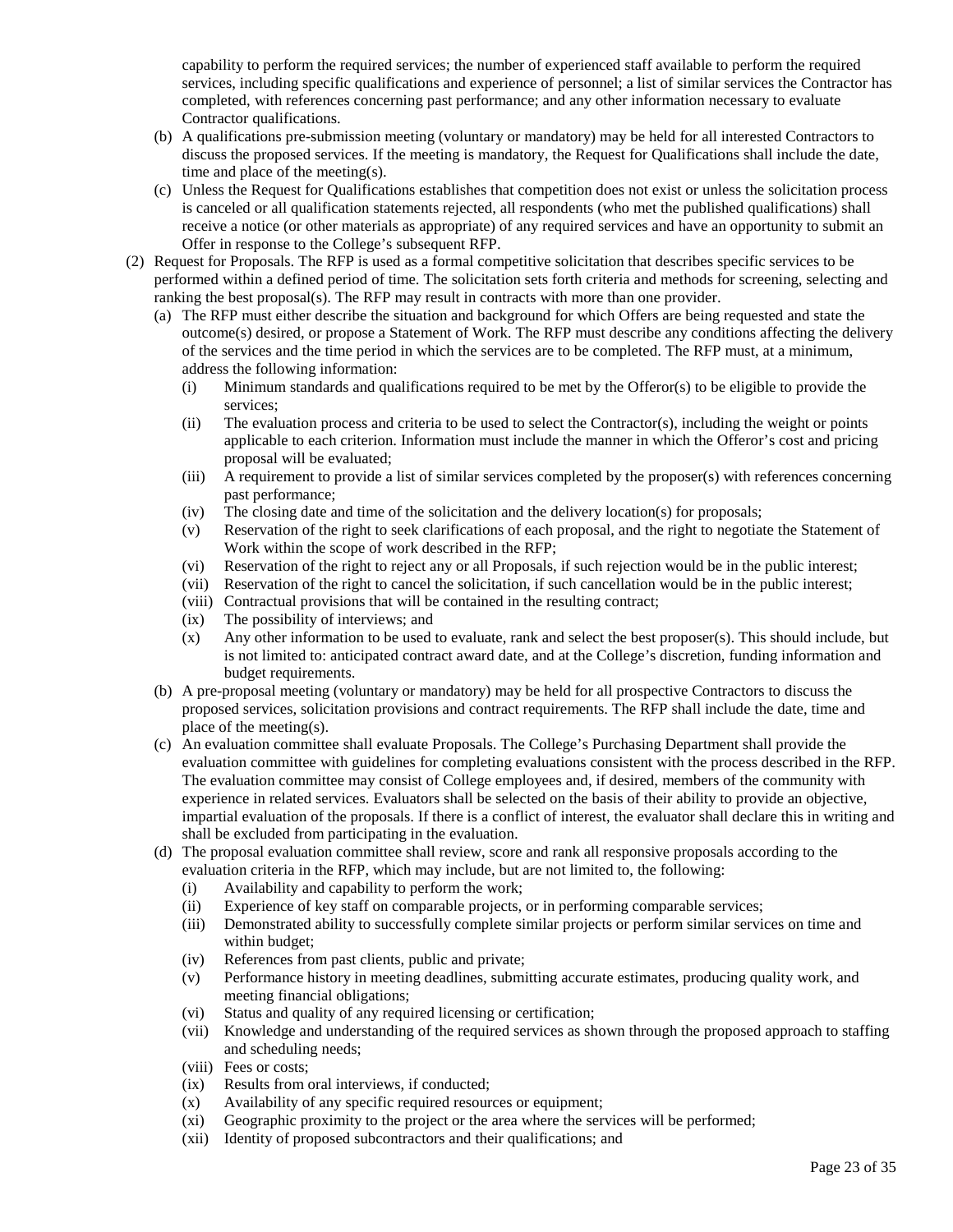(xiii) Any other criteria deemed relevant to the provision of services.

- (e) Final ranking will be based on the evaluation criteria consistent with the process described in the RFP. Price will be considered, but will not necessarily govern selection of the Contractor(s).
- (f) Contracts entered into under the formal selection procedure may be amended, provided the original contract allows for the particular amendment and the services to be provided under the amendment are included within, or directly related to, the scope of the project or the scope of the services described in the solicitation document.
- C. Informal Selection Procedures

The College may use an informal selection process to obtain services if the estimated fee or Contract Price is less than the Minimum Threshold for Personal Services Contracts, and the College shall use an informal selection process to obtain services if the estimated fee or Contract Price is more than the Minimum Threshold but less than the Intermediate Threshold for Personal Services Contracts as this threshold is defined in Section 300-Supplementary Provision, unless otherwise exempted.

- (1) The informal selection process shall solicit Offers from at least three qualified contractors offering the required services. Prospective contractors may be drawn from the ORPIN System and/or from the certified list of the Advocate for Minority, Women and Emerging Small Business or its list of Contractors. The College may place the solicitation on the ORPIN System and/or use the system-generated potential Offer list to meet the three (3) responses/proposals requirement for informal solicitations.
- (2) The informal selection process shall be competitive. The selection and ranking may be based on criteria including, but not limited to, each Offeror's:
	- (a) Particular capability to perform the services required;
	- (b) Experienced staff available to perform the services required, including each Offeror's recent, current, and projected workloads;
	- (c) Performance history;
	- (d) Approach and philosophy used in providing services;
	- (e) Fees or costs;
	- (f) Geographic proximity to the project or the area where the services are to be performed; and
	- (g) Work volume previously awarded by the College, with the object of effecting an equitable distribution of contracts among qualified Contractors, provided such distribution does not violate the policy of selecting the most highly-qualified Contractor to perform the services at a fair and reasonable price.
	- (3) All proposals received shall be reviewed and documented and the most qualified Contractor(s) selected.
	- (4) If the scope of the services is revised to the extent that the estimated cost of the services is considered to be equal to or more than the Minimum Threshold as this threshold is defined in Section 300-Supplementary Provisions, and the services are still required, the College shall either (a) terminate the contract and issue a new solicitation using the formal selection procedures or procedures allowed by subsequent rules set forth in this Section, unless waived under the provisions of Section CCR.250(I)(2), or (b) seek approval by the College's Local Contract Review Board for contract amendment.
- D. Selection by Negotiation
	- (1) The College may procure Personal Services with Contractors directly through negotiation if the Contract Price is less than the Minimum Threshold as this threshold is defined in Section 300-Supplementary Provisions.
	- (2) If the scope of the services is revised to the extent that the estimated cost of the services is equal to or more than the Minimum Threshold as this threshold is defined in Section 300-Supplementary Provisions, the College shall solicit for a new Contractor(s) using applicable selection procedures under these rules.

#### **Conclusion of Compliance with Law**

The requirements of this rule ensure that competition will be carefully addressed and protected, if the College finds it is in the public's best interest to competitively procure Personal Services. This rule satisfies the requirements of Oregon Revised Statute ORS 279A.055 wherein the College may enter into Personal Services contracts, subsequent to the Local Contract Review Board's designation of certain service contracts or classes of service contracts as personal services contracts. Consequently, findings otherwise required by law are unnecessary here.

\* \* \* \* \*

### **PUBLIC IMPROVEMENT CONTRACTS EXCEPTIONS AND EXEMPTIONS**

#### **Alternative Contracting Methods CCR.280**

The College may, at its discretion, exempt public improvement contracts from competitive bidding requirements utilizing Alternative Contracting Methods (ORS 279C.335(2)). These methods shall take into account market realities and modern practices that are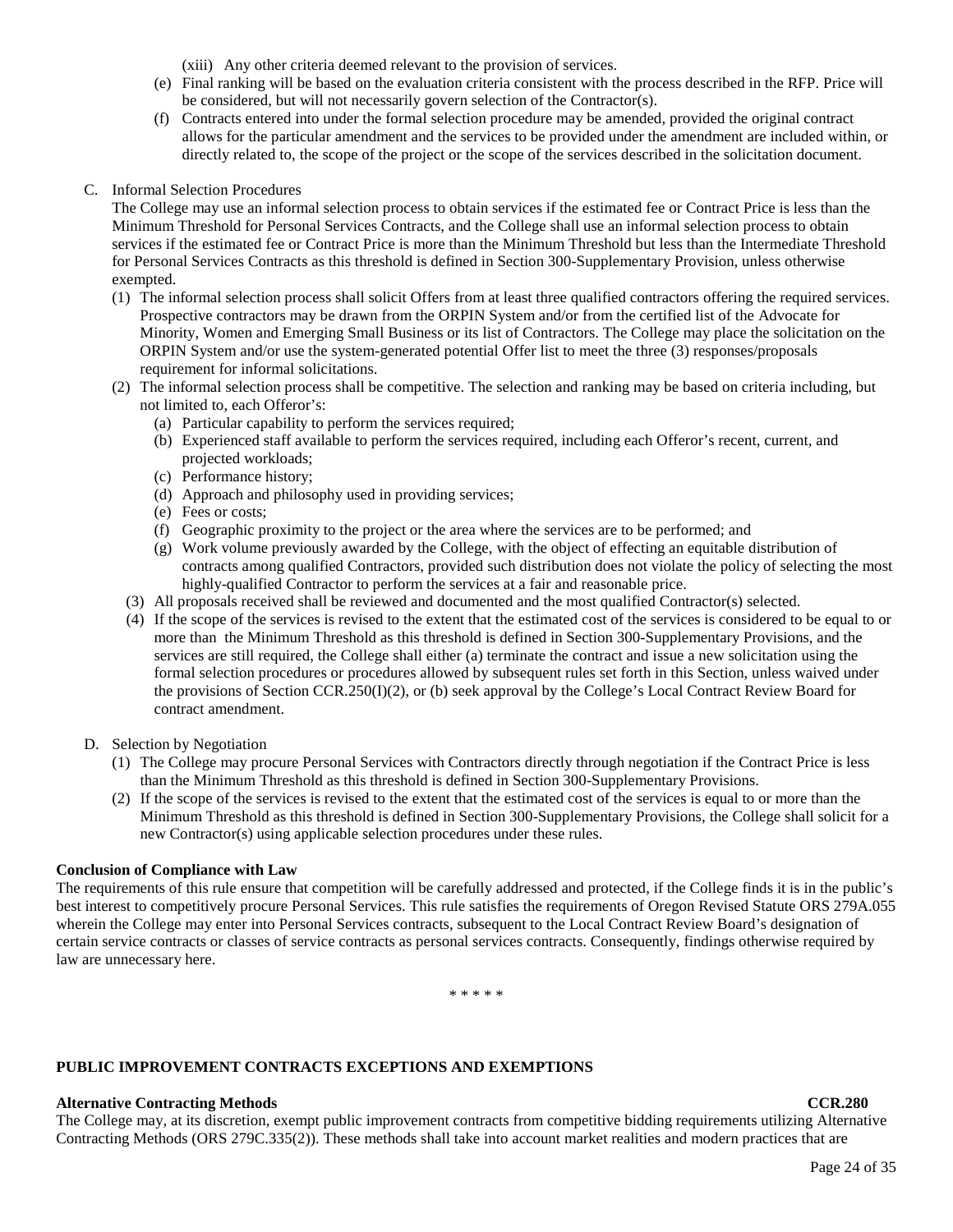consistent with the public policy of encouraging competition. An example of Alternative Contracting Methods is a Request for Proposal for the selection of Design/Build firms. Procurement of construction manager/general contractor services must be in accordance with the model rules the Attorney General adopts, ORS279C.337, and may not be exempted.

The College shall prepare written findings that support the use of this exemption from competitive bidding and obtain approval from its Local Contract Review Board. A public hearing shall be held before final adoption (ORS 279C.335(5)) of the exemption. The findings must show compliance with ORS 279C.330, and shall include, but not be limited to, information regarding: (a) Operational, budget and financial data;

- (b) Public benefits;
- (c) Value engineering;
- (d) Specialized expertise required;
- (e) Public safety;
- (e) Market conditions;
- (f) Technical complexity; and
- (g) Funding sources but shall not be based solely on funding sources, such as a particular bond fund, or by the method of procurement.

### **Conclusion of Compliance with Law**

The College must demonstrate that the use of this exemption is unlikely to encourage favoritism in the awarding of public contracts or substantially diminish competition for such contracts and will likely result in substantial cost savings to the College or the public (ORS 279C.335(2)). The requirements of this rule ensure that competition will be carefully addressed and protected, if the College's Local Contract Review Board finds it is in the public's best interest to use an Alternative Contracting Method. Consequently, findings otherwise required by law are unnecessary here.

\* \* \* \* \*

#### **Donated Public Improvements CCR.281**

The College may authorize a Person to construct a public improvement without competitive bidding or other competitive process regardless of dollar amount, if:

- (1) The Person has agreed to donate all of the labor, materials and services necessary to construct the public improvement and perform the work; and
- (2) The Person enters into a license or agreement with the College whereby the Person agrees to comply with the public contract requirements applicable to the particular project, requirements of the Public Contracting Code, and any requirements that the College deems necessary or beneficial to protect the College.

#### **Findings of Fact**

- 1. Students, staff, contractors, and other community groups from time to time offer to donate all or a portion of their professional skilled services and/or materials, to help the College meet its facilities' and/or educational needs. The ability to take advantage of such donated materials and/or services enables the College to use its limited funds in other areas, and frequently results in improvements or services that the College would not otherwise be able to afford. This class special procurement thus has budgetary, operational, and public benefits.
- 2. This exemption enables the College to take advantage of these offers, while continuing to ensure that the requirements of the Public Contracting Code continue to be met.
- 3. ORS 279A.010 excludes projects for which no funds of a public entity are used from the definition of Public Improvement subject to the Code. This exemption will allow the College to take advantage of donated materials and/or services, where all or part of the project or funds used for the project are donated.

#### **Conclusion of Compliance with Law**

It is unlikely that this exemption will encourage favoritism in the award of College Contracts or substantially diminish competition for College Contracts because it will only apply when a Person donates all or part of the materials and/or services. Charitable donations are outside of the competitive market for construction services. In many instances, the donations will enable the College to construct or complete projects that it otherwise would not be able to afford to do, and thus will not displace what would otherwise be a competitively bid project.

The use of this class special procurement will result in substantial cost savings to the College because the College is not required to pay for the goods and/or services if they are donated.

\* \* \* \* \*

#### **First-Tier Subcontractors; Disclosure and Substitution CCR.282**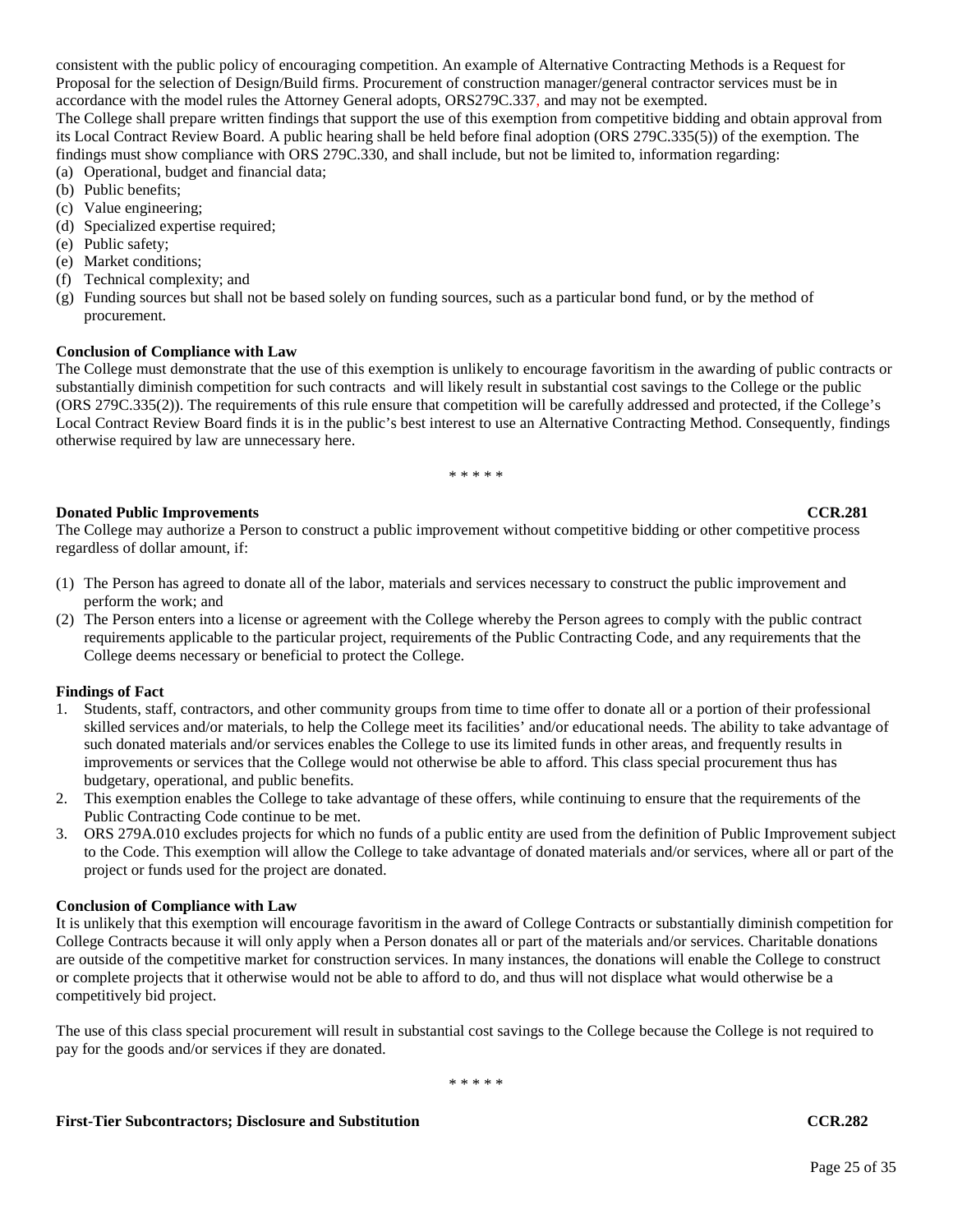This rule amends (i.e., additions are indicated by *italics* and deletions are indicated by a line drawn through the word(s) that has been stricken.), Appendix B of these Community College Rules of Procurement (i.e., State of Oregon, Department of Justice, Model Public Contract Rules effective January 1, 2010, Division 49), as follows:

#### OAR 137-049-0360(2)(b) shall be replaced with:

"(b) *The College may, at its discretion,* open Bids publicly immediately after the Bid Closing; *or it may open Bids publicly immediately following the deadline for submission of the first-tier subcontractor disclosure forms, or some other time as permitted or not prohibited by Oregon Revised Statutes."*

### **Conclusion of Compliance with Law**

As this amendment to the Attorney General's Public Contract Rules is not a Special Procurement or exemption from the competitive procurement requirements of law, the College has determined that findings of fact are not required.

\* \* \* \* \*

### **Limited Negotiations with Bidder CCR.283**

I. Definitions

For purposes of this rule, the terms below shall be defined, as follows:

"College's Cost Estimate" shall mean the fixed limit of construction cost that has been agreed upon by the College and the College's consultant.

"Value Engineering and Other Options" refers to a process agreed upon by the College, which involves the lowest responsive, responsible bidder and may include other consultants to identify deletions or adjustments to the project to reduce the cost of such work.

"Significantly Changed" with reference to the scope of the project, shall mean deletion or adjustment of components of the project or elements of the work, which in the aggregate are estimated to cost in excess of twenty-five percent of the College's Cost Estimate as originally designed.

II. Limited Negotiations and College's Cost Estimate

- (1) If a project is competitively bid and all the responsive bids from responsible bidders exceed the College's Cost Estimate, the College may, prior to award, negotiate with the Lowest Responsible Bidder utilizing Value Engineering and Other Options to bring the contract price within the College's Cost Estimate.
- (2) The College's negotiation with the Lowest Responsible Bidder shall not result in award of the contract to such bidder if the scope of the project is Significantly Changed from that specified in the Invitation to Bid at the time of bidding.
- (2) If the College elects to use the negotiation process under this rule, the College will not produce for public inspection prior to award or termination of the negotiation process, any records of the Lowest Responsible Bidder. After award of the contract or termination of the negotiation process, the College will make available for public inspection such records as are subject to inspection under any other provision of law.

### III. Negotiation and Award Process

- (1) If the Lowest Responsible Bidder's Bid exceeds the College's Cost Estimate, the College may, but shall not be required to, negotiate with the Lowest Responsible Bidder to bring the cost of the project within the College's Cost Estimate.
- (2) If the College elects to negotiate with the Lowest Responsible Bidder, the College shall give written notice to the Lowest Responsible Bidder of its intent, within ten (10) days of bid Opening. The notice shall include disclosure to the Lowest Responsible Bidder of the College's Cost Estimate.
- (3) During any such negotiations, the Lowest Responsible Bidder's bid shall remain firm for the period prescribed in the Bid. At all times until such expiration of the Bid, and notwithstanding the occurrence of negotiations under this rule, the College shall have the right to accept the original Bid.
- (4) Upon and within five (5) days of receipt of the College's notice of intent to negotiate, the Lowest Responsible Bidder and the College's representative shall meet and present to each other, in writing, any proposals either may have for Value Engineering and Other Options to bring the project within the College's Cost Estimate.
- (5) The College and the Lowest Responsible Bidder shall negotiate in good faith regarding value engineering and other options, exerting their best efforts to bring the cost of the project within the College's Cost Estimate.
- (6) If the College and the Lowest Responsible Bidder are able to reach agreement through value engineering and other options to identify measures which bring the project within the college's Cost Estimate, but do not Significantly Change the scope of the project, such value engineering and other options shall be reduced to writing and signed by the Lowest Responsible Bidder as an amendment to its bid and will be incorporated into the Contract at the time of award.
- (7) Upon award, the terms and conditions of the amendment to the Bid shall be made public.
- (8) Any protest of this negotiation process shall be subject to the Protest Process specified in the Invitation to Bid.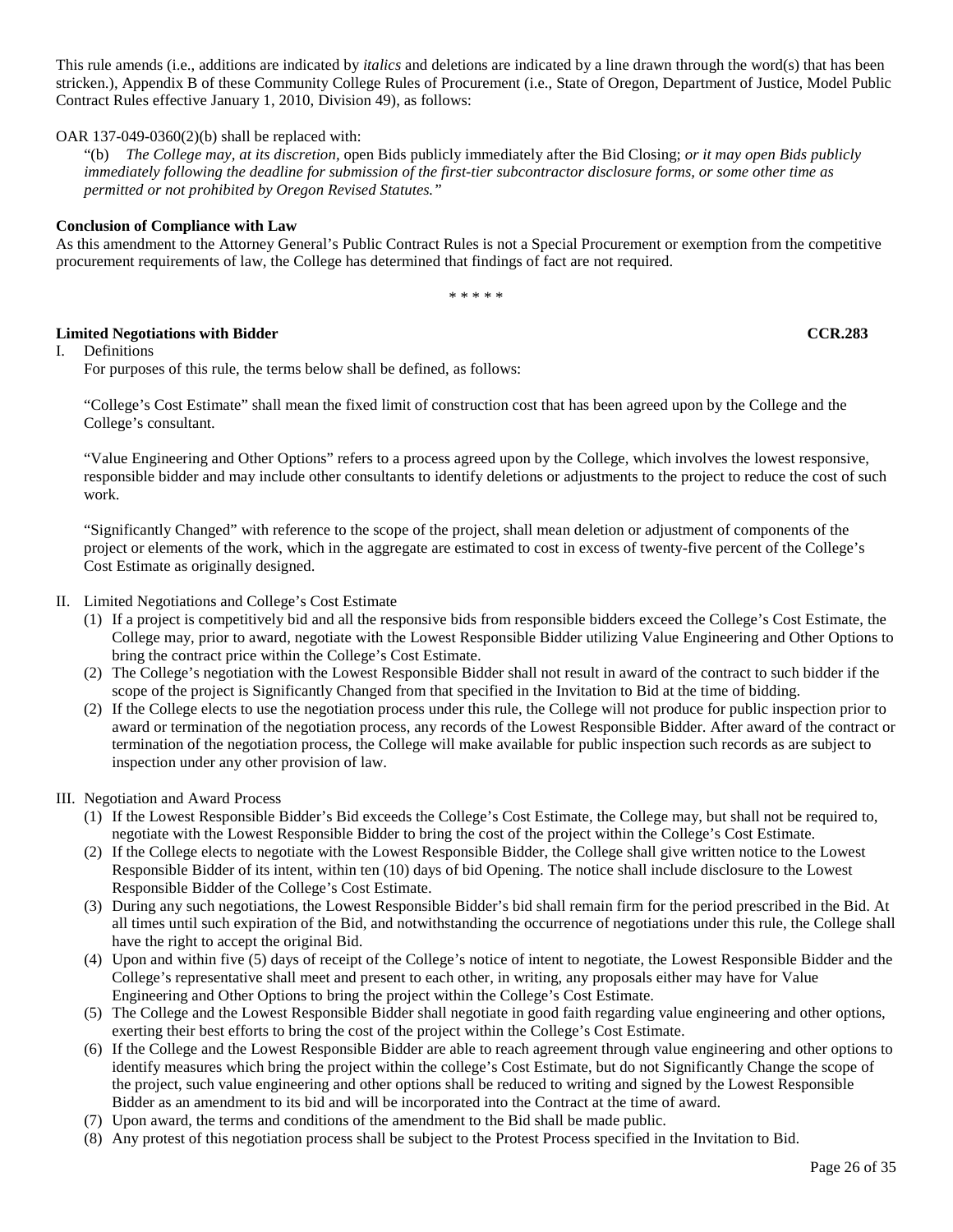### **Conclusion of Compliance with Law**

This rule satisfies the requirements of Oregon Revised Statute 279C.340 wherein the College may negotiate with the lowest responsive, responsible bidder in accordance with rules adopted by the College. Consequently, findings otherwise required by law are unnecessary here.

\* \* \* \* \*

### **SECTION 300 SUPPLEMENTARY PROVISIONS – CONTRACTING RULES**

These Community College Rules of Procurement were drafted by participating statewide community college representatives with the intent that Sections 100 and 200 be adopted in their entirety and remain unchanged by their respective institutions unless modified by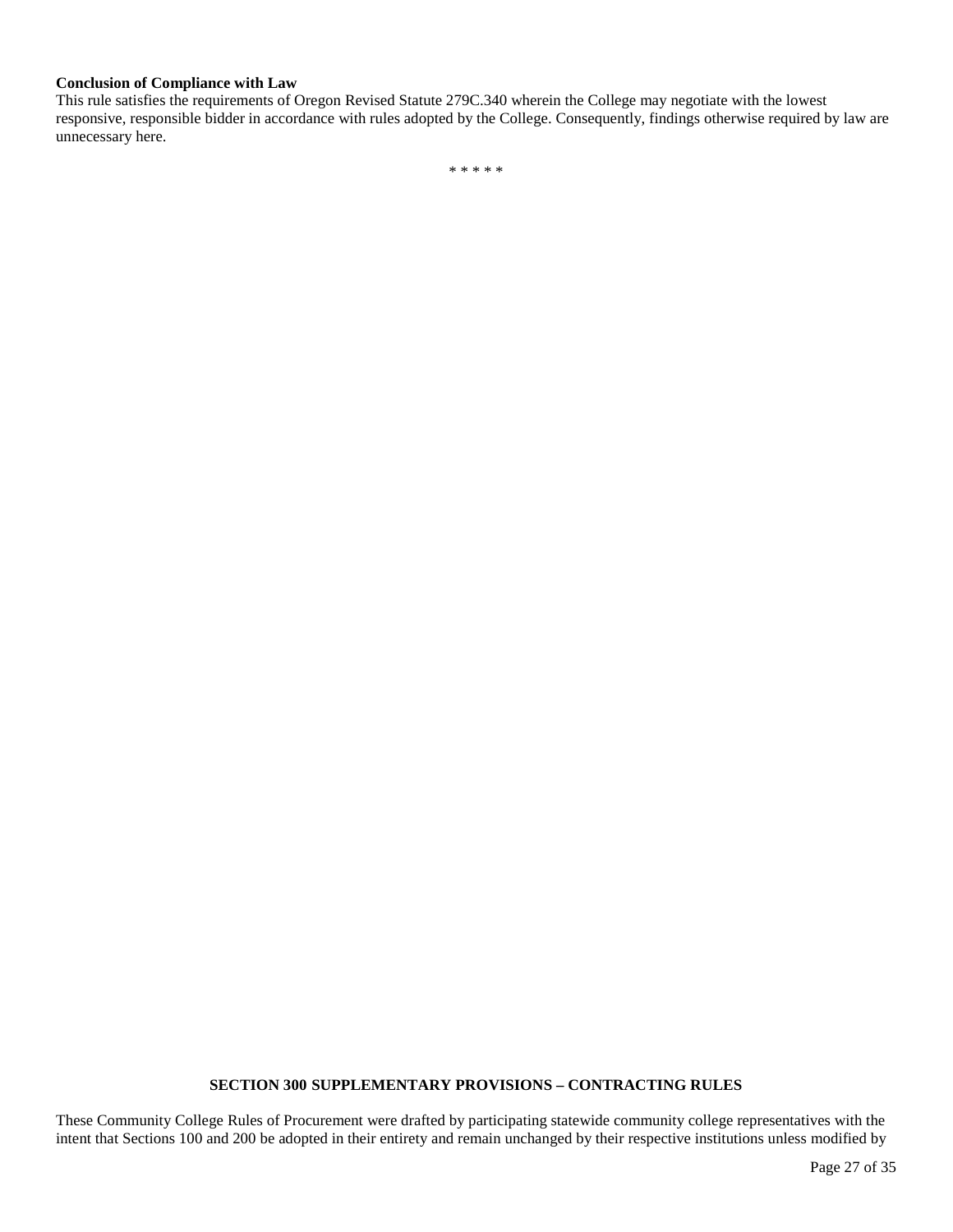participating committee members at a later date and subsequently and unanimously ratified by their Local Contract Review Boards. Section 300 has been specifically set aside to address the unique philosophies, cultures, and/or concerns of the various community colleges, voting districts, and contract review boards. In the event of conflict between rules or sections within these Community College Rules of Procurement, the rules in Section 300 shall take precedence over the Appendices in Section 300, and the rules in Sections 100 and/or 200 except as otherwise expressly provided.

\* \* \* \* \*

#### **Consultant Selection: Architects, Engineers, Photogrammetrists, Transportation Planners, Land Surveyors, and Providers of Related Services Contracts**

This rule amends (i.e., additions are indicated by *italics* and deletions are indicated by a line drawn through the word(s) that has been stricken.), Appendix B of these Community College Rules of Procurement (i.e., Oregon Attorney General's Model Public Contract Rules Division 48 as amended from time to time), as follows:

\*\*\*\*\*\*\*\*\*\*\*\*\*\*\*\*\*\*\*\*\*\*\*\*\*\*\*\*\*\*\*\*\*\*\*\*\*\*\*\*\*\*\*\*\*\*\*\*\*\*\*\*\*\*\*\*\*\*\*\*\*\*\*\*\*\*\*\*\*\*\*\*\*\*\*\*\*\*\*\*\*\*\*\*\*\*\*\*\*\*\*\*\*\*\*\*\*\*\*\*\*\*\*

OAR 137-048-0210(2)(b) shall be replaced with: "Provide a Request for Proposals to a minimum of *three (3)* prospective Consultants drawn from:

(A) Contracting Agency's list of Consultants that is created and maintained under OAR 137-048-0120 (List of Interested Consultants: Performance Record);

(B) Another Contracting Agency's list of Consultants that is created and maintained under OAR 137-048-0120 (List of Interested Consultants; Performance Record); or

(C) All Consultants that the Contracting Agency reasonably can locate that offer the desired Architectural, Engineering, Photogrammetric Mapping, Transportation Planning or Land Surveying Services or Related Services, or any combination of the foregoing."

\*\*\*\*\*\*\*\*\*\*\*\*\*\*\*\*\*\*\*\*\*\*\*\*\*\*\*\*\*\*\*\*\*\*\*\*\*\*\*\*\*\*\*\*\*\*\*\*\*\*\*\*\*\*\*\*\*\*\*\*\*\*\*\*\*\*\*\*\*\*\*\*\*\*\*\*\*\*\*\*\*\*\*\*\*\*\*\*\*\*\*\*\*\*\*\*\*\*\*\*\*\*\*

\* \* \* \* \*

#### **Contract Amendments, Reinstatements, and Renegotiation CCR.302**

- A. The College may award an amendment(s) to a Public Contract for additional work or product which is reasonably related to the scope of work under the original contract, including change orders, extra work, field orders, or other changes in the original specifications that increases the original Contract Price subject to the following conditions:
	- (1) Contract amendments must be made in writing;
	- (2) Amendments to Contracts must fall within the scope of the original solicitation. Amendments shall not be used to circumvent rules establishing approvals at certain monetary thresholds;
	- (3) The original Contract was let by competitive bidding or alternate contracting method or is a Special Procurement that has been exempted from competitive processes;
	- (4) Such amendment(s) shall not exceed a total of thirty-three percent (33%) of the original Contract Price for goods and services or twenty-five percent (25%) over the original Contract Price if the Contract is for public improvements, public works, or general trade services and the amount of the amended Contract is defined as a Small or Intermediate Procurement as these thresholds are defined in Section 300, "Public Contracts Under Certain Dollar Amounts," Supplementary Provisions of the Community College Rules of Procurement;
	- (5) Such amendment(s) shall not exceed a total of fifty percent (50%) of the original Contract Price, if the original Contract Price exceeds the threshold for Intermediate Procurements as this threshold is defined in Section 300, "Public Contracts Under Certain Dollar Amounts," Supplementary Provisions of the Community College Rules of Procurement, and the Contract is for public improvements, public works, or general trade services;
	- (6) The Vice President/Chief Financial Officer or designee approves the amendment if the Contract is for a Public Contract, including a Public Contract for a Special Procurement, but may authorize the Director of Capital Projects/Facilities and Operations to approve amendments, if the Contract is for a public improvement, public work, or general trade services Contract.
- B. The "Reinstatement of Expired Contracts" means the action of reinstatement of an expired Contract that was previously properly executed containing all the required approval signatures and following all required procurement processes. The College may approve reinstatement of an expired Contract if the following conditions are met:
	- (1) The College determines concisely, in writing, that the failure to extend or renew the Contract in a timely manner was due to unforeseen or unavoidable conditions;
	- (2) The written reinstatement justification is presented to Purchasing for approval within ninety (90) days after expiration of the original Contract; and

Page 28 of 35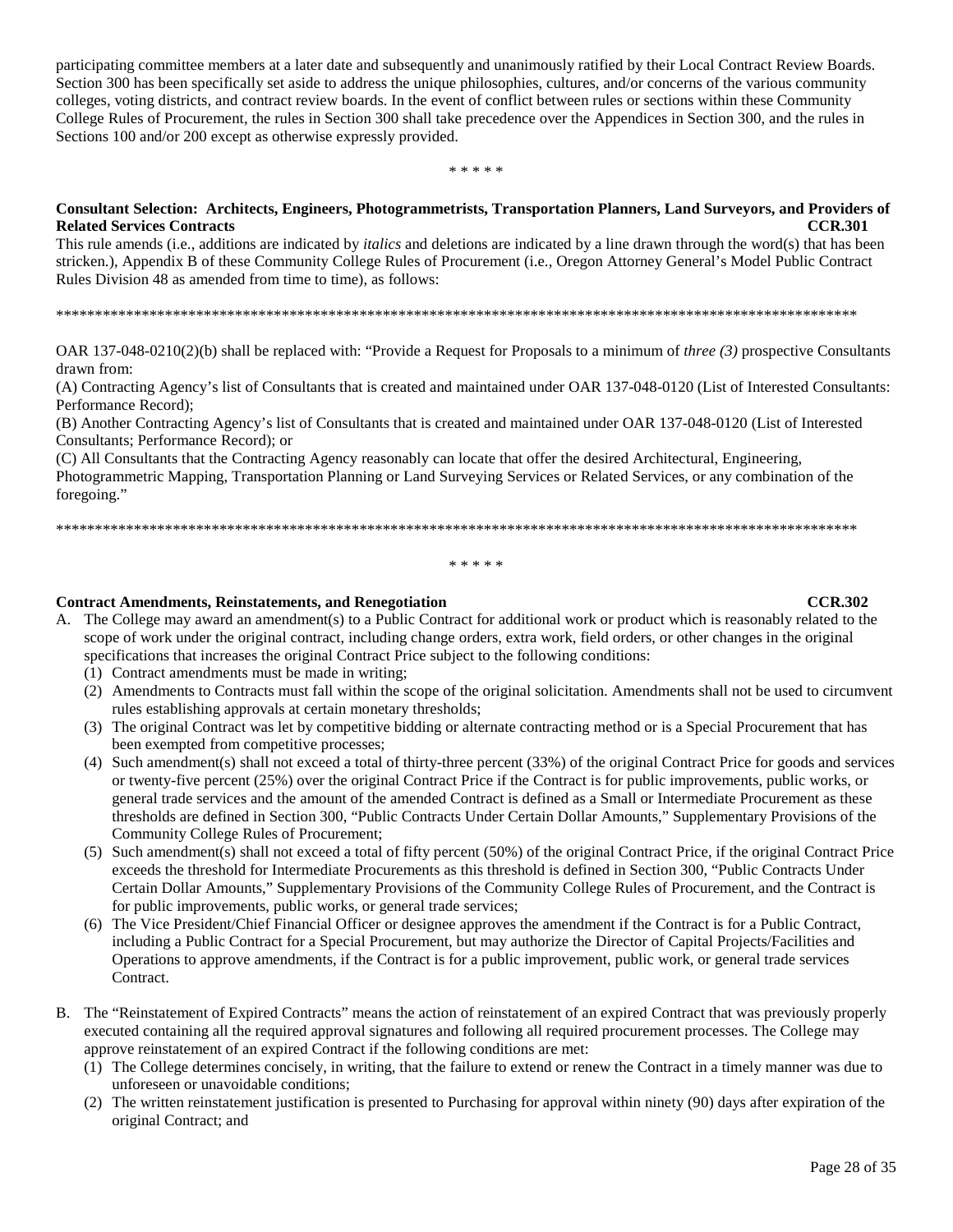- (3) The reinstatement is exclusively for the purpose of permitting completion of the work or services for no additional compensation; or
	- (a) When the services are of a continuing or repetitive nature, which are compensated at an hourly, daily or similar periodic rate, the reinstatement either:
		- (i) Does not increase the rate of compensation; or
		- (ii) Does not increase the rate of compensation so as to exceed the rate of the increase determined by comparing the Portland, Oregon Metropolitan Area Consumer Price Index (all items), published immediately prior to the date the original contract was established with the same Index published immediately prior to the date of the reinstatement and extension.
- (4) When a Contract is reinstated pursuant to this Rule, the College may compensate the Contractor, at the rate of compensation established in the original Contract, for work performed in the interim between the expiration of the original Contract and the execution and approval(s) of the extension or amendment.
- (5) This rule authorizes only one reinstatement of a Contract.
- (6) No reinstatement of a Contract must modify the original contract except with respect to the time for performance.
- (7) If the reinstatement of a Contract pursuant to this rule raises the aggregate amount of compensation to a level that requires approval by the Local Contract Review Board, the College must obtain such approval before the extension becomes binding and before any services may be performed under the reinstated contract.
- (8) Once a Contract is reinstated, it is in full force and effect, as if it had not expired. Stat. Auth: ORS 279A.065(5)(a); ORS 279A.070
- C. The College may renegotiate the terms and conditions, including the Contract Price, of a Contract without additional competition and amend a Contract if it is in the best interest of the College subject to the following conditions:
	- (1) The College must determine that, with all things considered, the renegotiated Contract is at least as favorable to the College as the original Contract; and
	- (2) The renegotiated Contract will not have a total term greater than allowed in the original Solicitation Document, Contract or approval of a Special Procurement after combining the initial and extended terms. For example, a one-year Contract, renewable each year for up to four additional years, may be renegotiated as a two to five-year Contract, but not beyond a total of five years. Also, if Contracts with a single Contractor are restated as a single Contract, the term of the single Contract may not have a total term greater than any one of the prior Contracts.
	- (3) If a Contractor offers a lower price in exchange for a change in term or condition that was expressly rejected in the original solicitation, the amended Contract may be structured with this changed term as an optional, but not as a mandatory Contract term.
	- (4) If the Contract is the result of a Cooperative Procurement, the amended Contract must be within the Scope of the Original Contract and may not materially change the terms, conditions, and prices of the Original Contract.

#### **Conclusion of Compliance with Law**

Contracts are living entities. The work they represent is subject to change at any moment; contract amendments record and formalize those changes. Options for change orders are needed for contract administrators and contractors to perform the work in the most efficient manner. As the contract amendment process is not an exemption from the competitive procurement requirements of law, the College has determined that findings of fact are not required. It is unlikely that this process will encourage favoritism in the awarding of public contracts or substantially diminish competition, and is reasonably expected to result in substantial cost savings to the College or to the public (ORS 279B(4)). Consequently, findings otherwise required by law are unnecessary here.

#### \* \* \* \* \*

### **Educational & Institutional Cooperative Service, Incorporated (E & I) CCR.306 CCR.306**

Competitive procurement need not be used to conduct procurements through the Educational & Institutional Cooperative Service, Incorporated (E & I). Chemeketa Community College is a member of this legally established purchasing cooperative through its membership with the National Association of Educational Buyers. To qualify for E & I membership, an organization must be exempt from federal taxes and be one of the following: non-profit college, university, private school, educational organization, hospital, health care group purchasing organization or institution. Purchases through the  $E \& B$  Cooperative are exempt from competitive processes, regardless of dollar amount, from the requirements of competitive procurement, and the requirements contract provisions.

#### **Findings of Fact**

E & I is a member-owned, not for profit cooperative, which provides goods and services, at the best possible value, to its membership of close to 2000 tax-exempt colleges, universities, prep schools, hospitals, medical research colleges and hospital purchasing organizations located throughout the United States. E & I is positioned to aggregate volume and purchase collectively on a national basis. State contracts and local consortia contracts are sometimes not as advantageous to the College because of their limited services and offerings. E & I is leading a concerted effort to conduct competitive bidding in a manner acceptable to a substantial number of the fifty states.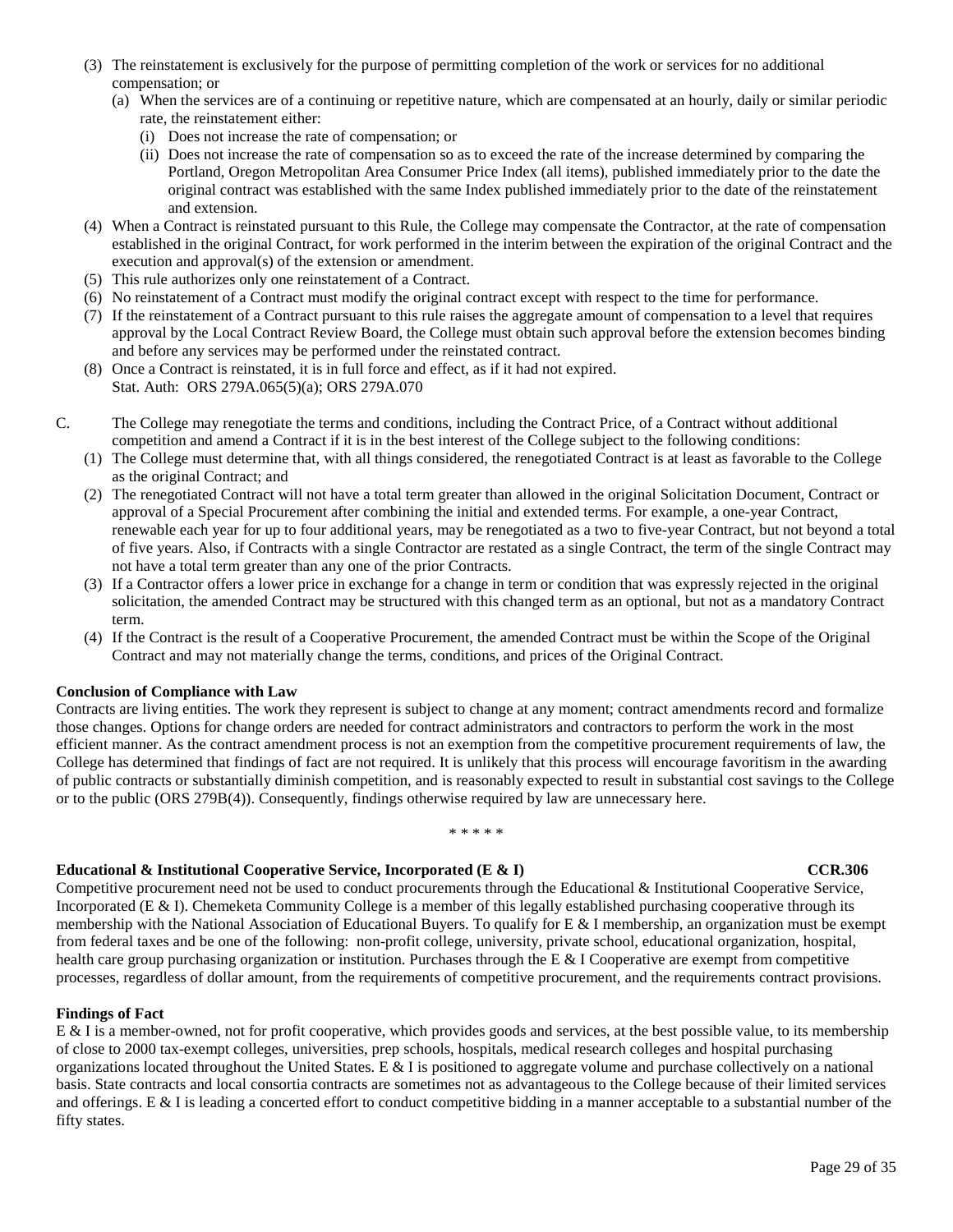### **Conclusion of Compliance with Law**

It is unlikely that this Special Procurement will result in favoritism in the awarding of public contracts or substantially diminish competition since all vendors, including Oregon businesses, are able to compete, it is reasonably expected to result in substantial cost savings to the College or to the public (ORS 279B.085(4)), and it will enable the College to otherwise substantially promote the public interest (ORS 279B.085(4)(b)(B)), by expediting its procurement processes, eliminating procurement redundancies, and maximizing volume discounts achieved through the College's participation with a nationwide cooperative.

#### \* \* \* \* \*

#### **Energy Management Controls Systems CCR.308**

Competitive procurement need not be used for Energy Management Controls Systems provided the hardware or software is required to match or be specifically compatible with existing equipment (*see Brand Names or Marks, "or Equal," Single Seller and Sole Source*), or that the items are available from only one source and the College has determined that competition does not exist.

In determining the appropriate procurement method for Energy Management Controls Systems or whether competition exists, the College may consider the following factors: the extent to which alternative services offered are comparable or substitutable in technology; service provided; performance; the extent to which latest upgrades and options are offered by the manufacturer; upward and downward compatibility; and the extent to which alternative providers can respond to the College's interests in consistency and continuity of services throughout its service area, volume discounts, equitable service for all users, centralized management, and limiting College liability.

#### **Conclusion of Compliance with Law**

This rule will not encourage favoritism or substantially diminish competition in the awarding of public contracts. An energy management controls system is essentially a system of data processors, input/output devices, field devices (thermostats, terminal control units, etc.), and software that result in energy-saving strategies. This rule provides additional parameters for consideration that are complementary to the Public Contracting Code where competition does exist. It is not intended to diminish the College's ability to consider other factors or limit fair and open competition when arriving at best value. It is the policy of the State of Oregon that public contracting activities should provide effective outcomes that represent optimal value to the contracting agency, and to the greatest extent feasible, be consistent with market practices (ORS 279B.010(1)).

#### \* \* \* \* \*

### **Exception (Including Sole Source) – Purchases of Goods or Services through CCR.310**

Competitive procurement processes need not be used for the procurement of goods or services when the College makes a determination, based on written findings subject to ORS 279B.075(2), that the goods or services, or class of goods or services, are available from only one source, and the award of the Contract is approved, in writing, by the College's chief financial officer or designee with such determination of sole source being placed on file in the Purchasing office or other designated official location; notification shall subsequently be given to the college's Local Contract Review Board, if the amount of the contract exceeds \$150,000. The College is entitled to negotiate with any sole source Contractor to obtain a favorable price, terms, and/or conditions. This exception may be used for either a Contract or class of goods or services resulting in a series of Contracts, subject to these written findings, without submitting written findings for each subsequent request for a Contract, for not longer than five years, and is to be used infrequently and only when deemed by the chief financial officer or designee to be in the best interest of the College.

#### **Findings of Fact**

- 1. In some cases, the use of competitive procurement processes is either not practicable, advantageous, or in the College's best interest due to unforeseen circumstances, unreasonable costs, difficulty in locating vendors even after extensive searches, or where time constraints occur that are due to circumstances beyond reasonable control.
- 2. All practical measures will be taken to encourage competition when possible.
- 3. The chief fiscal officer or designee will report to the Local Contract Review Board the reason(s) that competitive procurement processes were deemed to be impracticable and what steps, where possible, were taken to encourage competition if the acquisition exceeds \$150,000. A copy of the waiver shall be placed on file in the Purchasing office or other designated official location.

#### **Conclusion of Compliance with Law**

It is unlikely that this exemption from competitive procurement processes will encourage favoritism in the awarding of public contracts or substantially diminish competition, and it is reasonably expected to result in substantial cost savings to the College or to the public (ORS 279B.085(4)), since it would be an Exception, and would be due to extenuating circumstances. Additionally, this Special Procurement will substantially promote the public interest in a manner that could not practicably be realized by complying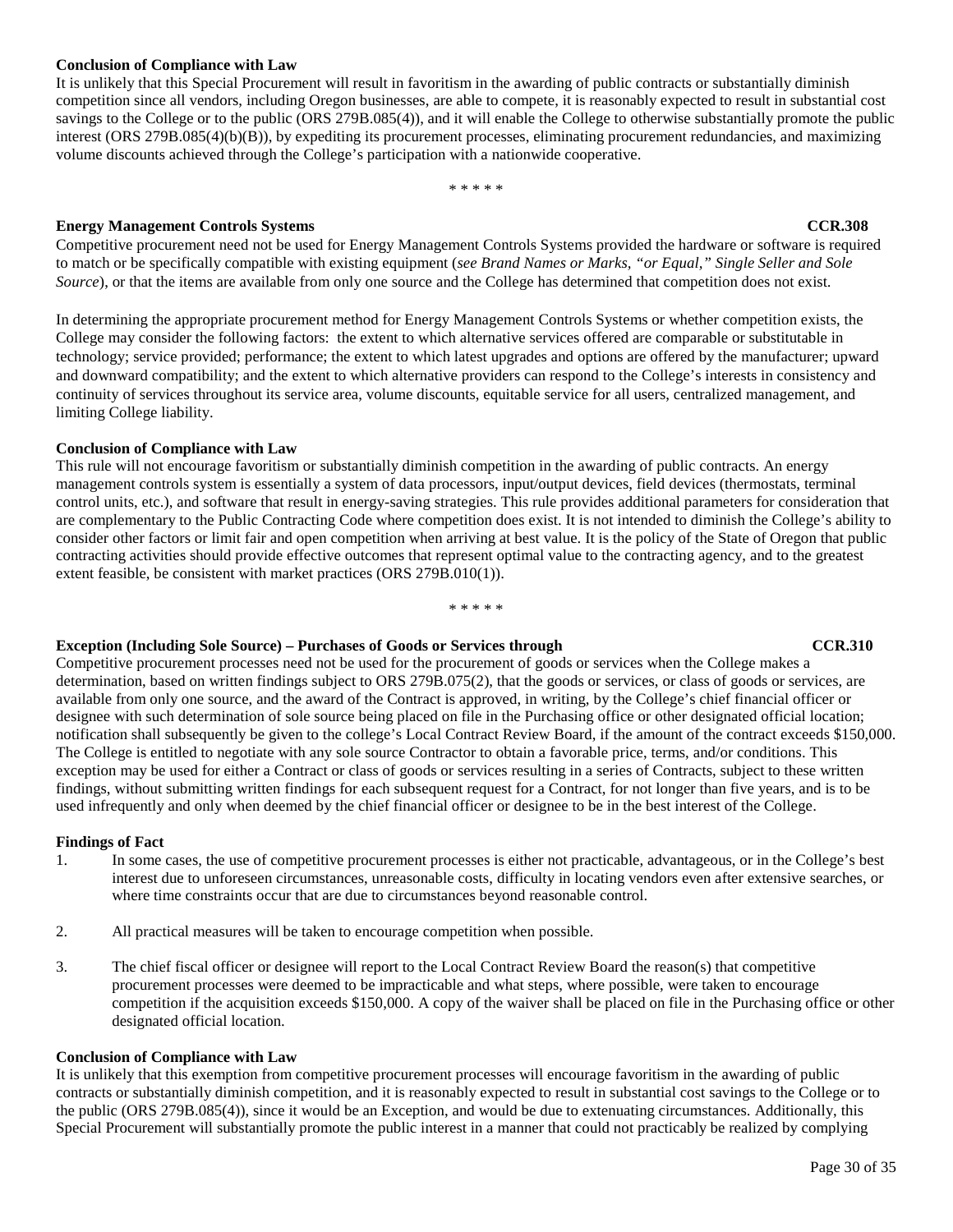with requirements that are applicable under ORS 279B.055, 279B.060, 279B.065, or 279B.070 or under any rules adopted thereunder. (Stat. Auth.: ORS 279B.075 and 279B.085, Sole-Source Procurements and Special Procurements, respectively.)

\* \* \* \* \*

#### **Personal Services Contracts (CCR.250 Amended) CCR.312**

This rule replaces and amends Personal Services Contracts Rule CCR.250(I.)(2) to read:

- (2) The College may waive the requirement for a competitive selection process and directly negotiate a Personal Services Contract, if the Contract Price is not more than the Minimum Threshold as this threshold is defined in Section 300-Supplementary Provisions, Rule CCR.312. "Minimum Threshold" means \$75,000; "Intermediate Threshold" means \$150,000. Regardless of the dollar value of the Contract, the College may, at its discretion, enter into a Personal Services Contract without complying with formal or informal solicitation requirements if an Emergency, as defined in CCR.207 exists.
	- (a) Unless there are compelling reasons not to do so, competitive selection processes for Personal Services contractors should take place at intervals not greater than five years.
		- (1) Informal Selection Procedures may be used for contracts less than or equal to the Minimum Threshold (i.e., \$75,000), but are not required to be used for contracts less than or equal to the Minimum Threshold.
		- (2) Informal Selection Procedures shall be used for contracts estimated or anticipated to be more than \$75,000, and which are not estimated or anticipated to be more than the Intermediate Threshold (i.e., \$150,000).
		- (3) Formal Selection Procedures shall be used for contracts estimated or anticipated to be more than the Intermediate Threshold (i.e., \$150,000), but may be used for contracts of any estimated dollar value if it is deemed to be in the college's best interest.
	- (b) The screening and selection procedures for the award of Personal Services Contracts are governed by ORS 279A.055 and are subject to the competitive procurement provisions of the Personal Services Contracting rules and procedures adopted herein. Every contract for Personal Services shall be based upon these screening and selection procedures developed by the College. Personal Services Contracts are considered "Public Contracts" as defined in ORS 279A.010. Pursuant to ORS 279A.010(kk). "Personal services as designated under ORS 279A.055 are excepted from the definition of "Services" and are, therefore, not subject to the Cost Analysis or feasibility determination requirements of ORS 279B.030, 279B.033, or 279B.036.

This rule replaces and amends Personal Services Contracts Rule CCR.250(I.)(5) to read:

(5) Personal Services Contracts do not include:

- (a) Contracts, even though in a professional capacity, if primarily for equipment, supplies or materials, e.g., a contract to supply all hardware and standard software is not a Personal Services Contract, but a contract with a technology consultant to design or develop a new computer system is a Personal Services Contract;
- (b) Contracts with a temporary service or personnel agency to supply labor, which is of a type that can generally be done by any skilled worker;
- (c) Contracts for services of a trade-related activity, even though a specific license is required to engage in the activity. Examples are repair and/or maintenance of all types of equipment or structures;
- (d) Employees or leased employees, except for those professional/managerial, leased employees retained under contract with the College's preferred provider, Northwest Innovations, Incorporated.
- (6) If the procurement is grant-funded, "Minimum Threshold" means the amount as identified by the grant-funding agency, if the grant-funding agency's threshold requirements are more restrictive than the College's. The College will follow the provisions of Personal Services contracting rules of the grant-funding agency and/or those of the College, or a combination thereof, as identified by the grantor.

This rule replaces and amends Personal Services Contracts Rule CCR.250(I.)(5) to read:

#### **Conclusion of Compliance with Law**

The definition of Personal Services Contracts as it is written in CCR.250 excludes employees or leased employees. With the increased number of managerial/professional staff retirements, the College has lost a body of specialized knowledge and has developed an ongoing need for a provider of managerial/professional services in order to provide uninterrupted services to the College. These services are not typically available from other staffing agencies; however, it is desirable to the College to retain this body of experience that would otherwise be lost through retirements. Northwest Innovations, Incorporated (NWI), is uniquely capable of providing short-term professional/managerial employment services to the College, because of its access to a unique pool of managerial/professional employees.

The requirements of Rule CCR.250 and its subsequent amendment, CCR.312, ensure that competition will be carefully addressed and protected, if the College finds it is in the public's best interest to competitively procure Personal Services. This rule satisfies the requirements of Oregon Revised Statute ORS 279A.055 wherein the College may enter into Personal Services contracts, subsequent to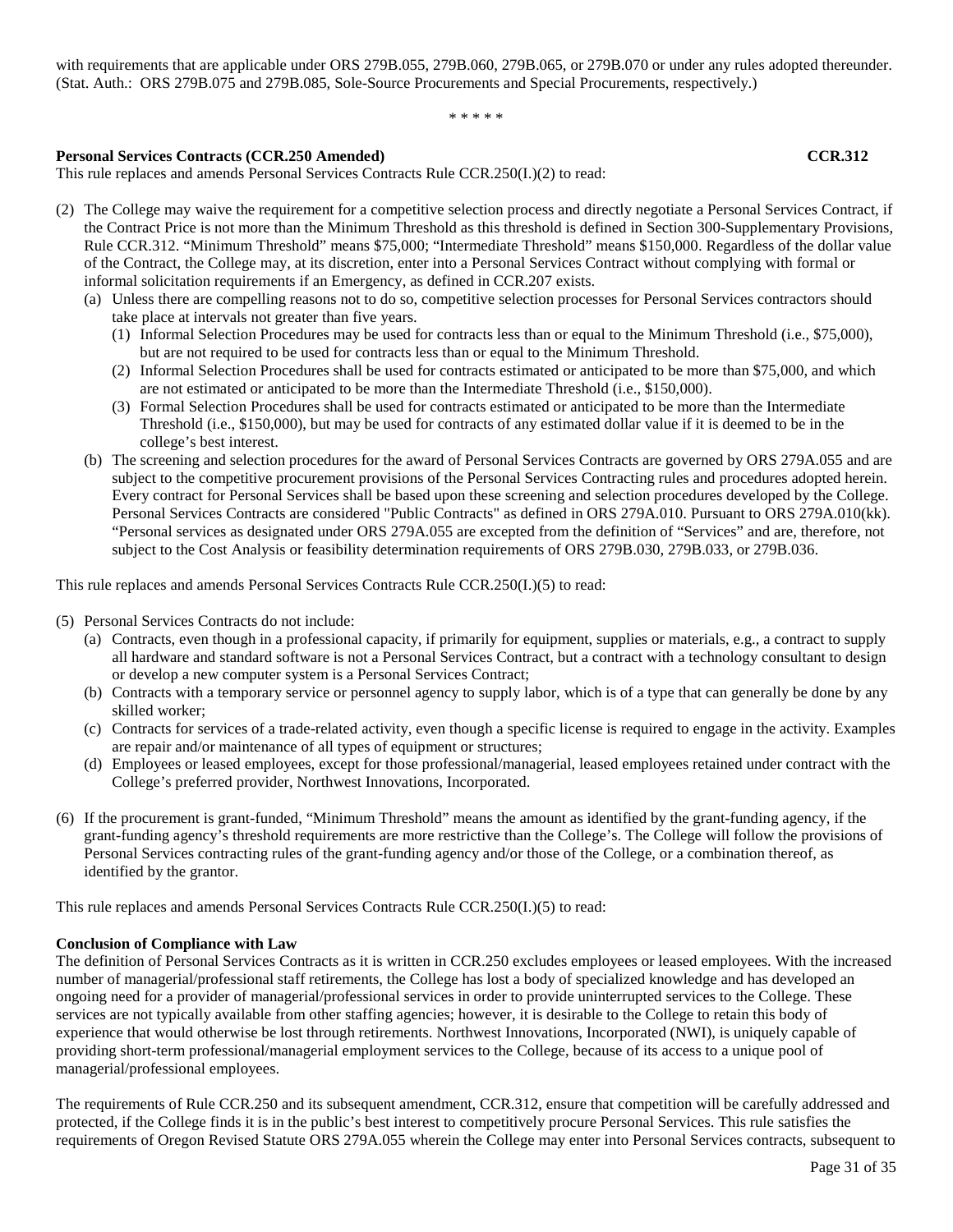the Local Contract Review Board's designation of certain service contracts or classes of service contracts as Personal Services Contracts. Consequently, findings otherwise required by law are unnecessary here.

\* \* \* \* \*

- **Public Contracts Under Certain Dollar Amounts**<br>
(1) The College shall submit recommendations for contract award to the Local Contract Review Board for contracts greater the The College shall submit recommendations for contract award to the Local Contract Review Board for contracts greater than \$150,000, subsequent to College policies and procedures contained herein and defined in Appendix A.
- (2) The College may, at its discretion, enter into Public Contracts not to exceed \$150,000 for the purchase of goods, materials, supplies, and services, including contracts for architectural, engineering, photogrammetric mapping, transportation planning, or land surveying services or related services, and public improvements or general trade services, without issuing a formal competitive Solicitation Document, if the College has determined that the awarding of the contract without issuing a formal competitive Solicitation Document will result in cost savings and the following conditions are met:
	- (a) The Contract is for a single project, and is not a component of or related to any other project;
	- (b) When the amount of the Contract does not exceed \$10,000, defined herein as a "Small Procurement," the College shall, where feasible, obtain competitive quotes, unless the contract is for architectural, engineering, photogrammetric mapping, transportation planning, or land surveying services, or related services procedures in which case a Direct Appointment (see Appendix B, 137-048-0200), may be made for contracts with Estimated Fees less than or equal to \$100,000;
	- (c) When the amount of the Contract is more than \$10,000, but less than or equal to \$150,000, defined herein as an "Intermediate Procurement," and is not for architectural, engineering, photogrammetric mapping, transportation planning, or land surveying services, or related services, the College shall obtain a minimum of three informally solicited competitive quotes. At least one of the three quotes should be obtained from a disadvantaged, minority, women or emerging small business enterprise certified under ORS 200.055 or a business enterprise that is owned or controlled by or that employs a disabled veteran, as defined in ORS 408.225. The College shall keep a written record of the source and amount of the quotes received. If three quotes are not available, a lesser number will suffice provided that a written record is made of the effort to obtain the quotes;
	- (d) The College will abide by ORS 279A.025(4), regarding Qualified Nonprofit Agencies, unless the required goods, materials, supplies or services are unavailable from a Qualified Nonprofit Agency as provided in ORS 279.835 to 279. 855;
	- (e) The College shall encourage certified disadvantaged, minority, women-owned or emerging small businesses to participate in its purchasing processes, where applicable, by notifying the Advocate for Minority, Women and Emerging Small Business as required by ORS200.090; and
	- (f) The goods or services, or class of goods or services, are available from only one source and the determination of a sole source is based upon written findings in accordance with the provisions set forth in ORS 279B.075.
- (3) The College may, at its discretion, enter into Public Contracts not to exceed \$150,000, where competitive procurement processes have been waived pursuant to ORS 279B.075 and/or 279B.085, and the provisions of CCR.310, "Exception (Including Sole Source) – Purchases of Goods or Services through."
- (4) The College may, at its discretion, enter into Public Contracts for trade-related projects, i.e., construction, maintenance, repair, or similar labor and materials contracts without competitive bidding if the College has determined that the awarding of the Contract without competitive bidding will result in cost savings and the following conditions are met:
	- (a) The Contract is for a single project, and is not a component of or related to any other project;
	- (b) When the amount of the Contract does not exceed \$10,000, the College should, where feasible, obtain competitive quotes (ORS 279B.065);
	- (c) When the amount of the Contract is more than \$10,000, but less than or equal to \$150,000 the College shall obtain a minimum of three competitive quotes. The College shall keep a written record of the source and amount of the quotes received. If three quotes are not available, a lesser number will suffice provided that a written record is made of the effort to obtain the quotes;
	- (d) When the Contract is a public improvement Contract of less than or equal to \$100,000, and the bidders are being drawn exclusively from a list of certified emerging small businesses maintained by the Office of Minority, Women and Emerging Small Business, the College may let the Contract without formal competitive bidding after a good faith effort to obtain a minimum of three competitive quotes from Emerging Small Businesses. To obtain maximum exposure for all firms and guard against favoritism, care shall be taken to obtain quotes from different firms each time the list is used. The College shall keep a written record of the source and amount of the quotes received and comply with the requirements, as applicable, of subsection (2)(e) of this rule. A lesser number will suffice provided a written record is maintained of the effort to obtain the quotes; and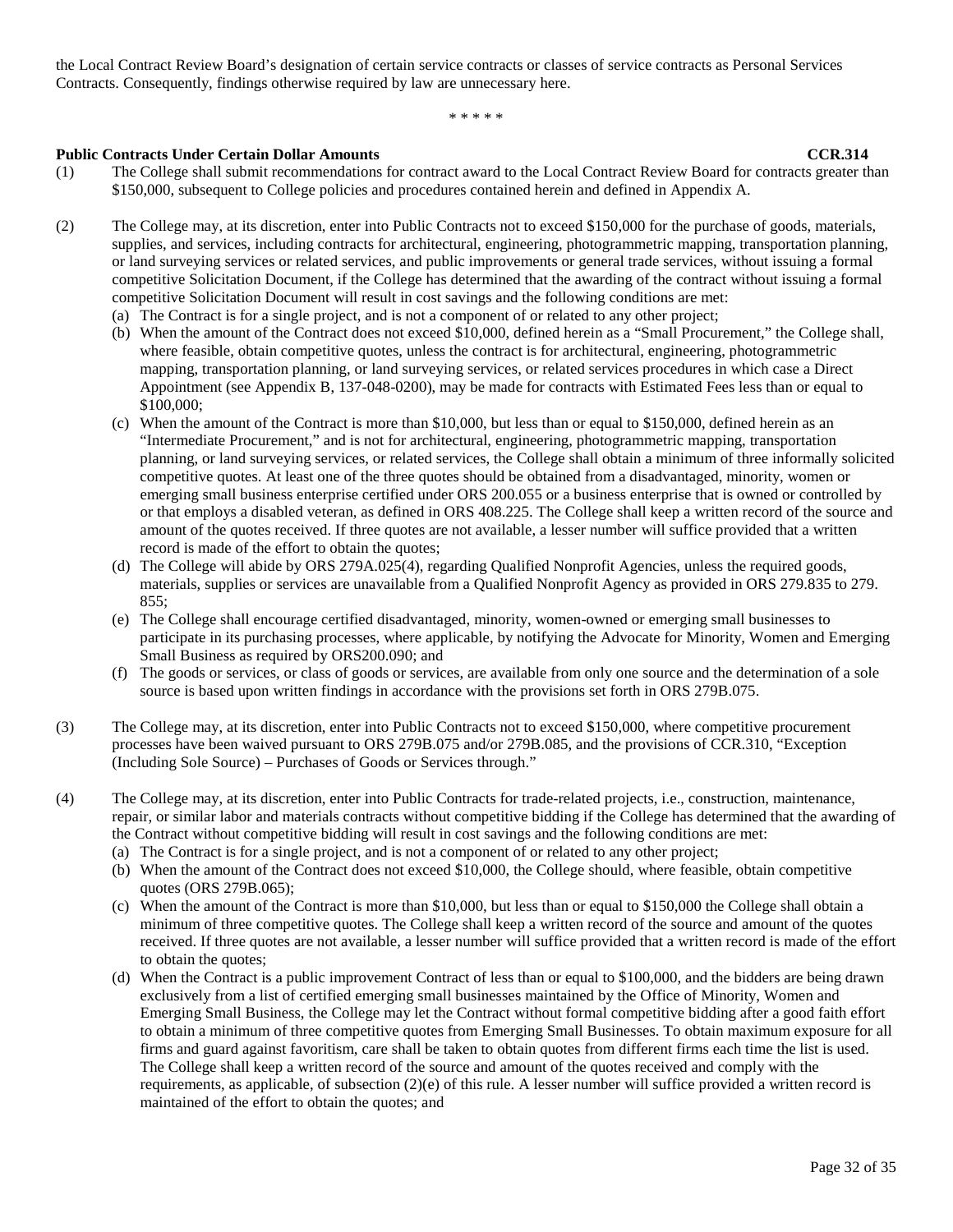- (e) When the Contract is for a "public improvement" as defined in ORS 279A.010(1)(cc) and/or for "public works" as defined in ORS 279C.800(6), and the Contract Price exceeds \$50,000 but is less than or equal to\$150,000, the College and the contractor shall comply with:
	- (i) The prevailing wage provisions of ORS 279C.800 to 279C.870, when applicable;
	- (ii) The contractor registration requirements of ORS 701; and
	- (iii) Any other law applicable to such a Contract.
- (5) If more than one supplier may be available and the total purchase is estimated to exceed \$150,000*,* the College shall select a contractor through a formal competitive solicitation process;
- (6) Pursuant to ORS 279C.105, when the Contract is for architectural, engineering, photogrammetric mapping, transportation planning, or land surveying services or related services, and the Estimated Fee is greater than \$250,000, the College shall screen and select a contractor through a formal competitive solicitation process as these procedures are defined in Appendix B, 137-048-0220, of these Community College Rules of Procurement.
- (7) If the procurement is grant-funded, "Minimum Threshold" means the amount as identified by the grant-funding agency, if the grant-funding agency's threshold requirements are more restrictive than the College's. The College will follow the provisions of the Public Contracting rules of the grant-funding agency and/or those of the College, or a combination thereof, as identified by the grantor.

#### **Comment:**

Public Contract shall mean the "*completed project cost basis"* of a Public Contract (i.e., the total cost of performing one discrete, identifiable totality of work, including all components, shipping, warranty costs, service agreements obtained in conjunction with the purchase contract, reimbursables, and any other associated costs).

#### **Conclusion of Compliance with Law**

This rule is more restrictive than the requirements of the Public Contracting Code. As such, it is not an exemption or Special Procurement to the competitive bidding requirements of law. Consequently, findings otherwise required by law are unnecessary here.

\* \* \* \* \*

#### **Rejection of an Offer CCR.316**

This rule amends (i.e., additions are indicated by *italics* and deletions are indicated by a line drawn through the word(s) that has been stricken.), Appendix B of these Community College Rules of Procurement (i.e., Oregon Attorney General's Model Public Contract Rules Divisions 47 and 49 as amended from time to time), as follows:

OAR 137-047-0640(1)(b) shall be replaced with:

"(b) The College may reject an Offer upon the College's finding that the Offer:"

OAR 137-049-0440(1)(b) shall be replaced with:

"(b) The College may reject an Offer upon the College's finding that the Offer:"

#### **Conclusion of Compliance with Law**

As this amendment to the Attorney General's Public Contract Rules, 2004, is not a Special Procurement or exemption from the competitive procurement requirements of law, the College has determined that findings of fact are not required.

\* \* \* \* \*

#### **Source Selection CCR.317**

This rule amends (i.e., additions are indicated by *italics),* Appendix B of these Community College Rules of Procurement (i.e., Oregon Attorney General's Model Public Contract Rules Division 47 as amended from time to time), as follows:

OAR 137-047-0250(2) shall be replaced with:

(2) Written Cost Analysis for Contracts for Services. Before conducting the Procurement of a Contract for Services that is subject to sections 2 to 4 of Oregon Laws 2009, chapter 880, the College must, in the absence of a determination under section 34 of that enactment that performing the services with the College's own personnel and resources is not feasible, conduct a Written cost analysis. The College has specifically opted out of the model rules adopted by the Attorney General and adopted its own rules of procedure for Public Contracting pursuant to 279A.065 in the exercise of its own contracting authority and is not subject to these model rules, except for those portions of the model rules that the College has prescribed for its own use for Public Contracting.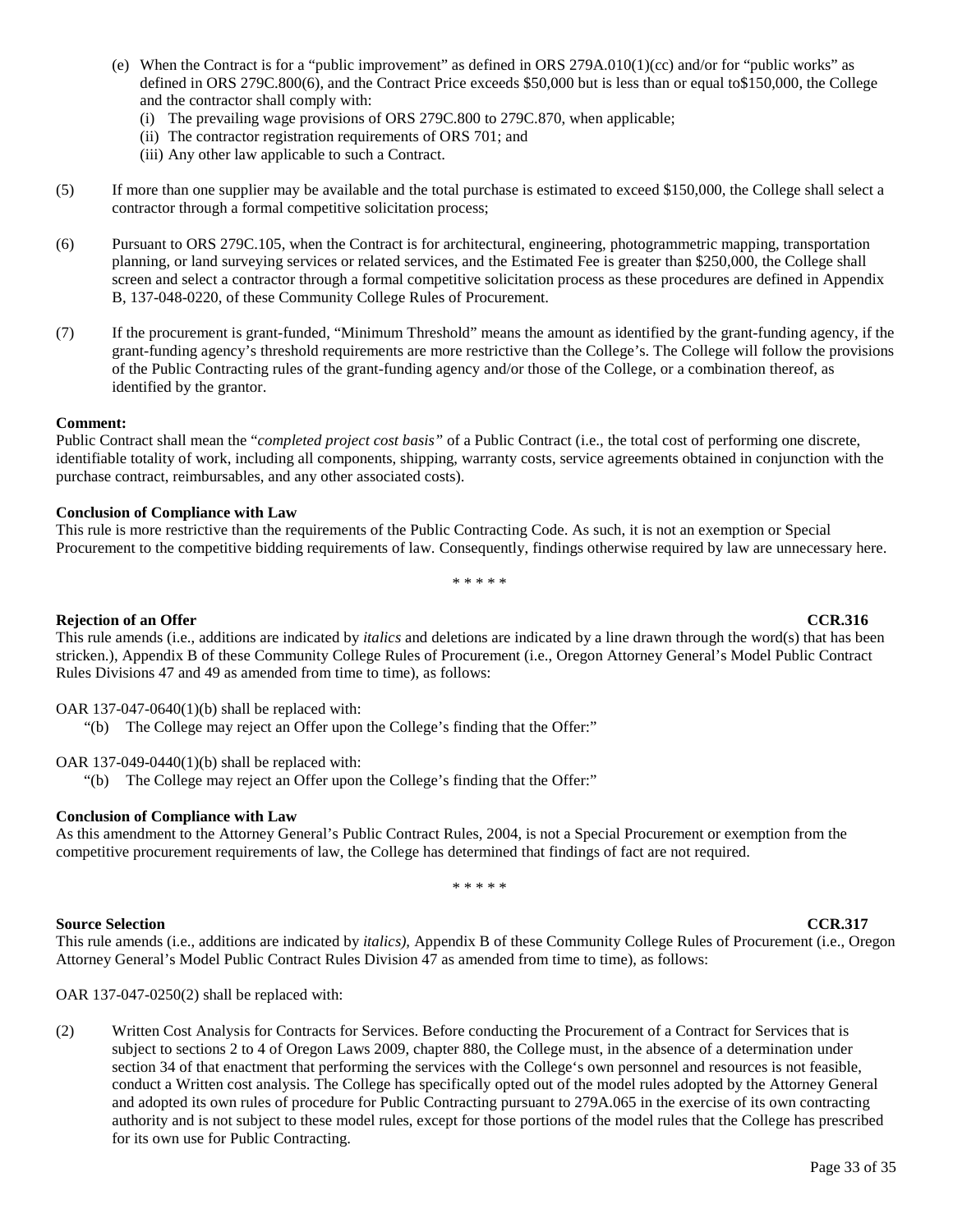- (a) This rule applies to a procurement for services—other than personal services designated under ORS 279A.055—that the College estimates will result in one or more Contracts with a value that exceeds \$250,000 for the estimated term of the Contract(s)Value, including incidental costs related to the services, and anticipated amendments, but not unanticipated amendments;
	- (i) If a procurement is conducted in accordance with these rules, an Award is made, and one or more unanticipated amendments then increase the estimated Contract Value over \$250,000, a Cost Analysis is not required at that time.

#### **Conclusion of Compliance with Law**

As this amendment to the Attorney General's Public Contract Rules is not a Special Procurement or exemption from the competitive procurement requirements of law, the College has determined that findings of fact are not required.

\* \* \* \* \*

#### **Space Rentals (hotels, conferences, temporary offices, etcetera) CCR.318**

Competitive procurement need not be used for the rental of real estate, floor space or other short- or long-term rentals of physical space.

#### **Findings of Fact**

Many space rental transactions must, of necessity, take place in private in order to ensure that public disclosure will not have negative effects upon price or other contractual considerations. Additionally, rentals are subject to considerable personal judgment in the selection of the space, its availability, its surrounds, its geographical location, the landlord, and the contract terms. Many of these items are not subject to negotiation or are extremely difficult to compare objectively. Moreover, many such rentals must be finalized in extremely short periods, occasionally within minutes, or the arrangement may be lost to another offeror. It is not in the best interest of the public to disadvantage the College by necessitating an arduous selection process for rentals of space, which, of necessity, are highly subjective activities.

#### **Conclusion of Compliance with Law**

It is unlikely that this Special Procurement will result in favoritism in the awarding of public contracts or substantially diminish competition since all vendors, including Oregon businesses, are able to compete, and it is reasonably expected to result in substantial cost savings to the College or to the public (ORS 279B.085(4)), or otherwise substantially promote the public interest (ORS 279B(4)(b)(B)), through expediting its procurement processes without compromising integrity for cost.

\* \* \* \* \*

### **Special Risk Insurance Policies CCR.320**

### Types of Special Risk Insurance Policies shall include, but not be limited to, policy/policies for: Accidental Death and Dismemberment for Board of Education Travel; Student Athletic Accident and Injury; College Volunteers; Day Care Students; optional Medical coverage for Students; and International Student (federally mandated), coverage. The College may, at its discretion, exempt Special Risk Insurance Policies from competitive bidding requirements, subject to the following conditions:

- The College shall take into consideration market realities and determine:
- (a) whether comparable benefits/services at competitive prices are available;
- (b) Contractor's ability to assure continuous quality delivery of services;
- (c) if it is cost effective for the College to contract for the direct right for the insurer or the insurer's agent; and
- (d) if applicable, whether Contractor's past performance has been satisfactory.

#### **Findings of Fact**

- (1) In some cases, the use of a competitive procurement process is either not practicable, advantageous, or in the College's best interest due to unforeseen circumstances, unreasonable costs, economies of scale, or difficulty in contracting for Special Risk Insurance Policies through the College's competitively procured Insurance Agent of Record;
- (2) In some cases, the College selects the Contractor and makes available Special Risk Insurance Policies as a courtesy to staff/students, but the insurer/insured relationship is between the staff/student and the Contractor--not the College;
- (3) If competition exists and it is practical and cost effective to solicit quotations, bids, or proposals for Special Risk Insurance Policies, then these procurement methods should be utilized in an effort to obtain best value.

#### **Conclusion of Compliance with Law**